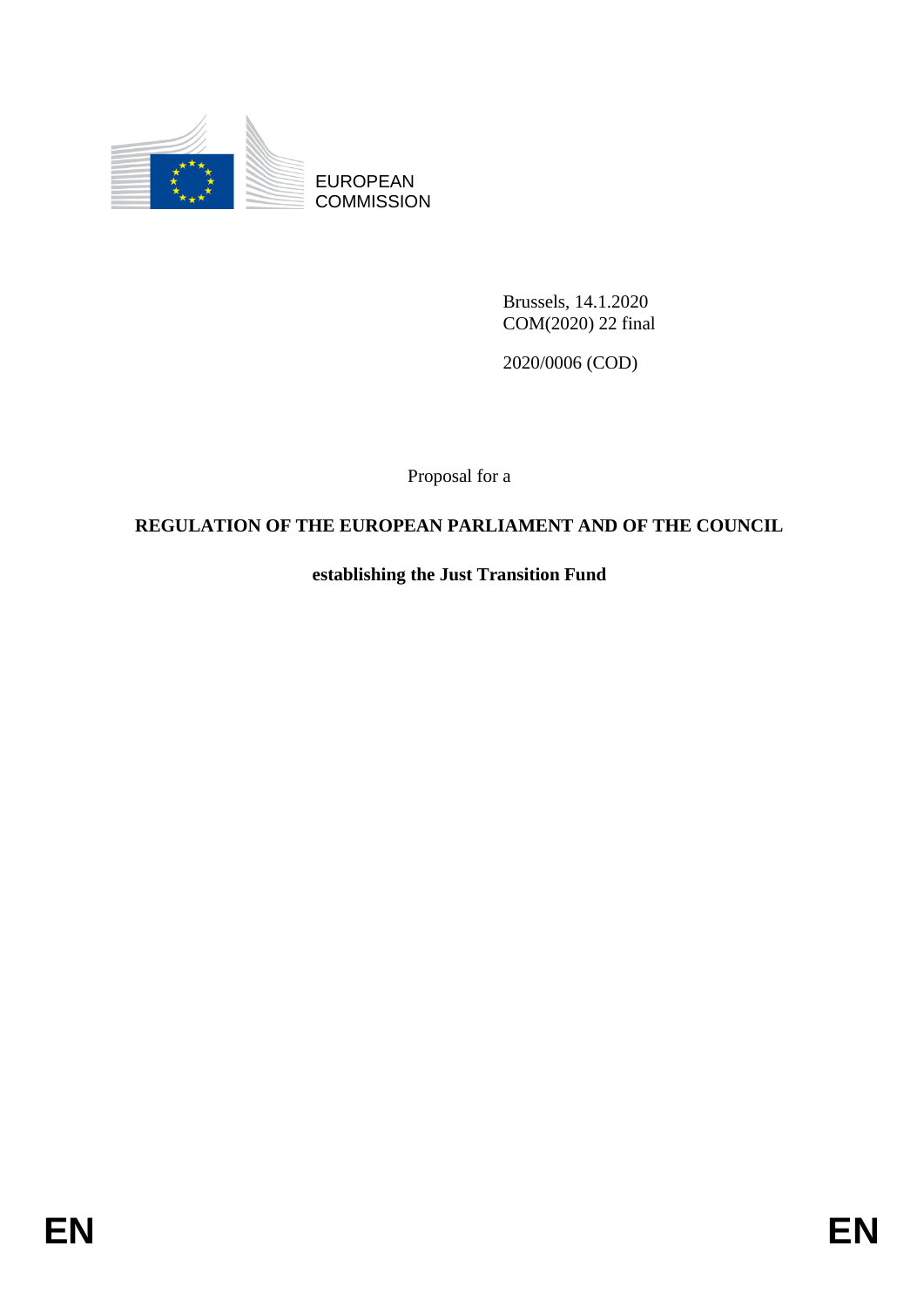## **EXPLANATORY MEMORANDUM**

## **1. CONTEXT OF THE PROPOSAL**

On 2 May 2018, the European Commission adopted its proposal for the next multi-annual financial framework covering the period  $2021-2027<sup>1</sup>$ . The proposal demonstrated the Commission's increased ambition concerning climate-related activities and proposed to spend 25% of expenditure on such activities, amounting to EUR 320 billion, to be mobilised through the EU budget.

The Commission later adopted, on 29 and 30 May 2018, its legislative proposals governing the use of cohesion policy funding for the same period. One of the main objectives which will drive EU investments in 2021-2027 will be a "Greener, low-carbon Europe, by promoting clean and fair energy transition, green and blue investment, the circular economy, climate adaptation and risk prevention and management"<sup>2</sup> implementing the Paris Agreement. According to the Commission's proposal, a significant share of cohesion funding will focus on this priority. It will be essential to confirm that share in the ongoing legislative process.

On 11 December 2019, the Commission adopted a Communication on the European Green Deal, setting out its roadmap towards a new growth policy for Europe. This growth policy is based on ambitious climate and environmental objectives and on participatory processes bringing citizens, cities and regions together in the fight against climate change and for environmental protection. In line with the objective of achieving EU climate neutrality by 2050 in an effective and fair manner, the European Green Deal proposed a Just Transition Mechanism, including a Just Transition Fund, to leave no one behind. The most vulnerable are the most exposed to the harmful effects of climate change and environmental degradation. At the same time, managing the transition will lead to significant structural changes. Citizens and workers will be affected in different ways and not all Member States, regions and cities start the transition from the same point or have the same capacity to respond.

As further detailed in the Communication on the Sustainable Europe Investment Plan<sup>3</sup>, the Just Transition Mechanism will focus on those regions and sectors that are most affected by the transition given their dependence on fossil fuels, including coal, peat and oil shale or greenhouse gas-intensive industrial processes. Some sectors will be declining, with an irreversible decline in economic output and employment levels for economic activities with high greenhouse gas emission intensity levels, or based on the production and use of fossil fuels, in particular coal, lignite, peat and oil shale, Other sectors with high greenhouse gas emission intensity levels, for which technological alternatives to carbon-intensive processes can be found in order to maintain economic output and enhance employment, will instead need to transform. Overall, coal infrastructure is present in 108 European regions and close to 237 000 people are employed in coal-related activities, whereas almost 10 000 people are employed in peat extraction activities and around 6 000 are employed in the oil shale industry. The oil shale industry requires particular attention given the very high carbon-dioxide emissions related to this fuel. Numerous additional indirect jobs also depend on the fossil fuel value chain and greenhouse gas-intensive industrial processes.

The Just Transition Mechanism will come in addition to the substantial contribution of the EU's budget through all instruments directly relevant to the transition, notably the European Regional Development Fund ('ERDF') and the European Social Fund Plus ('ESF+').

 $\mathbf{1}$  $^{1}$  COM(2018) 322 final.

<sup>&</sup>lt;sup>2</sup> COM(2018) 375 – Article 4.<br>
<sup>3</sup> COM(2020) 21, 14, 1, 2020.

COM(2020) 21, 14.1.2020.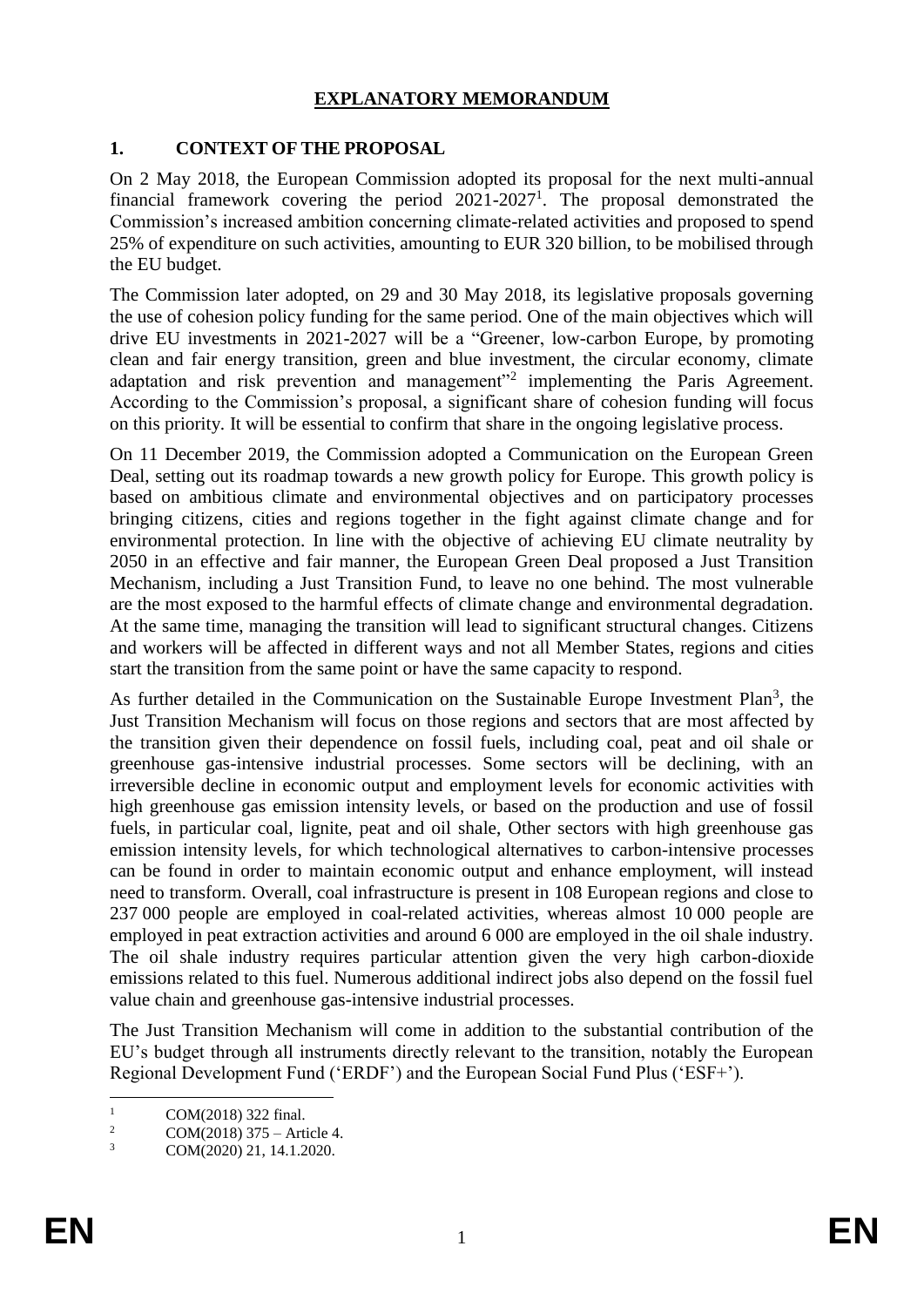The Mechanism will consist of three pillars: (1) a Just Transition Fund implemented under shared management, (2) a dedicated scheme under InvestEU, and (3) a public sector loan facility with the EIB Group to mobilise additional investments to regions concerned. The Just Transition Fund will be used primarily to provide grants; the dedicated transition scheme under InvestEU will crowd in private investments, and the partnership with the EIB will leverage public financing.

The focus of the Just Transition Fund will be on the economic diversification of the territories most affected by the climate transition and the reskilling and active inclusion of their workers and jobseekers. The eligibility of investments under the other two pillars of the Just Transition Mechanism will be broader to support activities related to the energy transition. The dedicated Invest EU scheme will cover projects for energy and transport infrastructure, including gas infrastructure and district heating, as well as decarbonisation projects. Under the public loan facility with the EIB, public authorities will be enabled to implement measures to facilitate the transition to climate neutrality. Projects will range from energy and transport infrastructure, to district heating networks, and energy efficiency measures including renovation of buildings.

Additional public and private resources will be unlocked through a consistent regulatory framework, in particular sectoral State aid rules, which will create opportunities to facilitate the use of national funds for projects consistent with just transition goals. Advisory support and technical assistance for regions will also be an integral part of the Just Transition Mechanism.

In the light of the latest available science and of the need to step up global climate action, the European Council of 12 December 2019 endorsed the objective of achieving a climate-neutral Union by 2050, in line with the objectives of the Paris Agreement and welcomed the Commission's announcement proposing EUR 100 billion of investment through the Just Transition Mechanism to facilitate the achievement of these objectives. Resources of the Mechanism including the Just Transition Fund will be provided to support Member States' commitments to achieve the objective of a climate-neutral Union by 2050.

## *The Just Transition Fund*

The Just Transition Fund will be a key tool to support the territories most affected by the transition towards climate neutrality and avoid regional disparities growing. It will therefore be established within the framework of cohesion policy, which is the main EU policy instrument to reduce regional disparities and to address structural change in Europe's regions – sharing cohesion policy's objectives in the specific context of the transition towards climate neutrality. It will be implemented through shared management in close cooperation with national, regional and local authorities and stakeholders. This will ensure ownership of the transition strategy and provides the tools and structures for an efficient management framework.

The Just Transition Fund will provide support to all Member States. The distribution of its financial means will reflect the capacity of Member States to finance the necessary investments to cope with the transition towards climate neutrality.

The allocation method will consider therefore the scale of the transition challenge of the highest greenhouse gas intensive regions (through the corresponding industrial CO2emissions), the social challenges in the light of potential job losses in industry, coal and lignite mining and the production of peat and oil shale. The method will also take into account Member States' level of economic development and related investment capacity.

Member States will complement their Just Transition Fund allocation from their resources under the ERDF and the ESF+ through a specific and definitive transfer mechanism. Member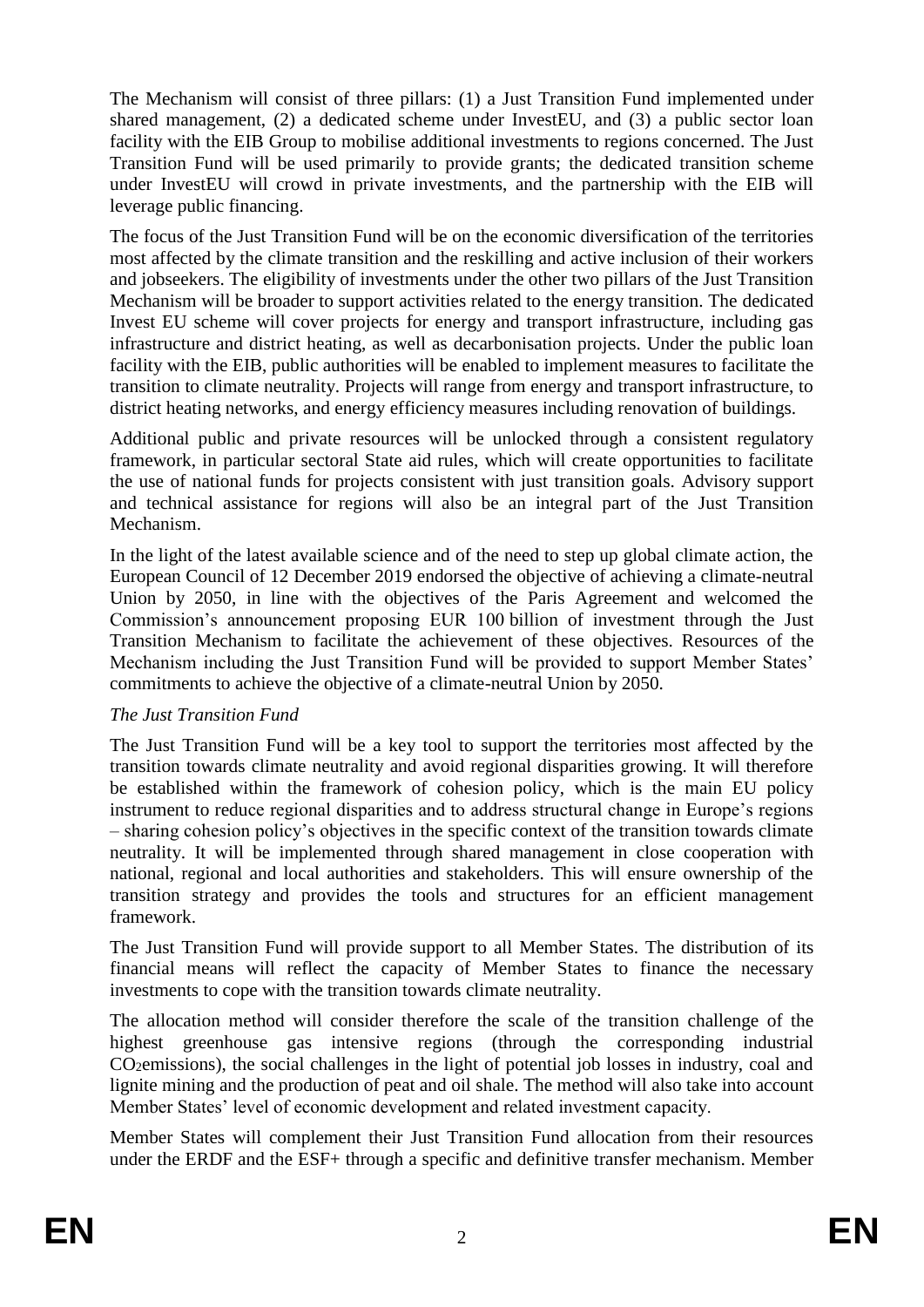States will also provide national resources to complement the Union resources. The level of Union co-financing will be set according to the category of region in which the identified territories are located. Given that the transfers of resources from the ERDF and the ESF+ taken together will correspond to at least 1.5 and at most 3 times the Just Transition Fund allocation and taking into account the national co-financing the overall financing capacity of this fund will exceed EUR 30 billion and may reach EUR 50 billion. In order to ensure the continued impact of cohesion policy as such, no Member State should provide more than 20% of its initial ERDF and of its initial ESF+ allocation (calculated per Fund) as complementary support transferred to the Just Transition Fund.

### *Programming of the Just Transition Fund*

The programming process, including the identification of the territories for intervention and corresponding actions will be agreed in a dialogue between the Commission and each Member State. It will be steered by the European Semester process. Those territories need to be those that are most negatively affected based on the economic and social impacts resulting from the transition, in particular with regard to expected job losses and the transformation of the production processes of industrial facilities with the highest greenhouse gas intensity.

Taking into account the Commission's analysis in that exercise, Member States will prepare one or more territorial just transition plans, providing an outline of the transition process until 2030, consistent with the National Energy and Climate Plans and the transition to a climateneutral economy and identifying subsequently the most impacted territories that should be supported. For each of these territories, the territorial just transition plans will set out the social, economic and environmental challenges and give details on needs for economic diversification, reskilling and environmental rehabilitation as appropriate.

In order to ensure the effectiveness of the Just Transition Fund, the support provided needs to be concentrated. The territories identified will therefore correspond to NUTS level 3 regions or could be parts thereof.

The support from the Just Transition Fund will be based on the territorial just transition plans and programmed under one or more priorities, either in programmes supported also from the ERDF, the ESF+ or the Cohesion Fund or in a dedicated Just Transition Fund programme. The territorial just transition plans will be part of the programmes and will be adopted by the same Commission decision as the programme. Support from the Just Transition Fund will be conditional on the approval of the territorial just transition plans, which need to include, in particular, a description of the Member State's commitment as regards the transition process consistent with their National Energy and Climate Plans and the EU objective of climate neutrality by 2050. The territorial just transition plans should also provide a justification for the ERDF and ESF+ complementary resources transferred as well as any support to productive investments in enterprises other than SMEs if deemed necessary. The approval of the territorial just transition plans will enable support not only from the Just Transition Fund, but also from the dedicated just transition scheme under InvestEU (second pillar of the Just Transition Mechanism) and the public sector loan facility, implemented in partnership with the EIB (third pillar), which will support investment for the concerned territories. The territorial just transition plans should be updated and re-adopted when necessary, notably in case of an update of the National Energy and Climate Plans. As for all cohesion policy programmes, programmes supported by the Just Transition Fund will be subject to the midterm review. Based on results, Just Transition Fund resources could be re-allocated within the Member State in 2025 as part of the mid-term review. The mid-term review will also provide the opportunity to allocate the funding for the years 2026 and 2027, which will be set aside at the start of the next period.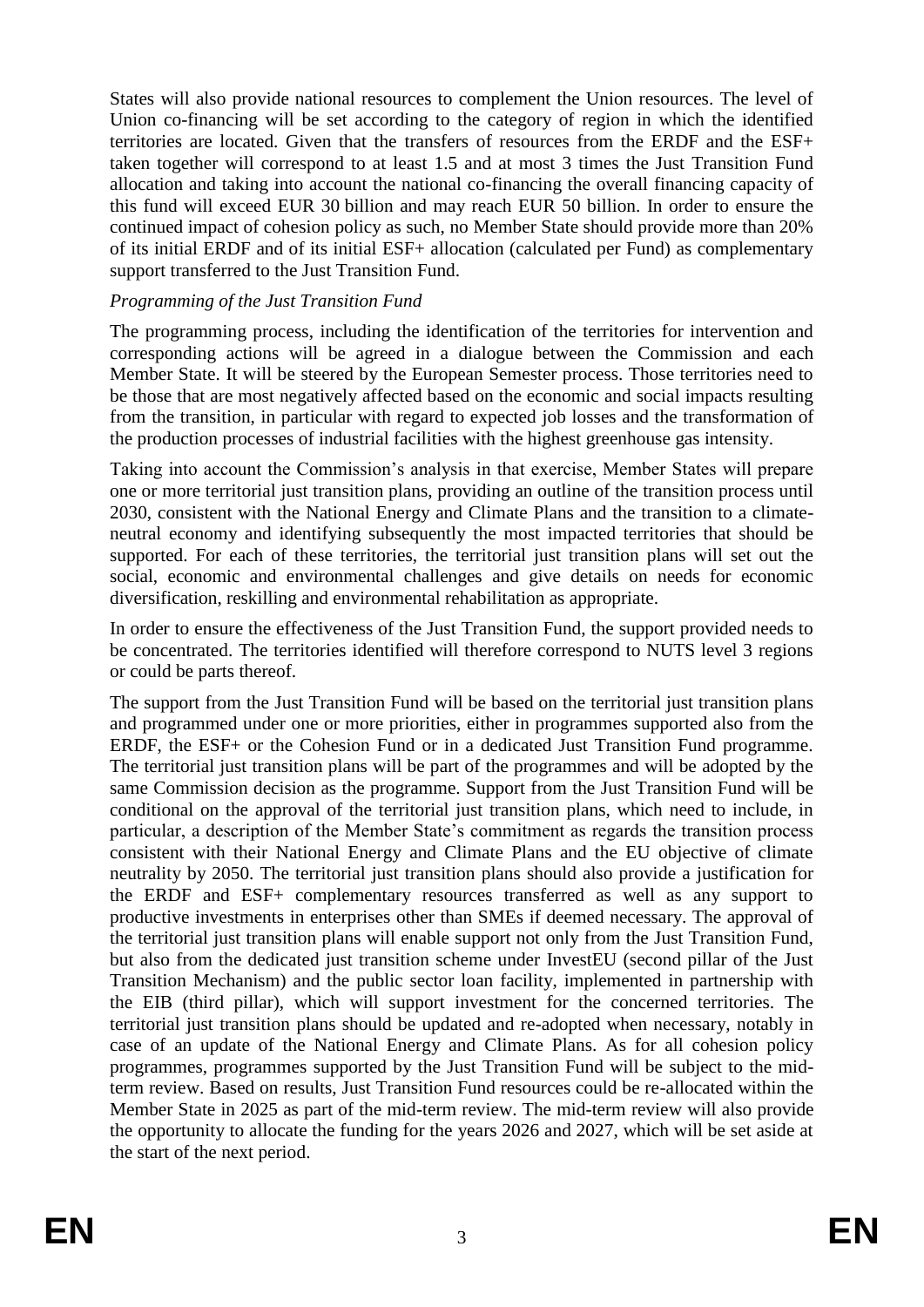Territories receiving support from the Just Transition Fund will also benefit from a dedicated technical assistance facility. The purpose of this facility will be to design a tailored package of measures across the range of available support from the Commission, the EIB and other international organisations in a simple and integrated manner. Already in 2020, the Commission will assist Member States with the preparation of their territorial just transition plans. In addition, the InvestEU Advisory Hub, including Jaspers (a joint Commission - EIB initiative for project development under the Structural Funds) will provide support for the preparation of the project pipeline. Finally, the Commission will set up a Just Transition Platform to enable bilateral and multilateral exchanges of experience on lessons learnt and best practices across all affected sectors building on the existing platform for coal regions in transition.

#### *Complementarity with InvestEU just transition scheme and the public sector loan facility with the EIB*

The Just Transition Mechanism will include a strong governance framework centred on territorial transition plans.

In this context, the support provided through the Just Transition Fund will be complemented by a dedicated just transition scheme under Invest EU. It will support a wider scope of investments, notably by contributing to the transition through support to low-carbon and climate-resilient activities, such as renewable investments and energy efficiency schemes. This scheme will also be able to deploy financing for energy and transport infrastructure, including gas infrastructure and district heating, but also decarbonisation projects, economic diversification of the regions and social infrastructure. Additionally, a new public sector loan facility set up together with the EIB will provide subsidised financing to the local authorities for the benefit of the regions concerned. The EU support could take the form of inter alia an interest rate subsidy or an investment grant, financed from the EU budget, which will be blended together with loans extended by the EIB to municipal, regional and other public authorities.

The two other pillars of the Just Transition Mechanism will have a wider geographical scope than the Just Transition Fund itself, supporting not only investment in projects in just transition territories, but also outside those territories, provided that these projects are key to the transition within the just transition territories.

This proposal provides for a date of application as of 1 January 2021 and is presented for a Union of 27 Member States, in line with the notification by the United Kingdom of its intention to withdraw from the European Union and Euratom based on Article 50 of the Treaty on European Union received by the European Council on 29 March 2017.

## **2. LEGAL BASIS, SUBSIDIARITY AND PROPORTIONALITY**

## **• Legal basis**

EU action is justified by Article 174, paragraph 1, TFEU: 'The Union shall develop and pursue its actions leading to the strengthening of its economic, social and territorial cohesion. In particular, the Union shall aim at reducing disparities between the levels of development of the various regions and the backwardness of the least favoured regions'.

To provide for the setup of the Just Transition Fund, it is necessary to base the proposal on Article 175 TFEU, which explicitly calls on the Union to support the achievement of the objectives set out in Article 174 by the action it takes through the Structural Funds, the EIB and the other existing Financial Instruments.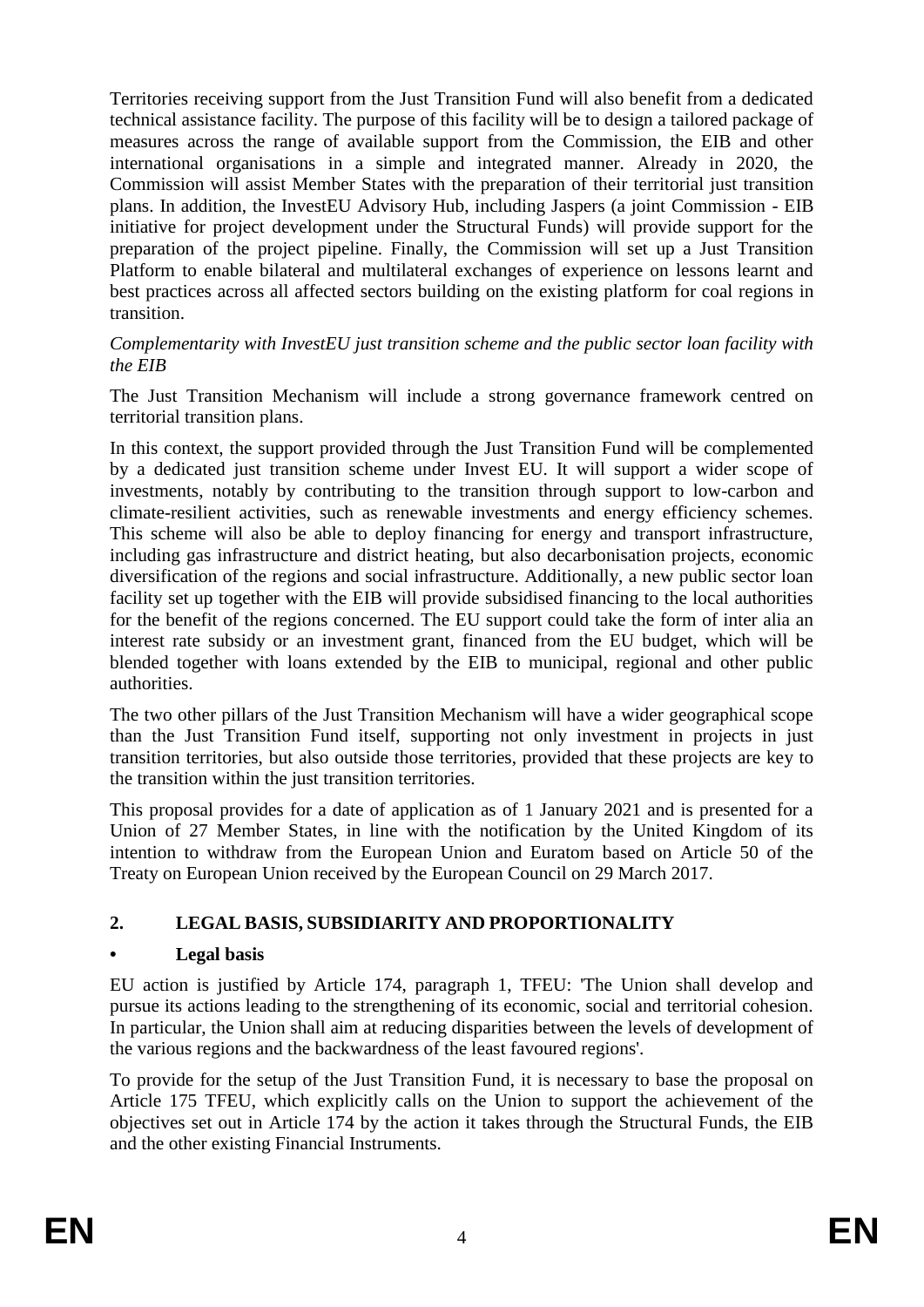Article 175, paragraph 3, TFEU also provides that 'if specific actions prove necessary outside the Funds and without prejudice to the measures decided upon within the framework of the other Union policies, such actions may be adopted by the European Parliament and the Council acting in accordance with the ordinary legislative procedure and after consulting the European Economic and Social Committee and the Committee of the Regions'.

## **• Subsidiarity and proportionality**

In accordance with Article 4(2) TFEU, the Union has shared competence with Member States in the area of economic, social and territorial cohesion as well as of certain aspects of social policy. It also has competence to carry out actions to support, coordinate or supplement the actions of the Member States in the area of education and vocational training as well as industry (Article 6 TFEU).

The implementation of the Just Transition Fund under shared management is underpinned by the subsidiarity principle. Under shared management, the Commission delegates strategic programming and implementation tasks to Member States and regions. Thus Union action is limited to what is necessary to achieve the Union objectives as laid down in the Treaties.

Shared management aims to ensure that decisions are taken as closely as possible to the citizens and that EU-level action is justified in light of the possibilities and specificities at national, regional or local level. Shared management brings Europe closer to its citizens and connects local needs with European objectives. Moreover, it increases ownership of EU objectives, as Member States and the Commission share decision-making power and responsibility and jointly co-finance the programmes.

## **• Choice of the instrument**

Cohesion policy is the appropriate framework for the Just Transition Fund, as it is the main EU policy to address structural changes in Europe's regions. It provides financial support for investments in a wide range of areas that contribute to jobs and growth, working in partnership with actors on the ground.

It also provides for an integrated place-based approach, which ensures synergies and coherence between investments supported under the Just Transition Fund and those supported under the mainstream cohesion policy programmes. This will accelerate the economic development and reconversion of the concerned regions.

In addition, it ensures ownership by Member States and regions. This is critical in the context of the Just Transition Fund, which needs to be anchored in tailor-made territorial transition strategies, encompassing in a comprehensive manner the numerous social, environmental and economic challenges raised by the transition.

Under cohesion policy, the choice of instrument is a Regulation of the European Parliament and of the Council in accordance with the ordinary legislative procedure as set out in Article 175, paragraph 3, of the Treaty.

## **3. RESULTS OF EX-POST EVALUATIONS, STAKEHOLDER CONSULTATIONS AND IMPACT ASSESSEMENT**

## **• Stakeholder consultations**

In May and June 2018, the Commission adopted its proposals for the post-2020 long-term budget and the next generation of programmes and funds. As an integral part of this process, the Commission conducted a series of public consultations covering major spending areas to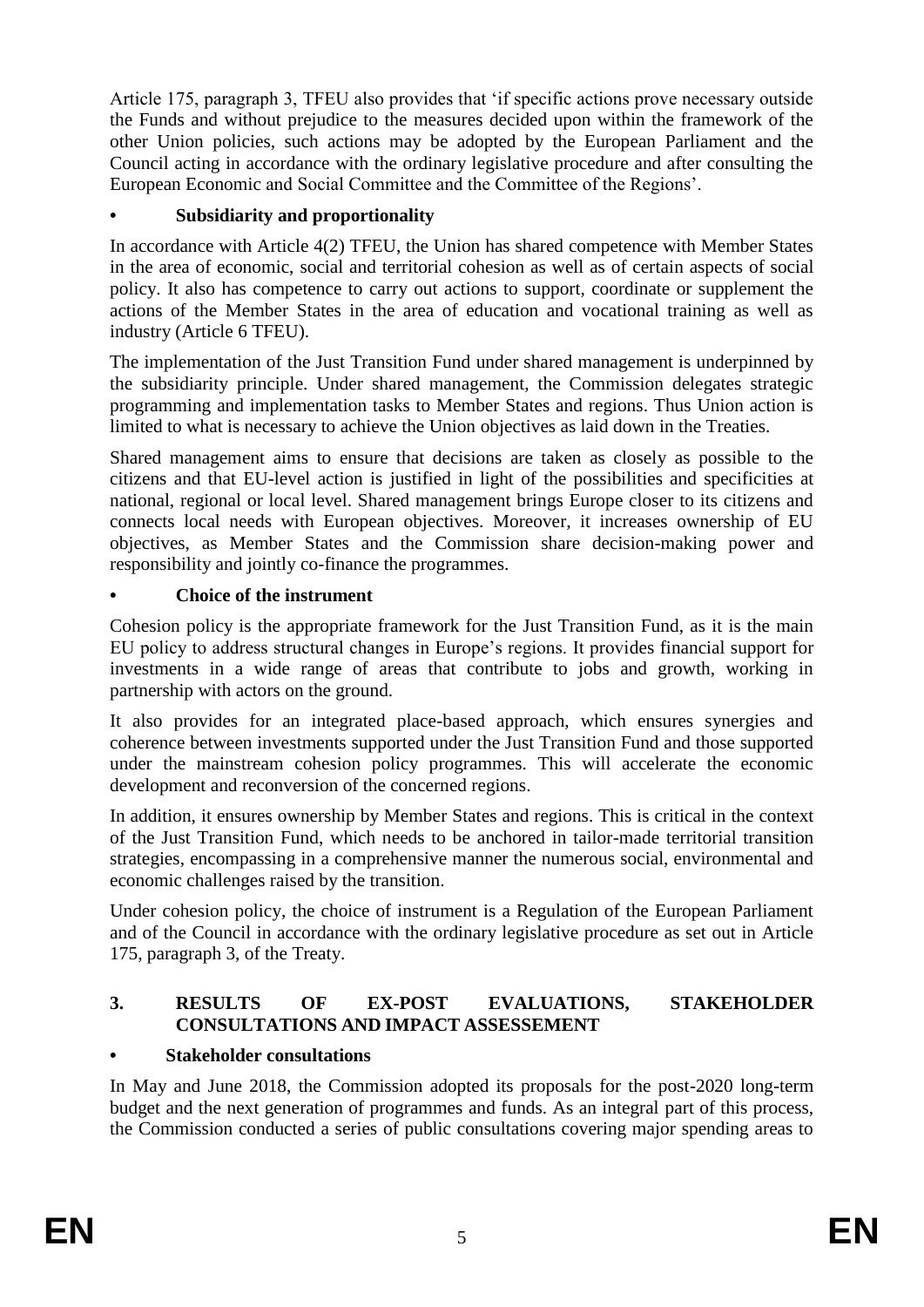gather views from all interested parties on how to make the most of every euro of the EU budget.

The public consultation on the EU long-term budget in the area of cohesion took place from 10 January 2018 to 9 March 2018 and received 4 395 replies. 85% of the respondents considered the transition to a low carbon and circular economy, ensuring environmental protection and resilience to climate change to be an important challenge. However, only 42% of the respondents considered this challenge to be adequately addressed by the current programmes/funds<sup>4</sup>.

In the context of the negotiations on the post-2020 long-term budget, the European Parliament in its interim report of 7 November 2018 called for the introduction of a specific allocation (EUR 4.8 billion) for a new 'Just Energy Transition Fund' to address societal, socio-economic and environmental impacts on workers and communities adversely affected by the transition from coal and carbon dependence.

This call has been echoed by the Committee of Regions, which has issued an opinion<sup>5</sup> on the socio-economic structural change in Europe's coal regions, calling for the provision of additional funds helping address the specific needs of coal regions. The opinion suggested in this regard to allocate EUR 4.8 billion to a new 'Fair Energy Transition Fund', designed to mitigate the social, socio-economic and environmental impact of transition in these regions.

In its conclusions of 18 October 2019, the European Council stressed its determination that the EU continues to lead the way in a socially fair and just green transition in the implementation of the Paris Agreement. The European Council also endorsed, through its conclusions of 12 December 2019, the objective of achieving a climate neutral EU by 2050, in line with the objectives of the Paris Agreement. In addition, it endorsed the principle of providing tailored support for regions and sectors most affected by the transition through a Just Transition Mechanism.

#### **• Impact assessment**

The Proposal for a Regulation of the European Parliament and of the Council on the European Regional Development Fund and on the Cohesion Fund<sup>6</sup> has been accompanied by an impact assessment<sup>7</sup>. The impact assessment validated the delivery system proposed for these Funds, which are regulated in the Proposal for Regulation of the European Parliament and of the Council laying down common provisions on the European Regional Development Fund, the European Social Fund Plus, the Cohesion Fund and the European Maritime and Fisheries Fund and financial rules for those and for the Asylum and Migration Fund, the Internal Security Fund and the Border Management and Visa Instrument<sup>8</sup> and which will also govern the programming and implementation of the Just Transition Fund (see Chapter 4).

The impact assessment also examined the challenges to be addressed by the next multiannual financial framework and cohesion policy. It confirmed the need, consistent with the outcome of the public consultation, to support a clean and fair energy transition, through a dedicated policy objective and a corresponding thematic concentration mechanism (see Chapters 2.2 and 3.2).

<sup>&</sup>lt;u>.</u> <sup>4</sup> Public consultation on EU funds in the area of cohesion

https://ec.europa.eu/info/consultations/public-consultation-eu-funds-area-cohesion\_en

<sup>&</sup>lt;sup>5</sup> European Committee of the Regions, Opinion on Socioeconomic structural change in Europe's coal regions, 136th plenary session, 7-9 October 2019, ECON-VI/041.

 $\frac{6}{7}$  COM(2018) 372 final.

 $\frac{7}{8}$  SWD(2018) 282 final.

COM(2018) 375 final.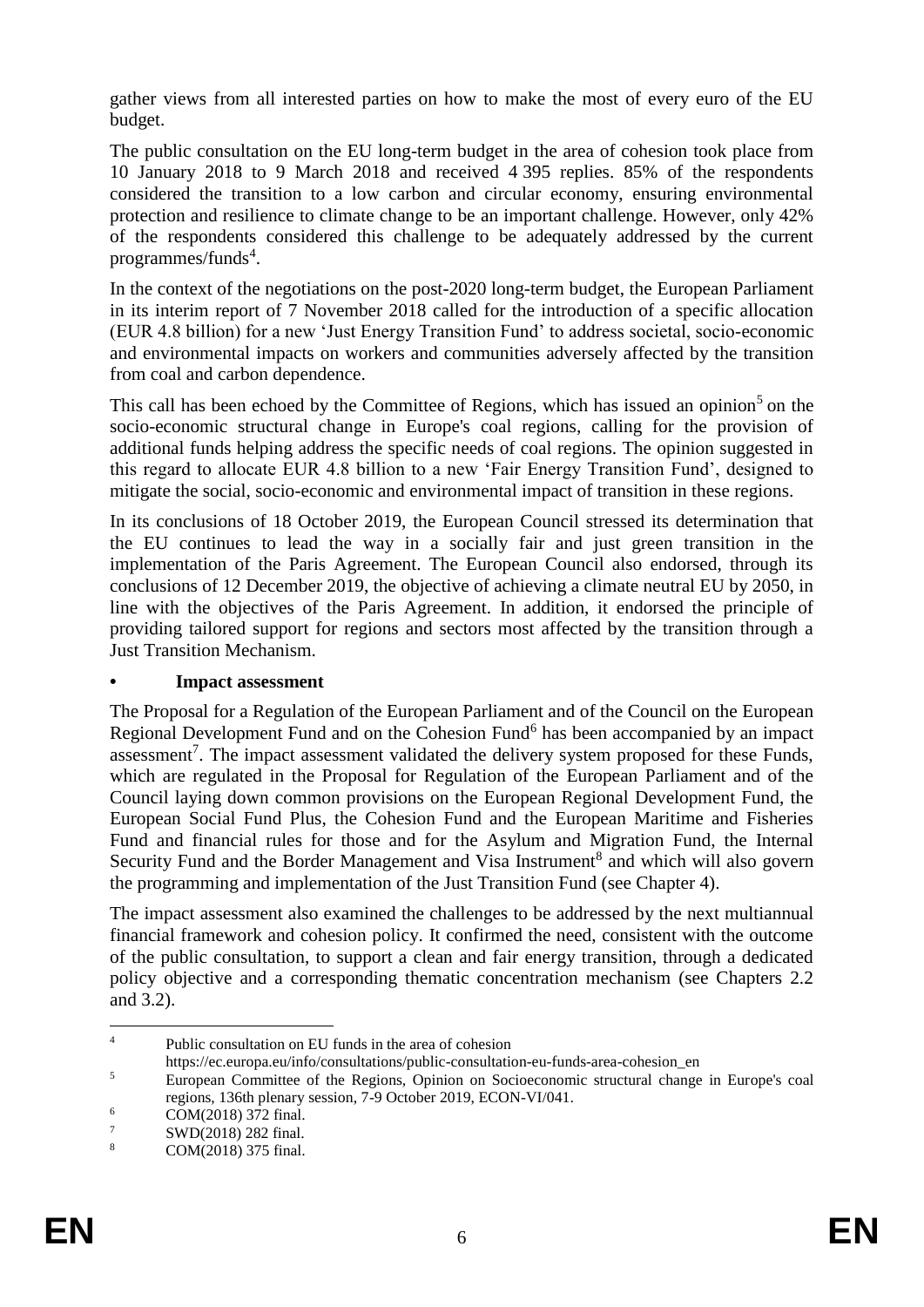Therefore, the objective of the Just Transition Fund is justified, as it aims to ensure a fair energy transition through alleviating the economic and social costs the transition towards a climate neutral economy implies. The Just Transition Fund will, to this end, support the transformation of industrial processes necessary for a successful energy transition, promote economic diversification of the most affected territories, consistent with the conclusions of the impact assessment on the need to support smart industrial transformation (see Chapter 2.2).

The unevenly dispersed effects of the energy transition had also been pointed out in the impact assessment (see Chapter 3.3). In particular, it highlighted the challenges regions most affected face due to their reliance on solid fuel production and the high share of solid fuels in their electricity generation mix. This assessment justifies the proposed concentration of the Just Transition Fund in the most negatively impacted territories and the proposed distribution of the national allocations.

The above analyses and impact assessment elements support the objectives and the main features of the Just Transition Fund. A self-standing impact assessment was not carried out, as it would have delayed the adoption of this legislative proposal with the risk of slowing down the ongoing negotiations on the next multiannual financial framework.

## **• Lessons from the implementation of selected transition initiatives**

The scope and objective of the Just Transition Fund address the impact of transition towards climate neutrality and therefore tackles the situation of solid fossil fuel extraction activities (coal, lignite, peat and oil shale) but also the transformation of energy intensive industrial processes required by this transition, as regards their social and economic impacts, in the concerned territories.

In this regard, actions have already been undertaken under the coal regions in transition initiatives and the pilot action for regions in industrial transition. Although the Just Transition Fund will pursue larger objectives and will provide for a more integrated approach, it will also draw lessons from these initiatives and build on existing working methods and structures when relevant, for the programming and implementation of the Just Transition Fund.

Firstly, under the coal regions in transition initiative, cohesion policy is supporting the transition in 21 pilot regions (as of January 2020) with economies that are highly dependent on coal. Structural changes are addressed through a holistic approach encompassing the economic, industrial, technological and social dimensions of the transformation process, with the involvement of, and in close partnership with, local actors, including social partners, industry and non-governmental organisations.

Multi-stakeholder dialogue and knowledge sharing proved to be essential to ensure collective progress, transparency and mobilisation of the most effective means for addressing the socioeconomic impacts of the transition.

Support is focused on economic transformation in line with smart specialisation strategies (e.g. support to SMEs, business incubators, innovation and cooperation of industry and researchers), the reskilling of workers traditionally employed in coal-related sectors and the promotion of energy efficiency and alternative, renewable energy sources.

The success of the initiative relies on the ownership of the concerned Member States, regions and local actors, including social partners. This is leveraged by national co-financing requirements under shared management as well as the involvement of partners in the development strategy.

Secondly, in a similar vein, to help EU regions manage the transition to a more sustainable low-carbon economy, and industrial change triggered by the energy and climate change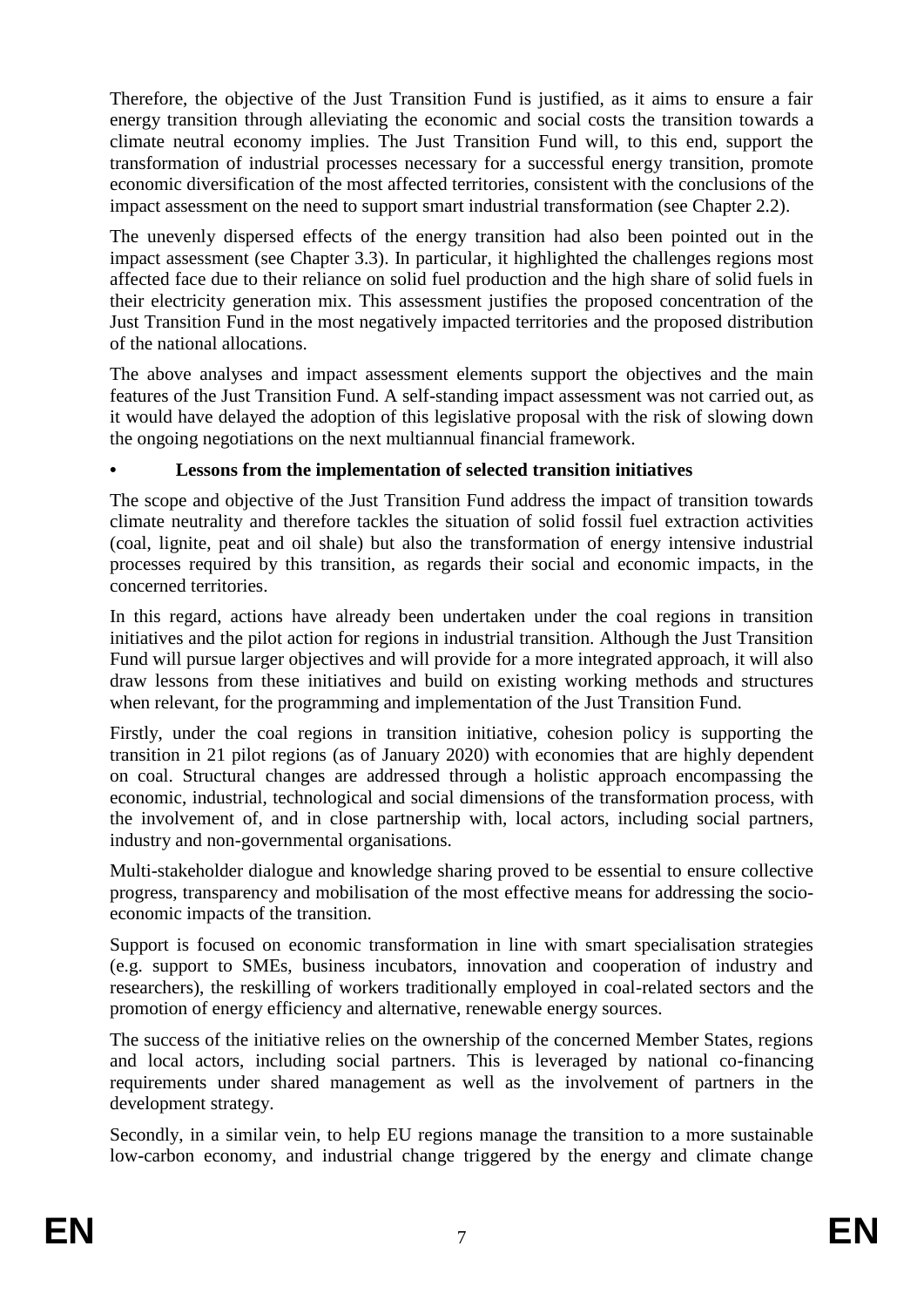transition specific support has been offered for boosting innovation, removing investment barriers, and equipping citizens with the right skills. The pilot action for regions in industrial transition provides support from Commission experts as well as technical assistance from the ERDF. 12 regions have been selected for EU support.

## **4. BUDGETARY IMPLICATIONS**

The Commission seeks to pursue its priorities as set out in the political guidelines as part of the broader ambition for the EU budget. An ambitious Just Transition Fund is a priority in that context. This is the reason why the Commission has tabled this legislative proposal very early in its mandate which is complementary to and comes on top of existing proposals for the next Multiannual Financial Framework (MFF). The proposal will feed into the negotiation on the next MFF and expectedly will be integrated into the framework of an overall agreement on the next MFF.

The budgetary resources for the JTF should be EUR 7.5 billion (in 2018 prices) with the possibility to increase this level of ambition, if appropriate, at a later point in time.

## **5. OTHER ELEMENTS**

## **• Detailed explanation of the specific provisions of the proposal**

The legal framework consists of a dedicated proposal for a Regulation establishing the Just Transition Fund and the necessary consequential amendments to the Commission's proposal for the Common Provisions Regulation to embed the Just Transition Fund as a new Fund under the Regulation, along with the ERDF, the Cohesion Fund and the ESF+. The delivery and implementation of the Just Transition Fund will be governed by the Common Provisions Regulation.

The proposal for a Regulation establishing the Just Transition Fund focuses on the following features:

- setting out the subject matter of the Just Transition Fund,;
- establishing a definition of the corresponding specific objective to be used for programming the resources of the Just Transition Fund under a dedicated priority or programme within the Investment for jobs and growth goal of cohesion policy;
- setting out its geographical coverage and methodology on the allocation of financial resources for the JTF;
- defining the scope of support of the JTF;
- specifying the content of the territorial just transition plans, including the need for Member States to identify those territories that are the most impacted by the transition towards a climate neutral economy and where support from the Just Transition Fund will be concentrated;
- establishing a framework for measuring its achievements through corresponding indicators and a mechanism to adjust support in case targets are not met.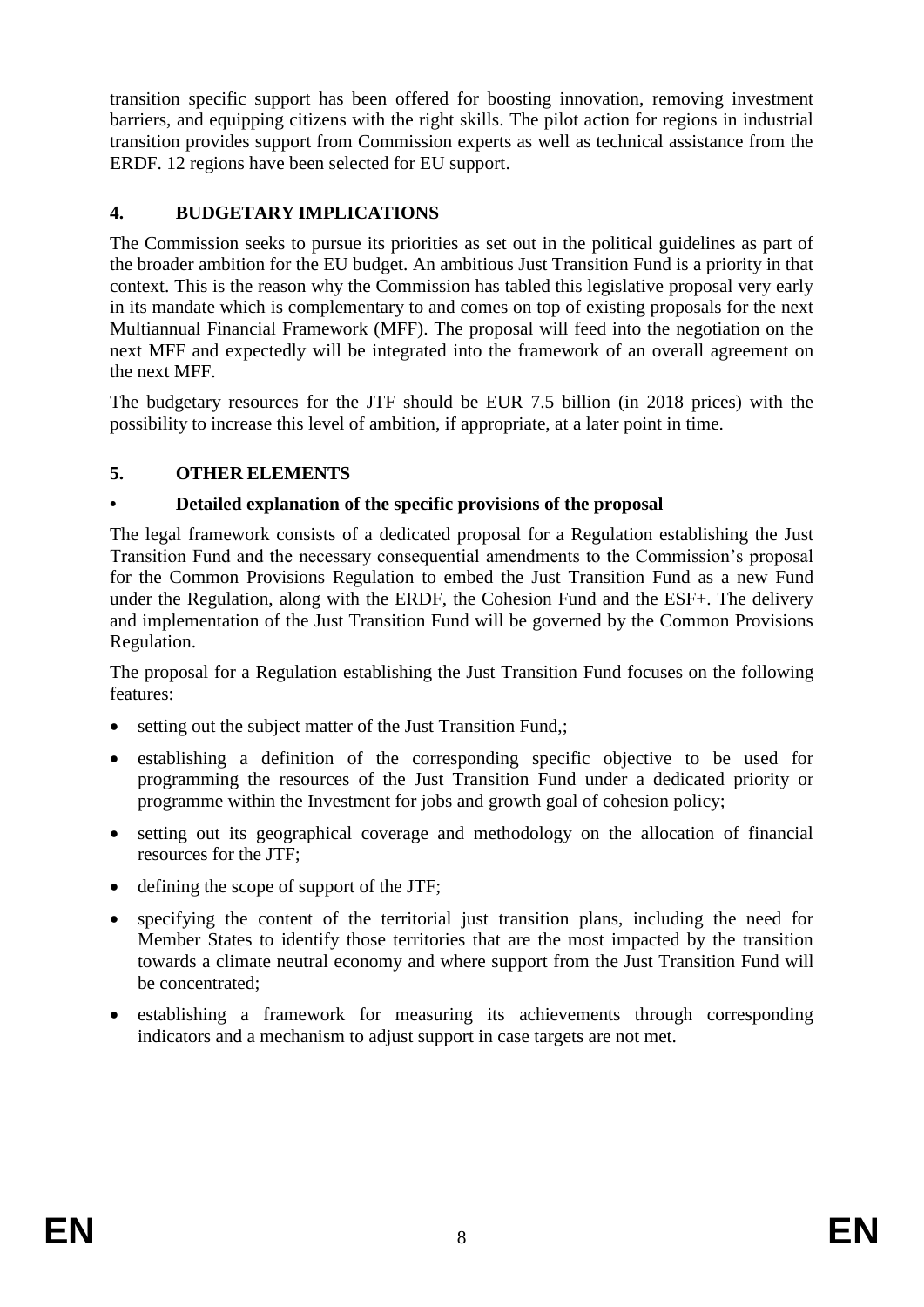#### 2020/0006 (COD)

#### Proposal for a

## **REGULATION OF THE EUROPEAN PARLIAMENT AND OF THE COUNCIL**

#### **establishing the Just Transition Fund**

#### THE EUROPEAN PARLIAMENT AND THE COUNCIL OF THE EUROPEAN UNION,

Having regard to the Treaty on the Functioning of the European Union, and in particular the third paragraph of Article 175 thereof,

Having regard to the proposal from the European Commission,

After transmission of the draft legislative act to the national parliaments,

Having regard to the opinion of the European Economic and Social Committee<sup>9</sup>,

Having regard to the opinion of the Committee of the Regions<sup>10</sup>,

Acting in accordance with the ordinary legislative procedure,

Whereas:

- (1) The regulatory framework governing the Union's cohesion policy for the period from 2021 to 2027, in the context of the next multi-annual financial framework, contributes to the fulfilment of the Union's commitments to implement the Paris Agreement and the United Nations Sustainable Development Goals by concentrating Union funding on green objectives. This Regulation implements one of the priorities set out in the Communication on the European Green Deal ('the European Green Deal')<sup>11</sup> and is part of the Sustainable Europe Investment Plan<sup>12</sup> providing dedicated financing under the Just Transition Mechanism in the context of cohesion policy to address the economic and social costs of the transition to a climate-neutral and circular economy, where any remaining greenhouse gas emissions are compensated by equivalent absorptions.
- (2) The transition to a climate-neutral and circular economy constitutes one of the most important policy objectives for the Union. On 12 December 2019, the European Council endorsed the objective of achieving a climate-neutral Union by 2050, in line with the objectives of the Paris Agreement. While fighting climate change and environmental degradation will benefit all in the long term and provides opportunities and challenges for all in the medium term, not all regions and Member States start their transition from the same point or have the same capacity to respond. Some are more advanced than others, whereas the transition entails a wider social and economic impact for those regions that rely heavily on fossil fuels - especially coal, lignite, peat and oil shale - or greenhouse gas intensive industries. Such a situation not only creates the risk of a variable speed transition in the Union as regards climate action, but also

 $\overline{Q}$  $^{9}$  OJ C, , p. .

 $^{10}$  OJ C, , p. .

 $11$  COM(2019) 640 final, 11.12.2019.

COM(2020) 21, 14.1.2020.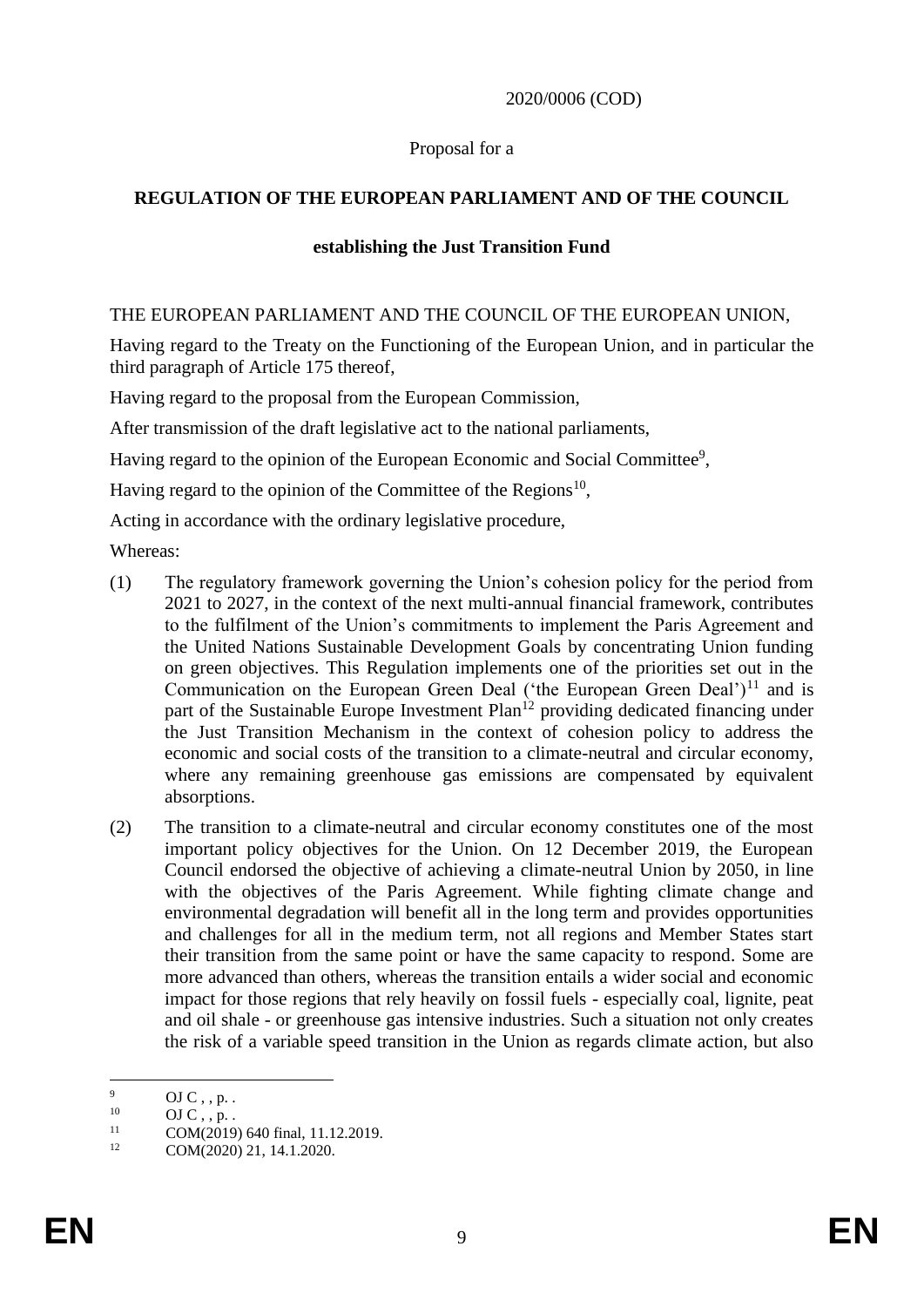of growing disparities between regions, detrimental to the objectives of social, economic and territorial cohesion.

- (3) In order to be successful, the transition has to be fair and socially acceptable for all. Therefore, both the Union and the Member States must take into account its economic and social implications from the outset, and deploy all possible instruments to mitigate adverse consequences. The Union budget has an important role in that regard.
- (4) As set out in the European Green Deal and the Sustainable Europe Investment Plan, a Just Transition Mechanism should complement the other actions under the next multiannual financial framework for the period from 2021 to 2027. It should contribute to addressing the social and economic consequences of transitioning towards Union climate neutrality by bringing together the Union budget's spending on climate and social objectives at regional level.
- (5) This Regulation establishes the Just Transition Fund ('JTF') which is one of the pillars of the Just Transition Mechanism implemented under cohesion policy. The aim of the JTF is to mitigate the adverse effects of the climate transition by supporting the most affected territories and workers concerned. In line with the JTF specific objective, actions supported by the JTF should directly contribute to alleviate the impact of the transition by financing the diversification and modernisation of the local economy and by mitigating the negative repercussions on employment. This is reflected in the JTF specific objective, which is established at the same level and listed together with the policy objectives set out in Article [4] of Regulation EU [new CPR].
- (6) In view of the importance of tackling climate change in line with the Union's commitments to implement the Paris Agreement, the commitment regarding the United Nations Sustainable Development Goals and the increased ambition of the Union as proposed in the European Green Deal, the JTF should provide a key contribution to mainstream climate actions. Resources from the JTF own envelope are additional and come on top of the investments needed to achieve the overall target of 25% of the Union budget expenditure contributing to climate objectives. Resources transferred from the ERDF and ESF+ will contribute fully to the achievement of this target.
- (7) The resources from the JTF should complement the resources available under cohesion policy.
- (8) Transitioning to a climate-neutral economy is a challenge for all Member States. It will be particularly demanding for those Member States that rely heavily on fossil fuels or greenhouse gas intensive industrial activities which need to be phased out or which need to adapt due to the transition towards climate neutrality and that lack the financial means to do so. The JTF should therefore cover all Member States, but the distribution of its financial means should reflect the capacity of Member States to finance the necessary investments to cope with the transition towards climate neutrality.
- (9) In order to set out an appropriate financial framework for the JTF, the Commission should set out the annual breakdown of available allocations per Member State under the Investment for jobs and growth goal, based on objective criteria.
- (10) This Regulation identifies types of investments for which expenditure may be supported by the JTF. All supported activities should be pursued in full respect of the climate and environmental priorities of the Union. The list of investments should include those that support local economies and are sustainable in the long-term, taking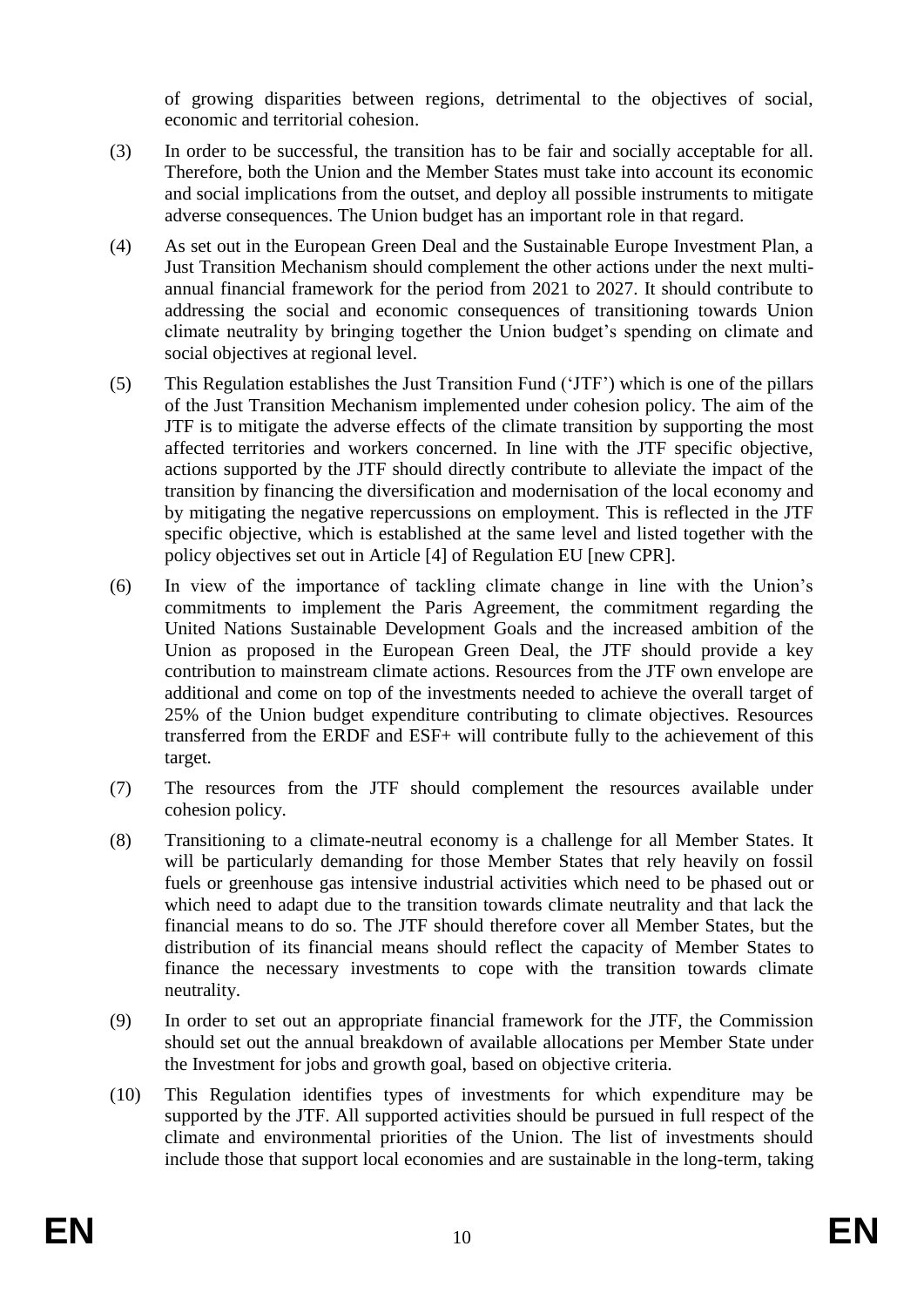into account all the objectives of the Green Deal. The projects financed should contribute to a transition to a climate-neutral and circular economy. For declining sectors, such as energy production based on coal, lignite, peat and oil shale or extraction activities for these solid fossil fuels, support should be linked to the phasing out of the activity and the corresponding reduction in the employment level. As regards transforming sectors with high greenhouse gas emission levels, support should promote new activities through the deployment of new technologies, new processes or products, leading to significant emission reduction, in line with the EU 2030 climate objectives and EU climate neutrality by  $2050^{13}$  while maintaining and enhancing employment and avoiding environmental degradation. Particular attention should also be given to activities enhancing innovation and research in advanced and sustainable technologies, as well as in the fields of digitalisation and connectivity, provided that such measures help mitigate the negative side effects of a transition towards, and contribute to, a climate-neutral and circular economy.

- (11) To protect citizens who are most vulnerable to the climate transition, the JTF should also cover the up-skilling and reskilling of the affected workers, with the aim of helping them to adapt to new employment opportunities, as well as providing jobsearch assistance to jobseekers and their active inclusion into the labour market.
- (12) In order to enhance the economic diversification of territories impacted by the transition, the JTF should provide support to productive investment in SMEs. Productive investment should be understood as investment in fixed capital or immaterial assets of enterprises in view of producing goods and services thereby contributing to gross-capital formation and employment. For enterprises other than SMEs, productive investments should only be supported if they are necessary for mitigating job losses resulting from the transition, by creating or protecting a significant number of jobs and they do not lead to or result from relocation. Investments in existing industrial facilities, including those covered by the Union Emissions Trading System, should be allowed if they contribute to the transition to a climate-neutral economy by 2050 and go substantially below the relevant benchmarks established for free allocation under Directive 2003/87/EC of the European Parliament and of the Council<sup>14</sup> and if they result in the protection of a significant number of jobs. Any such investment should be justified accordingly in the relevant territorial just transition plan. In order to protect the integrity of the internal market and cohesion policy, support to undertakings should comply with Union State aid rules as set out in Articles 107 and 108 TFEU and, in particular, support to productive investments by enterprises other than SMEs should be limited to enterprises located in areas designated as assisted areas for the purposes of points (a) and (c) of Article 107(3) TFEU.
- (13) In order to provide flexibility for the programming of the JTF resources under the Investment for jobs and growth goal, it should be possible to prepare a self-standing JTF programme or to programme JTF resources in one or more dedicated priorities

<sup>&</sup>lt;u>.</u> <sup>13</sup> As set out in "*A Clean Planet for all European strategic long-term vision for a prosperous, modern, competitive and climate neutral economy*", Communication from the Commission to the European Parliament, the European Council, the Council, the European Economic and Social Committee, the Committee of the Regions and the European Investment Bank - COM(2018) 773 final.

<sup>&</sup>lt;sup>14</sup> Directive 2003/87/EC of the European Parliament and of the Council of 13 October 2003 establishing a scheme for greenhouse gas emission allowance trading within the Community and amending Council Directive 96/61/EC (OJ L 275, 25.10.2003, p. 32).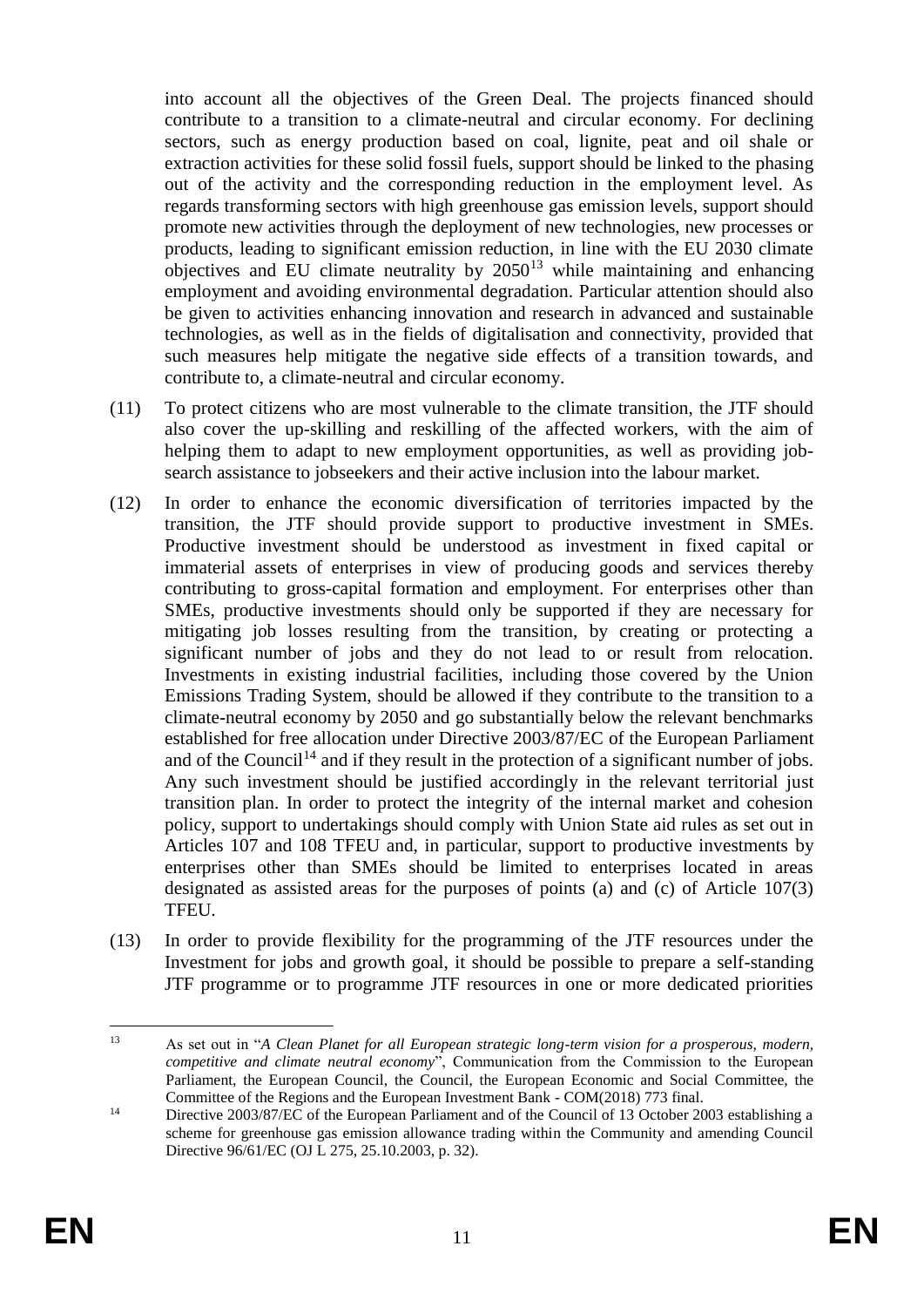within a programme supported by the European Regional Development Fund ('ERDF'), the European Social Fund Plus ('ESF+') or the Cohesion Fund. In accordance with Article 21a of Regulation (EU) [new CPR], JTF resources should be reinforced with complementary funding from the ERDF and the ESF+. The respective amounts transferred from the ERDF and the ESF+ should be consistent with the type of operations set out in the territorial just transition plans.

- (14) The JTF support should be conditional on the effective implementation of a transition process in a specific territory in order to achieve a climate-neutral economy. In that regard, Member States should prepare, in cooperation with the relevant stakeholders and supported by the Commission, territorial just transition plans, detailing the transition process, consistently with their National Energy and Climate Plans. To this end, the Commission should set up a Just Transition Platform, which would build on the existing platform for coal regions in transition to enable bilateral and multilateral exchanges of experience on lessons learnt and best practices across all affected sectors.
- (15) The territorial just transition plans should identify the territories most negatively affected, where JTF support should be concentrated and describe specific actions to be undertaken to reach a climate-neutral economy, notably as regards the conversion or closure of facilities involving fossil fuel production or other greenhouse gas intensive activities. Those territories should be precisely defined and correspond to NUTS level 3 regions or should be parts thereof. The plans should detail the challenges and needs of those territories and identify the type of operations needed in a manner that ensures the coherent development of climate-resilient economic activities that are also consistent with the transition to climate-neutrality and the objectives of the Green Deal. Only investments in accordance with the transition plans should receive financial support from the JTF. The territorial just transition plans should be part of the programmes (supported by the ERDF, the ESF+, the Cohesion Fund or the JTF, as the case may be) which are approved by the Commission.
- (16) In order to enhance the result orientation of the use of JTF resources, the Commission, in line with the principle of proportionality, should be able to apply financial corrections in case of serious underachievement of targets established for the JTF specific objective.
- (17) In order to supplement and amend certain non-essential elements of this Regulation, the power to adopt acts in accordance with Article 290 TFEU should be delegated to the Commission in respect of the amendment of the elements contained in Annex III of this Regulation regarding the common output and result indicators. It is of particular importance that the Commission carry out appropriate consultations during its preparatory work, including at expert level, and that those consultations be conducted in accordance with the principles laid down in the Interinstitutional Agreement of 13 April 2016 on Better Law-Making<sup>15</sup>. In particular, to ensure equal participation in the preparation of delegated acts, the European Parliament and the Council receive all documents at the same time as Member States' experts; these experts systematically have access to meetings of Commission expert groups dealing with the preparation of delegated acts.
- (18) In order to set out an appropriate financial framework for the JTF, implementing powers should be conferred on the Commission to set out the annual breakdown of available allocations per Member State in accordance with Annex I.

 $15$ OJ L 123, 12.5.2016, p.13.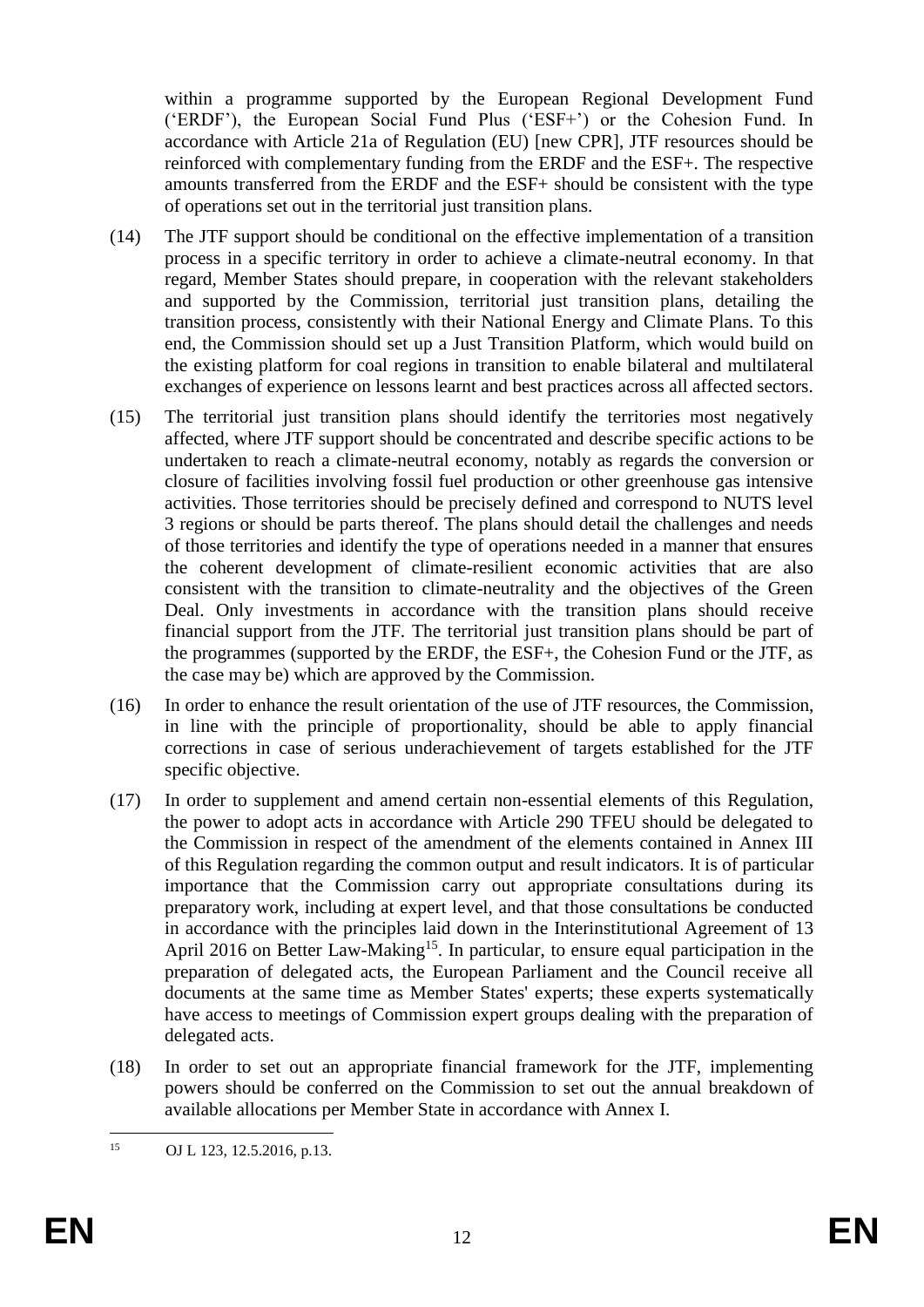(19) The objectives of this Regulation, namely to support territories facing economic and social transformation in their transition to a climate-neutral economy, cannot be sufficiently achieved by the Member States alone. The main reasons in this regard are, on the one hand, the disparities between the levels of development of the various territories and the backwardness of the least favoured territories, as well as the limit on the financial resources of the Member States and territories and, on the other hand, the need for a coherent implementation framework covering several Union funds under shared management. Since those objectives can better be achieved at Union level, the Union may adopt measures, in accordance with the principle of subsidiarity as set out in Article 5 TEU. In accordance with the principle of proportionality, as set out in that Article, this Regulation does not go beyond what is necessary in order to achieve those objectives,

HAVE ADOPTED THIS REGULATION:

#### *Article 1*

### *Subject matter and scope*

- 1. This Regulation establishes the Just Transition Fund ('JTF') to provide support to territories facing serious socio-economic challenges deriving from the transition process towards a climate-neutral economy of the Union by 2050.
- 2. It lays down the specific objective of the JTF, its geographical coverage and resources, the scope of its support with regard to the Investment for jobs and growth goal referred to in [point (a) of Article 4(2)] of Regulation (EU) [new CPR] as well as specific provisions for programming and indicators necessary for monitoring.

## *Article 2*

#### *Specific objective*

In accordance with the second subparagraph of Article [4(1)] of Regulation (EU) [new CPR], the JTF shall contribute to the single specific objective 'enabling regions and people to address the social, economic and environmental impacts of the transition towards a climateneutral economy'.

#### *Article 3*

## *Geographical coverage and resources for the JTF under the Investment for jobs and growth goal*

- 1. The JTF shall support the Investment for jobs and growth goal in all Member States.
- 2. The resources for the JTF under the Investment for jobs and growth goal available for budgetary commitment for the period 2021-2027 shall be EUR 7.5 billion in 2018 prices, which may be increased, as the case may be, by additional resources allocated in the Union budget, and by other resources in accordance with the applicable basic act.

For the purposes of programming and subsequent inclusion in the Union budget, the amount referred to in the first subparagraph shall be indexed at 2% per year.

0.35% of the amount referred to in the first subparagraph shall be allocated to technical assistance at the initiative of the Commission.

3. The Commission shall adopt a decision by means of an implementing act setting out the annual breakdown of resources, including any additional resources referred to in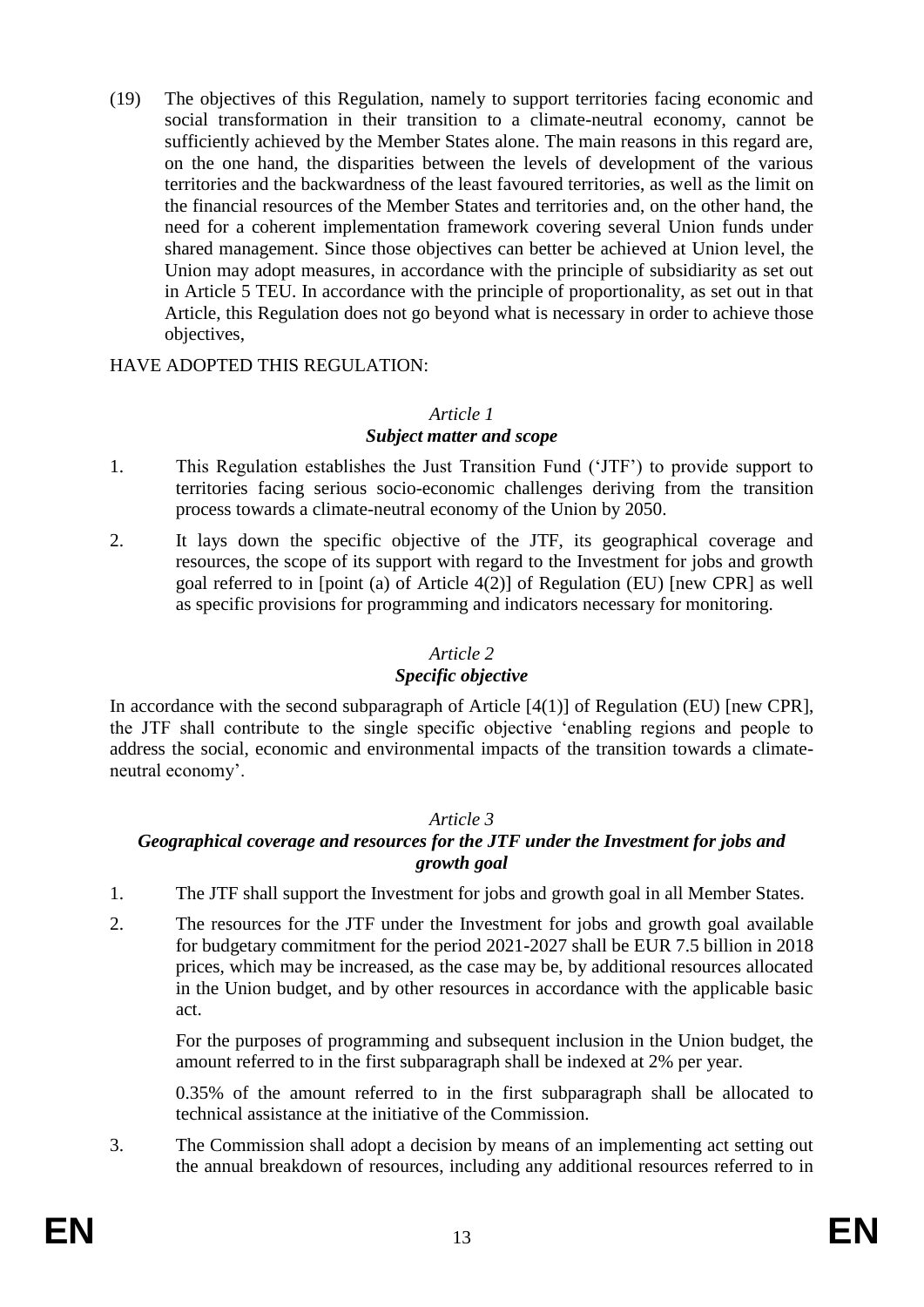paragraph 2, by Member State in accordance with the methodology set out in Annex I.

4. By way of derogation from Article [21a] of Regulation (EU) [new CPR], any additional resources referred to in paragraph 2, allocated to the JTF in the Union budget or provided by other resources shall not require complementary support from the ERDF or the ESF+.

#### *Article 4 Scope of support*

- 1. The JTF shall only support activities that are directly linked to its specific objective as set out in Article 2 and which contribute to the implementation of the territorial just transition plans established in accordance with Article 7.
- 2. In accordance with paragraph 1, the JTF shall exclusively support the following activities:
	- (a) productive investments in SMEs, including start-ups, leading to economic diversification and reconversion;
	- (b) investments in the creation of new firms, including through business incubators and consulting services;
	- (c) investments in research and innovation activities and fostering the transfer of advanced technologies;
	- (d) investments in the deployment of technology and infrastructures for affordable clean energy, in greenhouse gas emission reduction, energy efficiency and renewable energy;
	- (e) investments in digitalisation and digital connectivity;
	- (f) investments in regeneration and decontamination of sites, land restoration and repurposing projects;
	- (g) investments in enhancing the circular economy, including through waste prevention, reduction, resource efficiency, reuse, repair and recycling;
	- (h) upskilling and reskilling of workers;
	- (i) job-search assistance to jobseekers;
	- (j) active inclusion of jobseekers;
	- (k) technical assistance.

Additionally, the JTF may support, in areas designated as assisted areas in accordance with points (a) and (c) of Article 107(3) of the TFEU, productive investments in enterprises other than SMEs, provided that such investments have been approved as part of the territorial just transition plan based on the information required under point (h) of Article  $7(2)$ . Such investments shall only be eligible where they are necessary for the implementation of the territorial just transition plan.

The JTF may also support investments to achieve the reduction of greenhouse gas emissions from activities listed in Annex I to Directive 2003/87/EC of the European Parliament and of the Council provided that such investments have been approved as part of the territorial just transition plan based on the information required under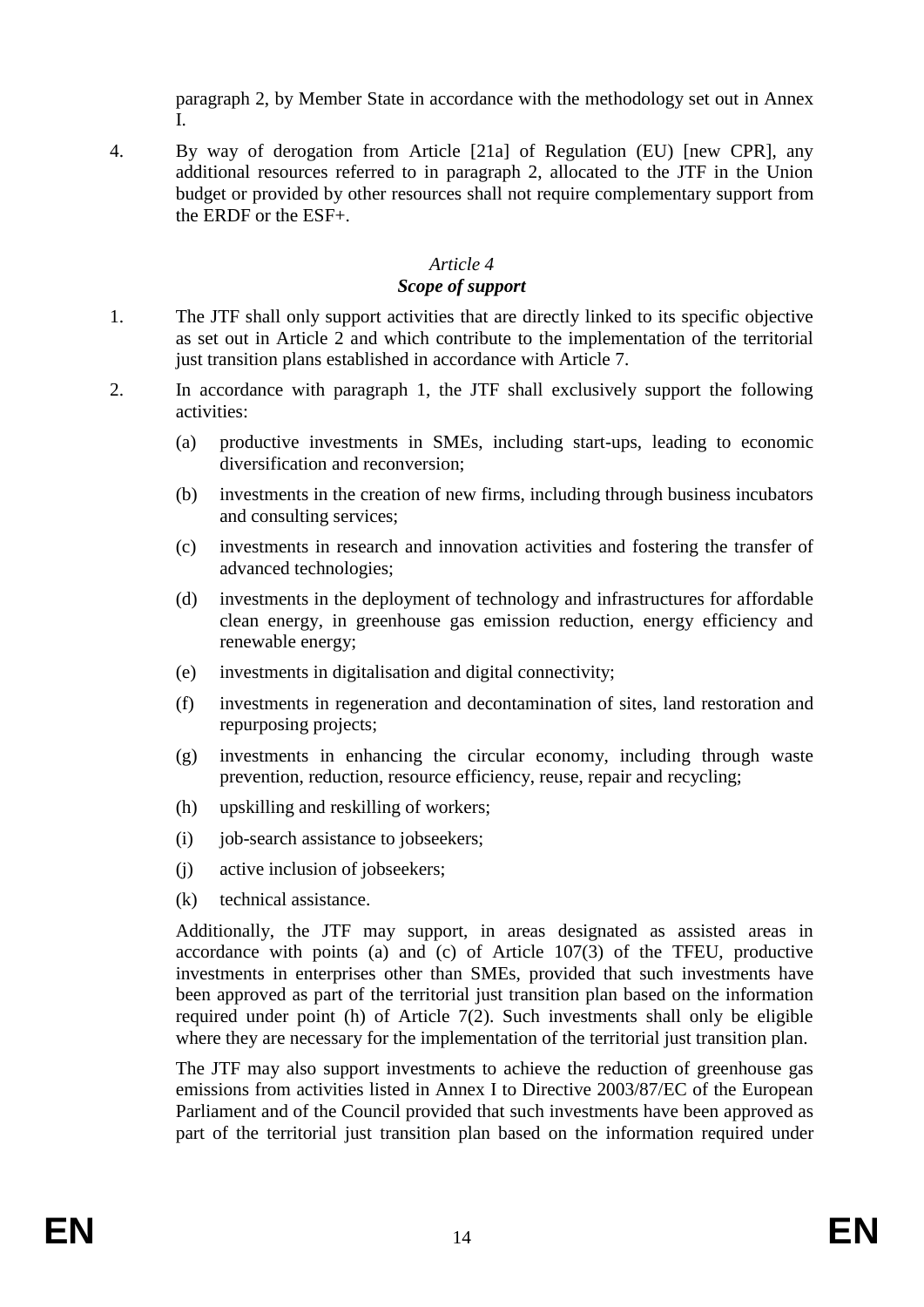point (i) of Article  $7(2)$ . Such investments shall only be eligible where they are necessary for the implementation of the territorial just transition plan.

### *Article 5 Exclusion from the scope of support*

The JTF shall not support:

- (a) the decommissioning or the construction of nuclear power stations;
- (b) the manufacturing, processing and marketing of tobacco and tobacco products;
- (c) undertakings in difficulty, as defined in Article 2(18) of Commission Regulation (EU) No 651/2014<sup>16</sup>;
- (d) investment related to the production, processing, distribution, storage or combustion of fossil fuels;
- (e) investment in broadband infrastructure in areas in which there are at least two broadband networks of equivalent category.

## *Article 6 Programming of the JTF resources*

1. The JTF resources shall be programmed for the categories of regions where the territories concerned are located, on the basis of the territorial just transition plans established in accordance with Article 7 and approved by the Commission as part of a programme or a programme amendment. The resources programmed shall take the form of one or more specific programmes or of one or more priorities within a programme.

The Commission shall only approve a programme where the identification of the territories most negatively affected by the transition process, contained within the relevant territorial just transition plan, is duly justified and the relevant territorial just transition plan is consistent with the National Energy and Climate Plan of the Member State concerned.

2. The JTF priority or priorities shall comprise the JTF resources consisting of all or part of the JTF allocation for the Member States and the resources transferred in accordance with Article [21a] of Regulation (EU) [new CPR]. The total of the ERDF and ESF+ resources transferred to the JTF priority shall be at least equal to one and a half times the amount of support from the JTF to that priority but shall not exceed three times that amount.

## *Article 7*

## *Territorial just transition plan*

1. Member States shall prepare, together with the relevant authorities of the territories concerned, one or more territorial just transition plans covering one or more affected territories corresponding to level 3 of the common classification of territorial units for statistics ('NUTS level 3 regions') as established by Regulation (EC) No

 $16$ <sup>16</sup> Commission Regulation (EU) No 651/2014 of 17 June 2014 declaring certain categories of aid compatible with the internal market in application of Articles 107 and 108 of the Treaty (OJ L 187,  $26.6.2014$ , p. 1).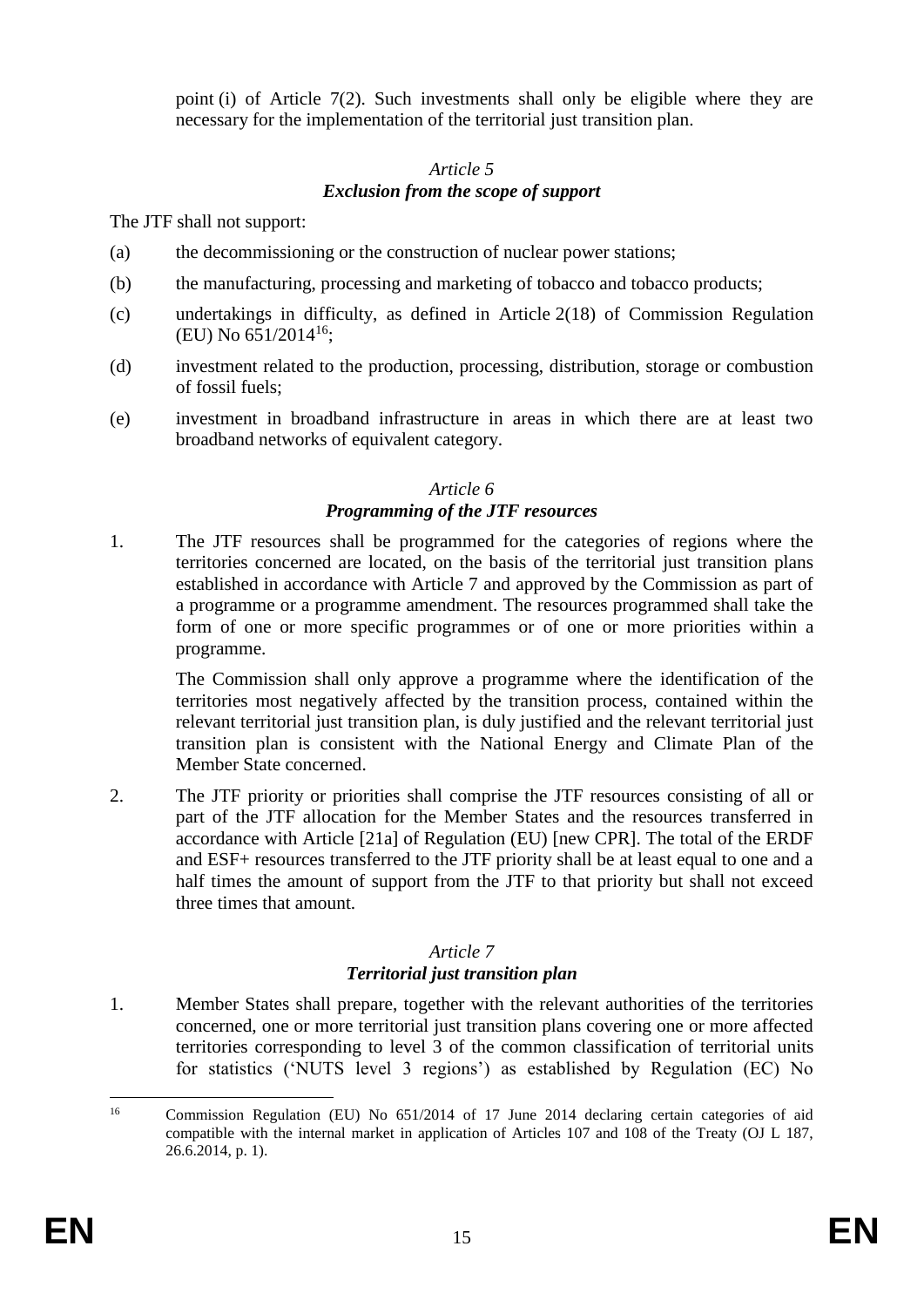1059/2003 of the European Parliament and of the Council as amended by Commission Regulation (EC) No 868/2014<sup>17</sup> or parts thereof, in accordance with the template set out in Annex II. Those territories shall be those most negatively affected based on the economic and social impacts resulting from the transition, in particular with regard to expected job losses in fossil fuel production and use and the transformation needs of the production processes of industrial facilities with the highest greenhouse gas intensity.

- 2. A territorial just transition plan shall contain the following elements:
	- (a) a description of the transition process at national level towards a climateneutral economy, including a timeline for key transition steps which are consistent with the latest version of the National Energy and Climate Plan ('NECP');
	- (b) a justification for identifying the territories as most negatively affected by the transition process referred to in point (a) and to be supported by the JTF, in accordance with paragraph 1;
	- (c) an assessment of the transition challenges faced by the most negatively affected territories, including the social, economic, and environmental impact of the transition to a climate-neutral economy, identifying the potential number of affected jobs and job losses, the development needs and objectives, to be reached by 2030 linked to the transformation or closure of greenhouse gasintensive activities in those territories;
	- (d) a description of the expected contribution of the JTF support to addressing the social, economic and environmental impacts of the transition to a climateneutral economy;
	- (e) an assessment of its consistency with other national, regional or territorial strategies and plans;
	- (f) a description of the governance mechanisms consisting of the partnership arrangements, the monitoring and evaluation measures planned and the responsible bodies;
	- (g) a description of the type of operations envisaged and their expected contribution to alleviate the impact of the transition;
	- (h) where support is provided to productive investments to enterprises other than SMEs, an exhaustive list of such operations and enterprises and a justification of the necessity of such support through a gap analysis demonstrating that the expected job losses would exceed the expected number of jobs created in the absence of the investment;
	- (i) where support is provided to investments to achieve the reduction of greenhouse gas emissions from activities listed in Annex I to Directive 2003/87/EC, an exhaustive list of operations to be supported and a justification that they contribute to a transition to a climate neutral economy and lead to a substantial reduction in greenhouse-gas emissions going substantially below the relevant benchmarks established for free allocation under Directive

 $17\text{ }$ Regulation (EC) No 1059/2003 of the European Parliament and of the Council of 26 May 2003 on the establishment of a common classification of territorial units for statistics (NUTS) (OJ L 154 21.6.2003, p. 1).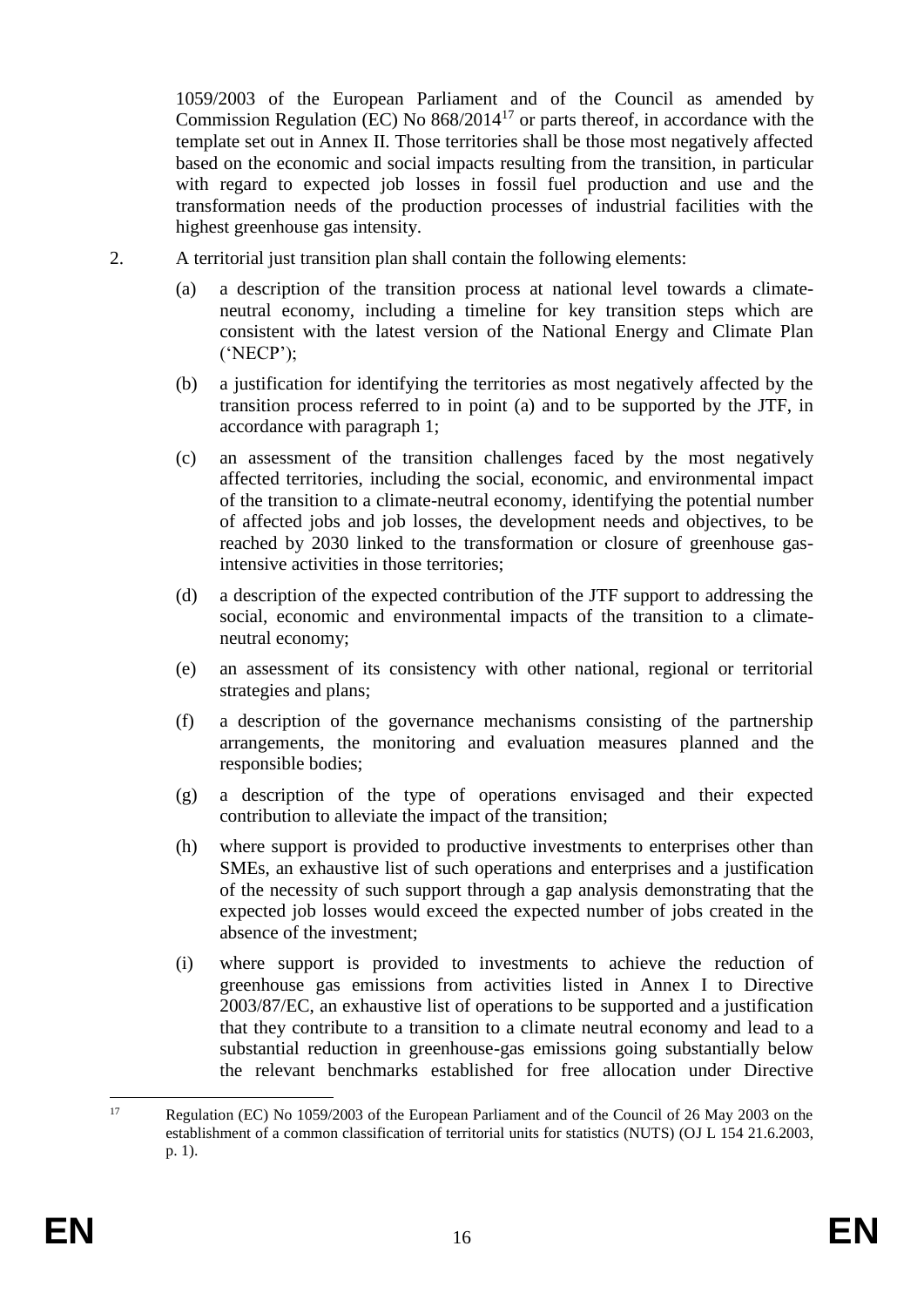2003/87/EC and provided that they are necessary for the protection of a significant number of jobs;

- (j) synergies and complementarities with other Union programmes and pillars of the Just Transition Mechanism to address identified development needs.
- 3. The preparation and implementation of territorial just transition plans shall involve the relevant partners in accordance with Article [6] of Regulation (EU) [new CPR].
- 4. Territorial just transition plans shall be consistent with the territorial strategies referred to in Article [23] of Regulation (EU) [new CPR], with relevant smart specialisation strategies, the NECPs and the European Pillar of Social Rights.

Where the revision of a National Energy and Climate Plan pursuant to Article 14 of Regulation (EU) 2018/1999 necessitates a revision of a territorial just transition plan, this revision shall be carried out as part of the mid-term review exercise in accordance with Article 14 of Regulation (EU) [new CPR].

### *Article 8*

#### *Indicators*

- 1. Common output and result indicators, as set out in Annex III and, where duly justified in the territorial just transition plan, programme-specific output and result indicators, shall be established in accordance with [point (a) of the second subparagraph of Article 12(1)], [point (d)(ii) of Article 17(3)] and [point (b) of Article 37(2)] of Regulation (EU) [new CPR].
- 2. For output indicators, baselines shall be set at zero. The milestones set for 2024 and targets set for 2029 shall be cumulative. Targets shall not be revised after the request for programme amendment submitted pursuant to Article [14(2)] of Regulation (EU) [new CPR] has been approved by the Commission.
- 3. Where a JTF priority supports the activities referred to in points (h), (i) or (j) of Article 4(2), data on the indicators for participants shall only be transmitted where all the data relating to that participant, required in accordance with Annex III are available.
- 4. The Commission is empowered to adopt delegated acts in accordance with Article 10 to amend Annex III in order to make the necessary adjustments to the list of indicators to be used.

#### *Article 9*

## *Financial corrections*

Where the Commission concludes, based on the examination of the final performance report of the programme, that there is a failure to achieve at least 65% of the target established for one or more output or result indicators for the JTF resources, it may make financial corrections pursuant to Article [98] of Regulation (EU) [new CPR] by reducing the support from the JTF to the priority concerned in proportion to the achievements.

## *Article 10*

## *Exercise of the delegation*

1. The power to adopt delegated acts is conferred on the Commission subject to the conditions laid down in this Article.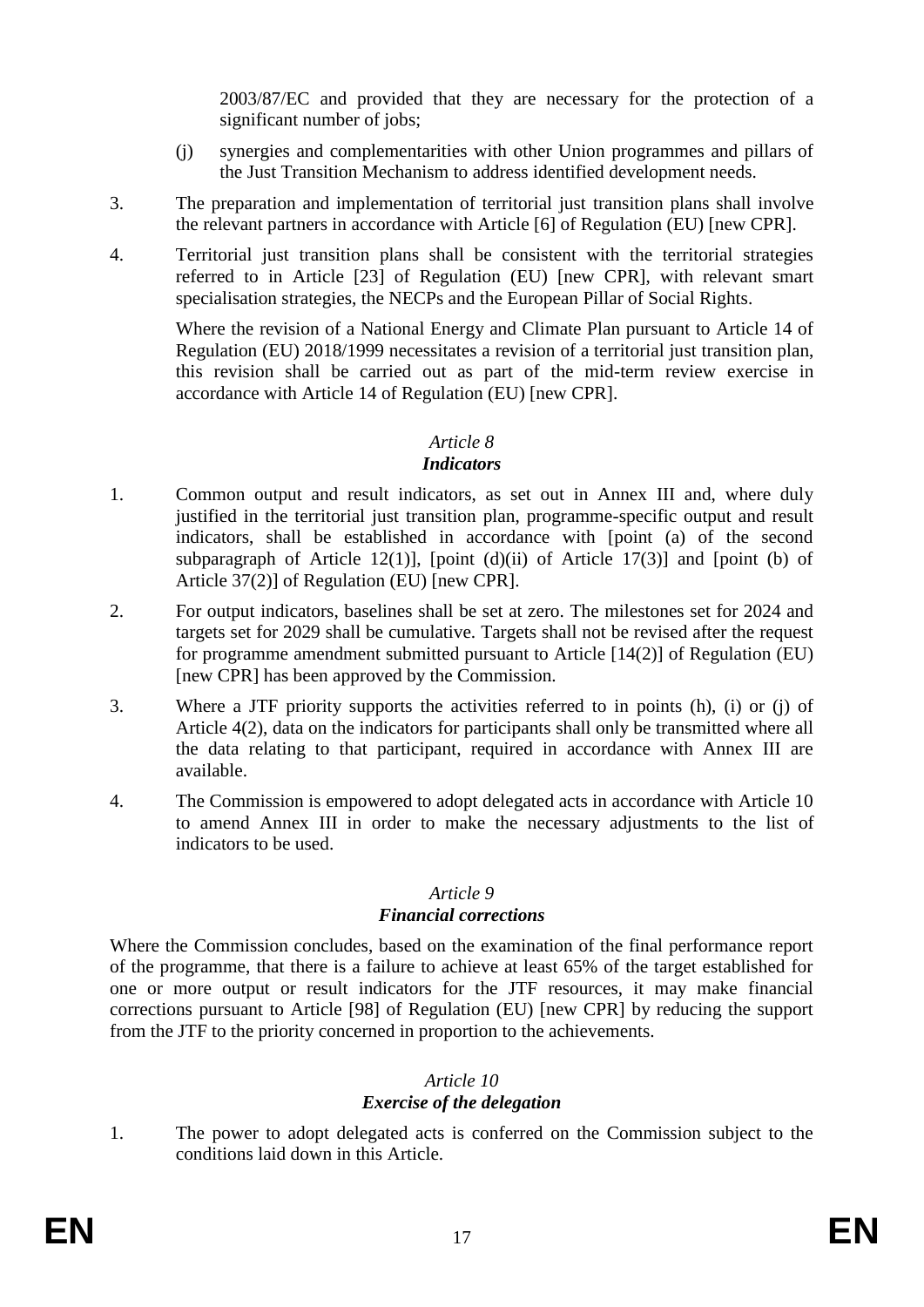- 2. The power to adopt delegated acts referred to in Article 8(4) shall be conferred on the Commission for an indeterminate period of time from [the date of the entry into force of this Regulation].
- 3. The delegation of power referred to in Article 8(4) may be revoked at any time by the European Parliament or by the Council. A decision to revoke shall put an end to the delegation of the power specified in that decision. It shall take effect the day following the publication of the decision in the *Official Journal of the European Union* or at a later date specified therein. It shall not affect the validity of any delegated acts already in force.
- 4. Before adopting a delegated act, the Commission shall consult experts designated by each Member State in accordance with the principles laid down in the Interinstitutional Agreement of 13 April 2016 on Better Law-Making.
- 5. As soon as it adopts a delegated act, the Commission shall notify it simultaneously to the European Parliament and to the Council.
- 6. A delegated act adopted pursuant to Article 8(4) shall enter into force only if no objection has been expressed either by the European Parliament or by the Council within a period of two months of notification of that act to the European Parliament and the Council or if, before the expiry of that period, the European Parliament and the Council have both informed the Commission that they will not object. That period shall be extended by two months at the initiative of the European Parliament or of the Council.

## *Article 11 Entry into force*

This Regulation shall enter into force on the [twentieth] day following that of its publication in the *Official Journal of the European Union*.

This Regulation shall be binding in its entirety and directly applicable in all Member States.

Done at Brussels,

*For the European Parliament For the Council The President The President*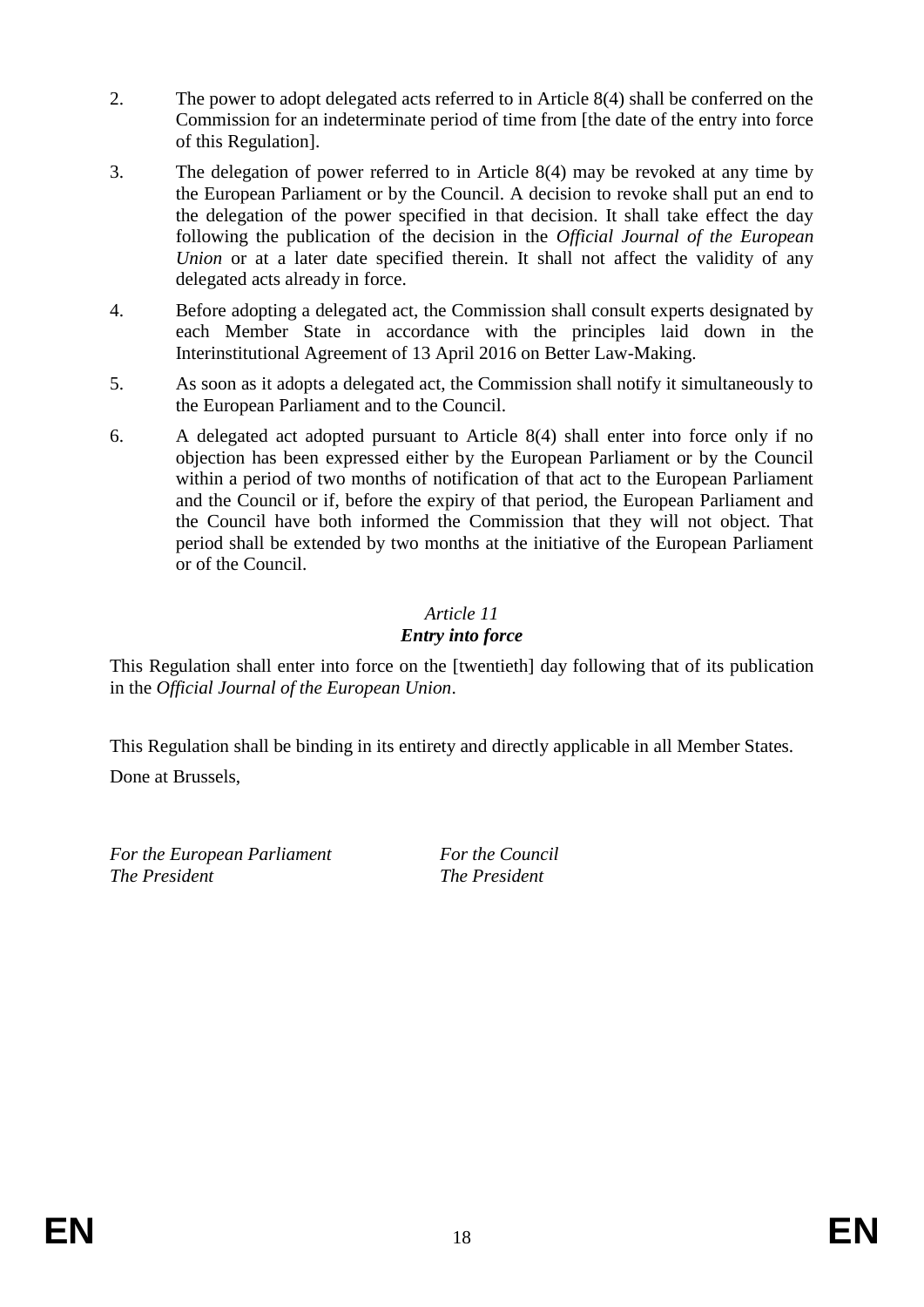## **LEGISLATIVE FINANCIAL STATEMENT**

### **1. FRAMEWORK OF THE PROPOSAL/INITIATIVE**

### **1.1. Title of the proposal/initiative**

Proposal for a Regulation of the European Parliament and of the Council establishing the Just Transition Fund

### **1.2. Policy area(s) concerned** *(Programme cluster)*

Environment and Climate Action pending the approval of the MFF proposals

### **1.3. The proposal/initiative relates to:**

### **X a new action**

**a new action following a pilot project/preparatory action<sup>18</sup>**

**the extension of an existing action**

**a merger or redirection of one or more actions towards another/a new action**

## **1.4. Grounds for the proposal/initiative**

*1.4.1. Requirement(s) to be met in the short or long term including a detailed timeline for roll-out of the implementation of the initiative*

Second half of 2020 - Adoption of the Regulation

Starting from 2020 - Preparation of territorial just transition plans in the Member States

During 2021 – Programme adoption and start of implementation

*1.4.2. Added value of Union involvement (it may result from different factors, e.g. coordination gains, legal certainty, greater effectiveness or complementarities). For the purposes of this point 'added value of Union involvement' is the value resulting from Union intervention which is additional to the value that would have been otherwise created by Member States alone.*

EU action for the Just Transition Fund is justified on the grounds of the objectives laid out in Article 174 TFEU which states that particular attention shall be paid to areas affected by industrial transition, and regions which suffer from severe and permanent handicaps.

Transitioning to a climate-neutral economy is a challenge for all Member States. It will be particularly demanding for those Member States which rely heavily on fossil fuels or greenhouse gas intensive industries which will be phased out or severely impacted by the transition and which lack the financial means to adapt in view of achieving climate-neutrality. The JTF helps overcome the transition challenge and expands the fiscal capacity of Member States to carry out the necessary investments and actions.

 $18\,$ As referred to in Article  $58(2)(a)$  or (b) of the Financial Regulation.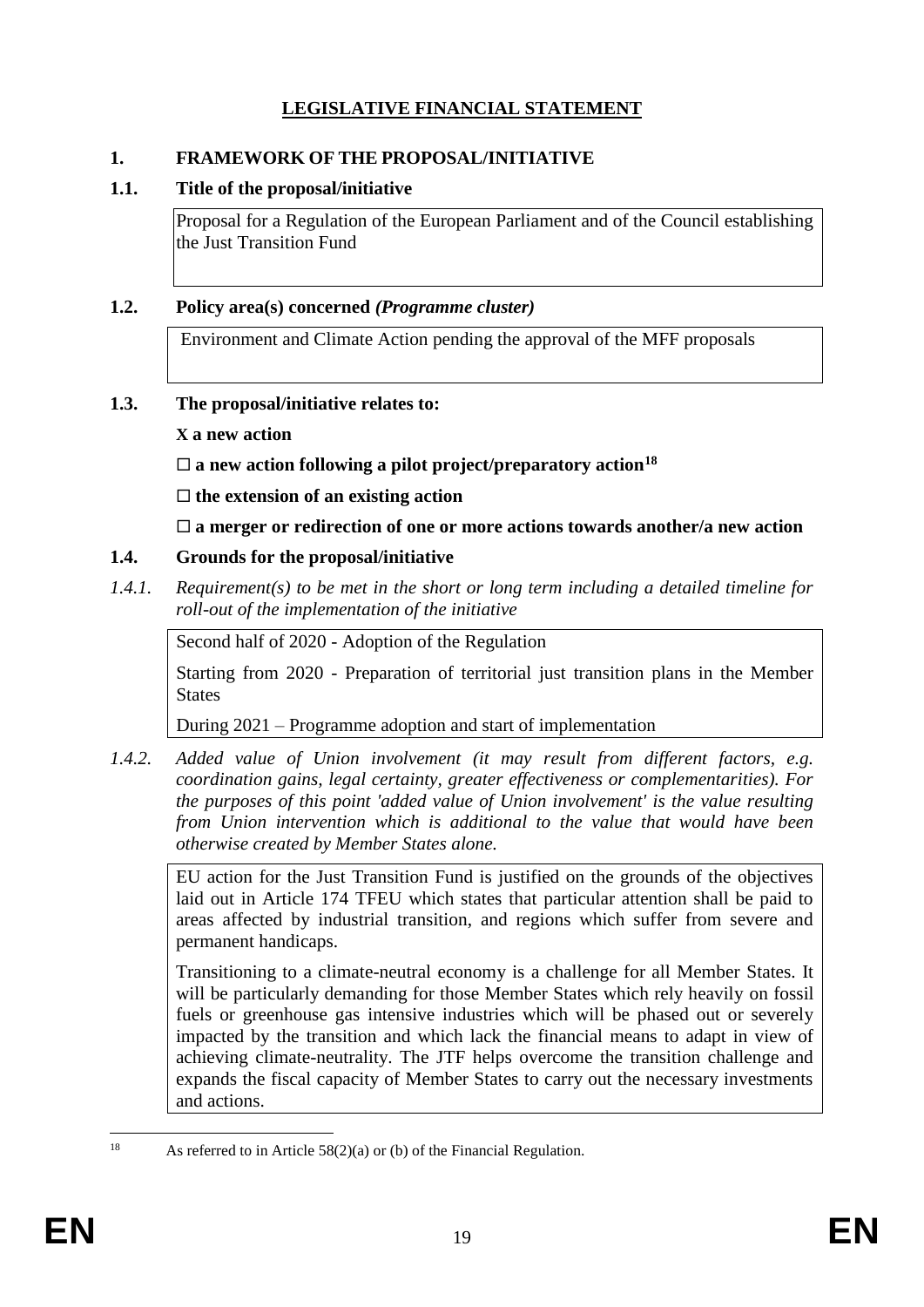## *1.4.3. Lessons learned from similar experiences in the past*

Actions have already been engaged at Union level, under the coal regions in transition initiatives and pilot action for regions in industrial transition to promote energy and climate transition. Although the Just Transition Fund pursues larger objectives and provides a more integrated approach, lessons could be usefully drawn from these initiatives for the programming and implementation of the Fund.

First, the coal regions in transition initiative is supporting the transition in 21 pilot regions with economies that are highly dependent on coal. Structural changes are addressed through a holistic approach encompassing the economic, industrial, technological and social dimensions of the transformation process, with the involvement of and in close partnership with the local actors.

Support is focused on economic transformation in line with smart specialisation strategies (e.g. support to SMEs, business incubators, innovation and cooperation of industry and researchers), the reskilling of workers traditionally employed in coalrelated sectors and the promotion of energy efficiency and alternative, renewable energy sources.

The success of the initiative relies on the ownership of the concerned Member States and regions. This is leveraged by national co-financing requirements under shared management as well as the involvement of partners in the development strategy.

Similarly, in order to help EU regions managing the transition to a more sustainable low-carbon economy, specific support has been offered for boosting innovation, removing investment barriers, and equipping citizens with the right skills and manage industrial change triggered by the energy and climate change transition. The pilot action provides support from Commission experts as well as technical assistance from the European Regional Development Fund. 12 regions have been selected for EU support.

## *1.4.4. Compatibility and possible synergy with other appropriate instruments*

The delivery and implementation of the Just Transition Fund will be governed by the Common Provisions Regulation which also governs *inter alia* the European Regional Development Fund and the European Social Fund Plus. Therefore, the complementarity and synergies with these funds will be extremely strong, including through dedicated transfers from the two cohesion policy funds. The Just Transition Fund will also be closely coordinated with the other pillars of the Just Transition Mechanism. The Fund is expected to deliver results in the framework of the European New Green Deal and the Sustainable Europe Investment Plan. It will also have strong links with the initiatives under point 1.4.3.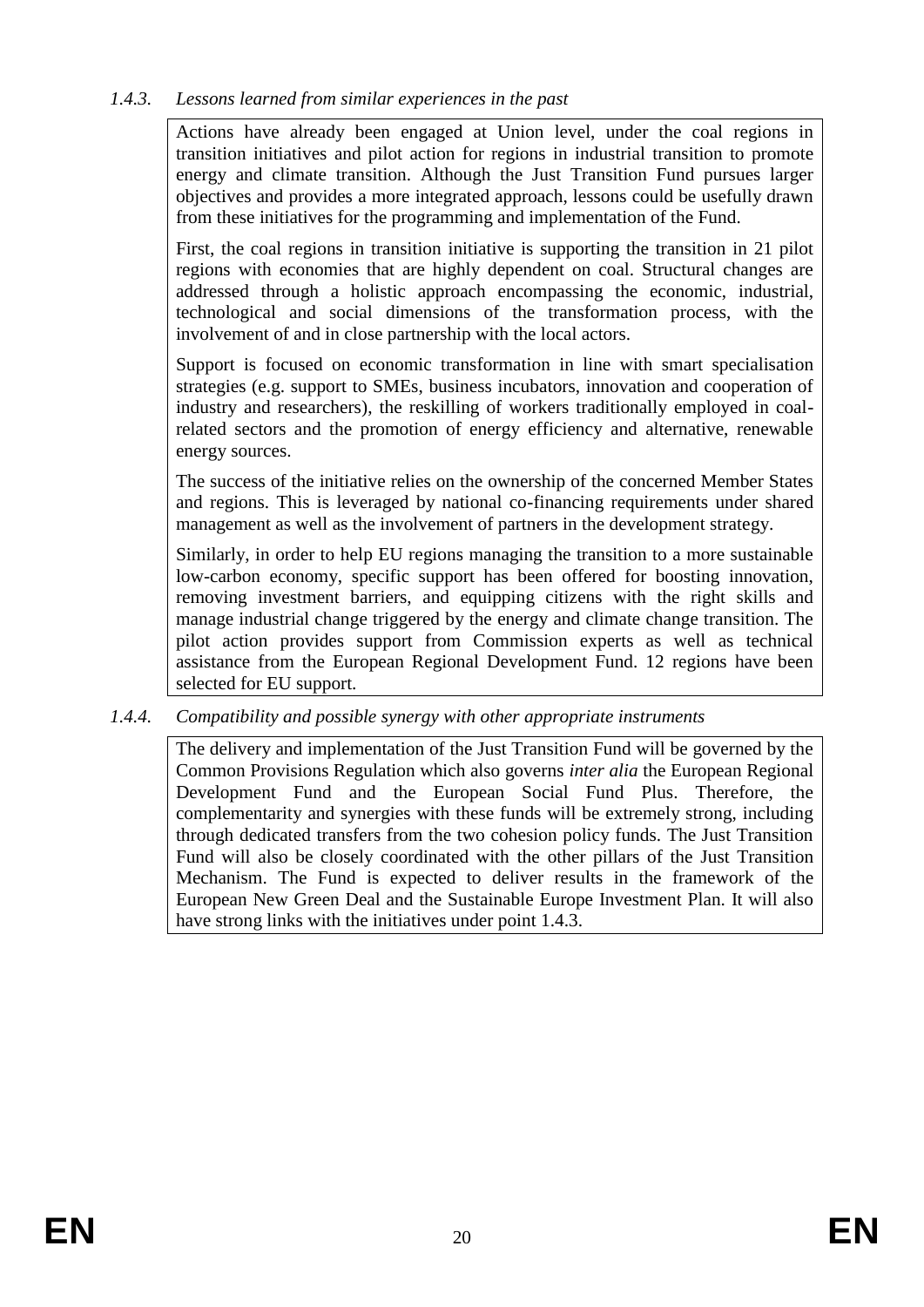## **1.5. Duration and financial impact**

## **X limited duration**

- $\square$  in effect from [DD/MM]YYYY to [DD/MM]YYYY
- **X** Financial impact from 2021 to 2027 for commitment appropriations and from 2021 to the post 2027 period for payment appropriations.

## **unlimited duration**

- Implementation with a start-up period from YYYY to YYYY,
- followed by full-scale operation.

## **1.6. Management mode(s) planned<sup>19</sup>**

## **Direct management** by the Commission

- $\Box$  by its departments, including by its staff in the Union delegations;
- $\Box$  by the executive agencies

**X Shared management** with the Member States

**Indirect management** by entrusting budget implementation tasks to:

- $\Box$  third countries or the bodies they have designated;
- $\Box$  international organisations and their agencies (to be specified);
- $\Box$  the EIB and the European Investment Fund;
- $\square$  bodies referred to in Articles 70 and 71 of the Financial Regulation;
- $\Box$  public law bodies;
- $\Box$  bodies governed by private law with a public service mission to the extent that they provide adequate financial guarantees;
- $\Box$  bodies governed by the private law of a Member State that are entrusted with the implementation of a public-private partnership and that provide adequate financial guarantees;
- $\Box$  persons entrusted with the implementation of specific actions in the CFSP pursuant to Title V of the TEU, and identified in the relevant basic act.
- *If more than one management mode is indicated, please provide details in the 'Comments' section.*

 $19$ Details of management modes and references to the Financial Regulation may be found on the BudgWeb site: <https://myintracomm.ec.europa.eu/budgweb/EN/man/budgmanag/Pages/budgmanag.aspx>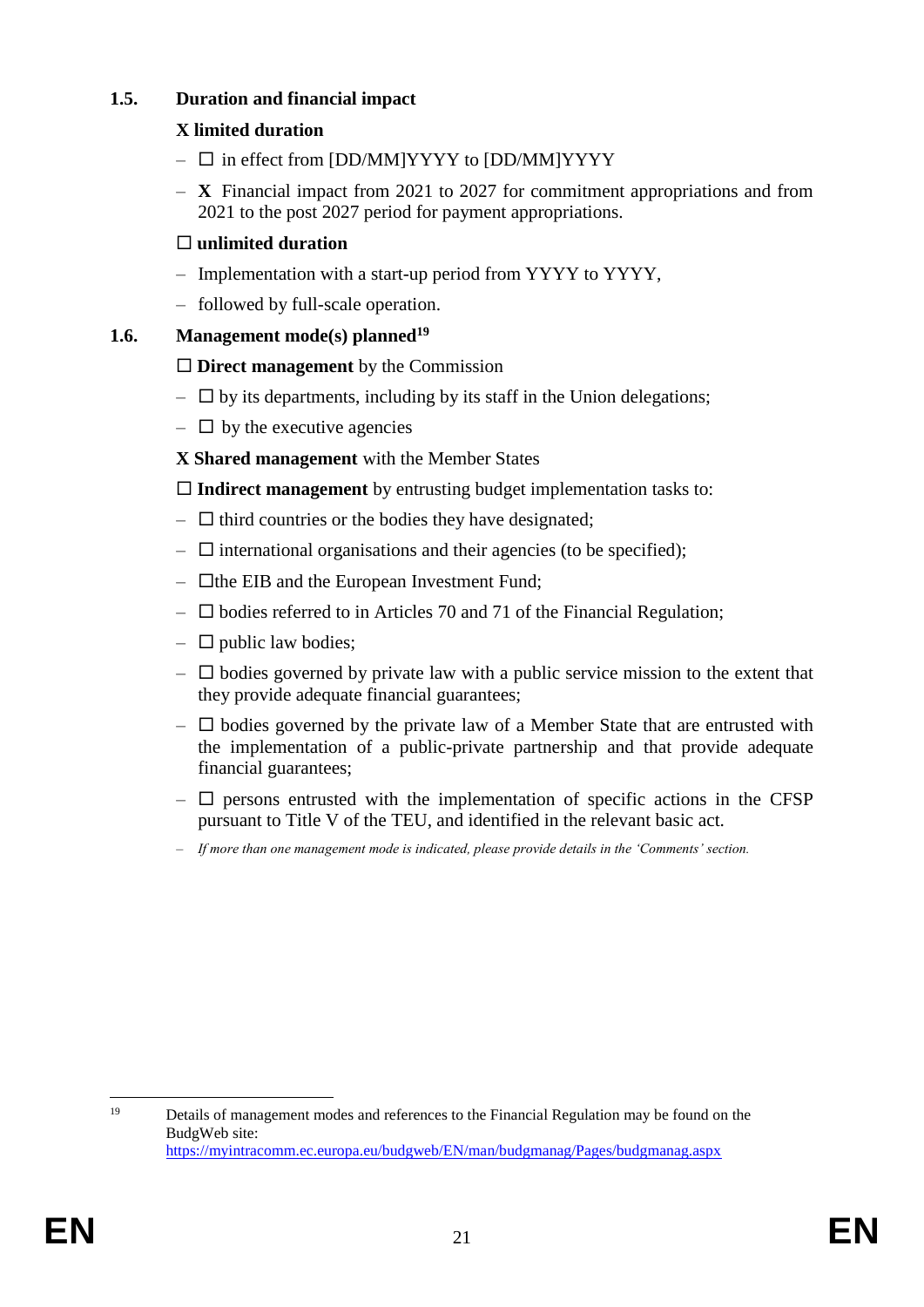## **2. MANAGEMENT MEASURES**

## **2.1. Monitoring and reporting rules**

*Specify frequency and conditions.*

The monitoring system and reporting rules will be governed by the Common Provisions Regulation (CPR) and will be identical to those applicable to the other seven shared management funds under the CPR.

The CPR rules build on the best practices of the 2014-2020 period and will continue to be based on a system of shared management. Monitoring committees set up for each programme will be given a more prominent role in supervising the programme performance and all the factors influencing implementation. For transparency, documents submitted to the monitoring committees will be required to be publicly available. Annual performance review meetings between the Commission and Member States complement the system. The requirement for a final performance report will apply.

The definition of commonly applicable indicators will contribute to the availability of monitoring information that can be aggregated at Union level. These indicators are set out separately for the Just Transition Fund but in a coherent framework with the indicators proposed for the European Regional Development Fund.

Electronic data enables the combination of simplification and transparency. In the 2014-2020 period, it was a requirement to establish a system of electronic data exchange between beneficiaries and managing authorities as well as between different authorities of the management and control system. The current regulation builds on this and develops further certain aspects in terms of gathering data. All data necessary for monitoring progress in implementation, including results and performance of programmes, will now be transmitted electronically.

## **2.2. Management and control system(s)**

*2.2.1. Justification of the management mode(s), the funding implementation mechanism(s), the payment modalities and the control strategy proposed*

The management and control system will be governed by the CPR and will be identical to those applicable to the other seven shared management funds under the CPR.

Given the positive results from the reduced error rates reported by the European Court of Auditors (and the uncertainty stemming from not having been in place for a full implementation cycle of programmes, thus definitive conclusions on all its aspects cannot be drawn) it is necessary to keep in place the existing fundamental principles of the management and control system and the financial management rules introduced for the 2014-2020 period.

It is, however, also necessary to recognise the delayed start of 2014-2020 implementation and the sometimes unnecessary administrative burden some of the requirements introduced. It is therefore proposed that the tasks and responsibilities of various bodies in the management and control system are set out in a clearer way, in particular with regard to the selection of operations and requirements to ensure compliance with the principles of sound financial management.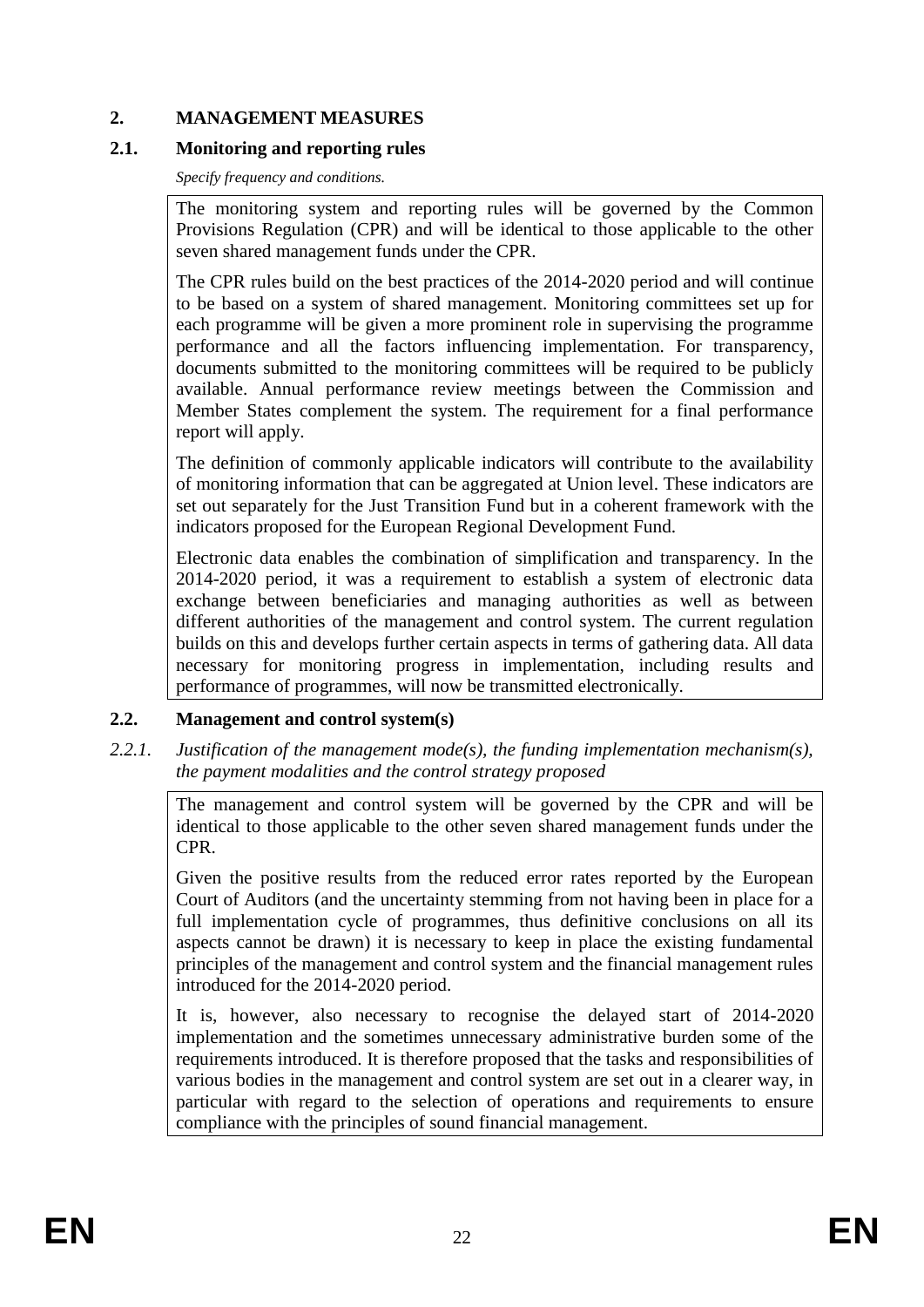All details and secondary rules previously set out in secondary legislation are included in the legislative text to ensure predictability. There is no requirement for undertaking the designation process; the provisions promote the roll-over of existing systems. A higher degree of simplification is proposed for programmes with a wellfunctioning management and control system and a good track-record. Requirements are also clarified with regard to risk-based management verifications, single audit arrangements, as well as in the field of minimum requirements for smaller programmes where it may be necessary to use non-statistical sampling methods.

### *2.2.2. Information concerning the risks identified and the internal control system(s) set up to mitigate them*

The changes and simplification options considered by the Commission's post-2020 proposal take into account various Court of Auditors' recommendations for preparation of post-2020 legislation, in particular those calling for reconsideration of the design of the delivery mechanism for the Funds (Recommendation 1 of audit 2015/AUD/0195) taking into account suggestions of the High Level Group.

High error rates in the past were often linked to a lack of legal certainty and different interpretations of the same governing rules, such as in the area of public procurement. The Commission introduces several aspects in the new CPR proposal, such as risk-based management verifications, a risk-based audit strategy, rules on a proportionate need for statistical sampling and specific provisions on proportionality of controls and reliance on national management and control systems.

Detailed Annexes on relevant aspects of the management and control systems aim at providing legal certainty without the need for subsequent secondary legislative acts or lengthy guidance notes that normally follow the adoption of the CPR.

*2.2.3. Estimation and justification of the cost-effectiveness of the controls (ratio of "control costs ÷ value of the related funds managed"), and assessment of the expected levels of risk of error (at payment & at closure)* 

The current delivery mechanism in shared management is at times criticised, including by the Court of Auditors, for being too complex and error prone with high costs at all levels of control. The Commission has considered all these critical elements carefully with a view to finding the right balance between accountability, simplification and performance.

Simplification has been introduced to prevent the risk of overlap of controls on beneficiaries performed at the different levels, and of the overlap between different functions of the management and control set-up. For instance, for post-2020, the Certification Authorities (currently over 210 in number) need to be replaced by an accounting function that will not be able to duplicate controls in the future. In addition, streamlining of the audit activities is proposed with a decrease of audits of operations carried out at the level of beneficiaries. Specific provisions on enhanced proportionate arrangements are indeed foreseen, taking into account the past effective functioning (track record) of the management and control system of a programme.

In terms of targeted assurance level, at the stage of the legislative proposals the aim is to maintain the error rate below the materiality threshold of 2%. A different materiality threshold could only be discussed on a case-by-case basis in the light of the legislative debate, notably when the Legislative Authority would not (fully)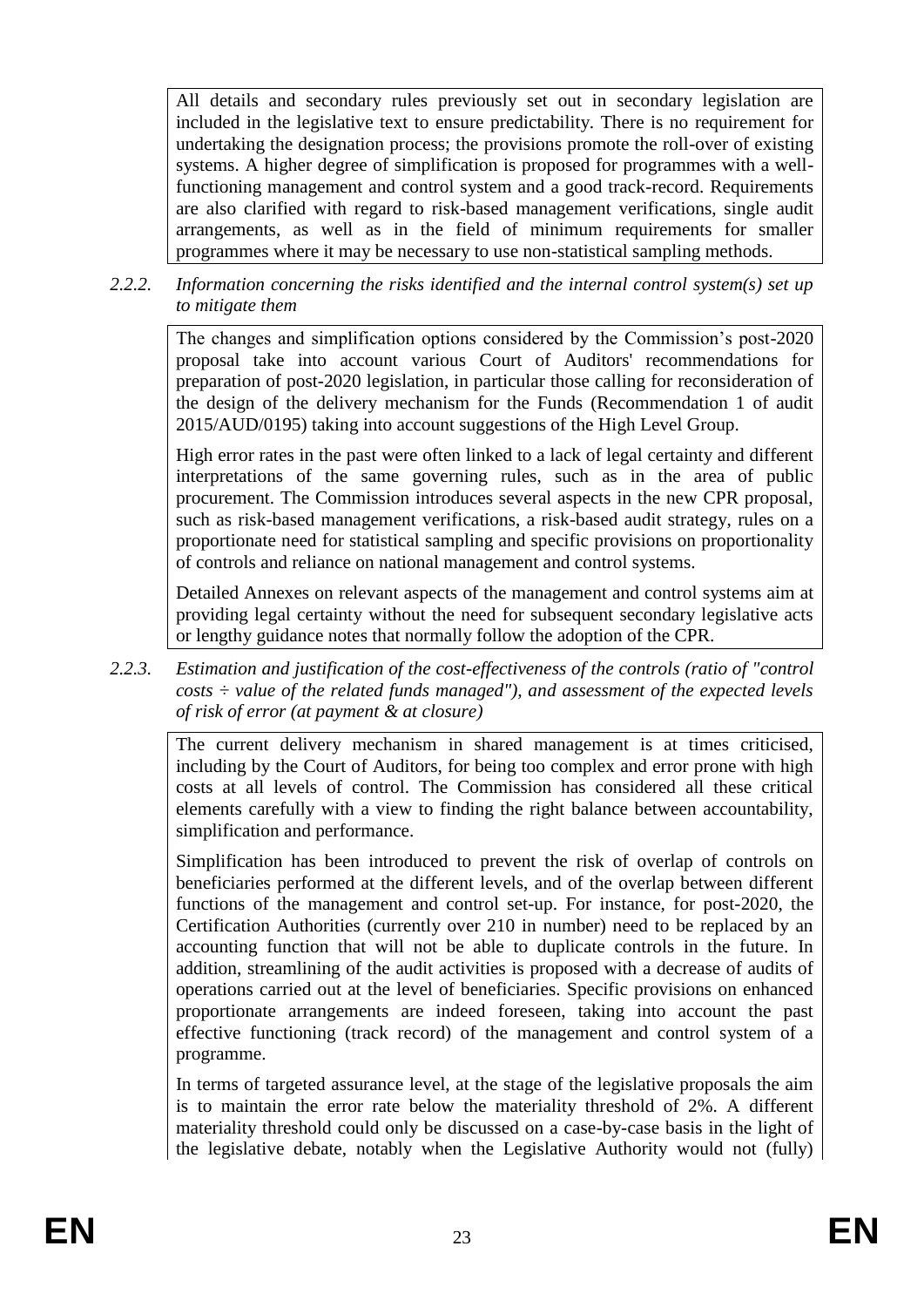endorse the proposed programme simplifications and/or would cap the controls, which would have consequences on the expected error rate.

## **2.3. Measures to prevent fraud and irregularities**

*Specify existing or envisaged prevention and protection measures, e.g. from the Anti-Fraud Strategy.*

The Commission continues to look into further strengthening all measures put in place by managing authorities for prevention of fraud and irregularities post-2020.

Managing authorities will have to maintain effective and proportionate anti-fraud measures and procedures, specifically taking into account identified risks of fraud.

E-Cohesion and interactive IT systems will remain major requirements for the future. Managing authorities will be enable to roll over the irregularities and fraud prevention processes and systems they have put in place.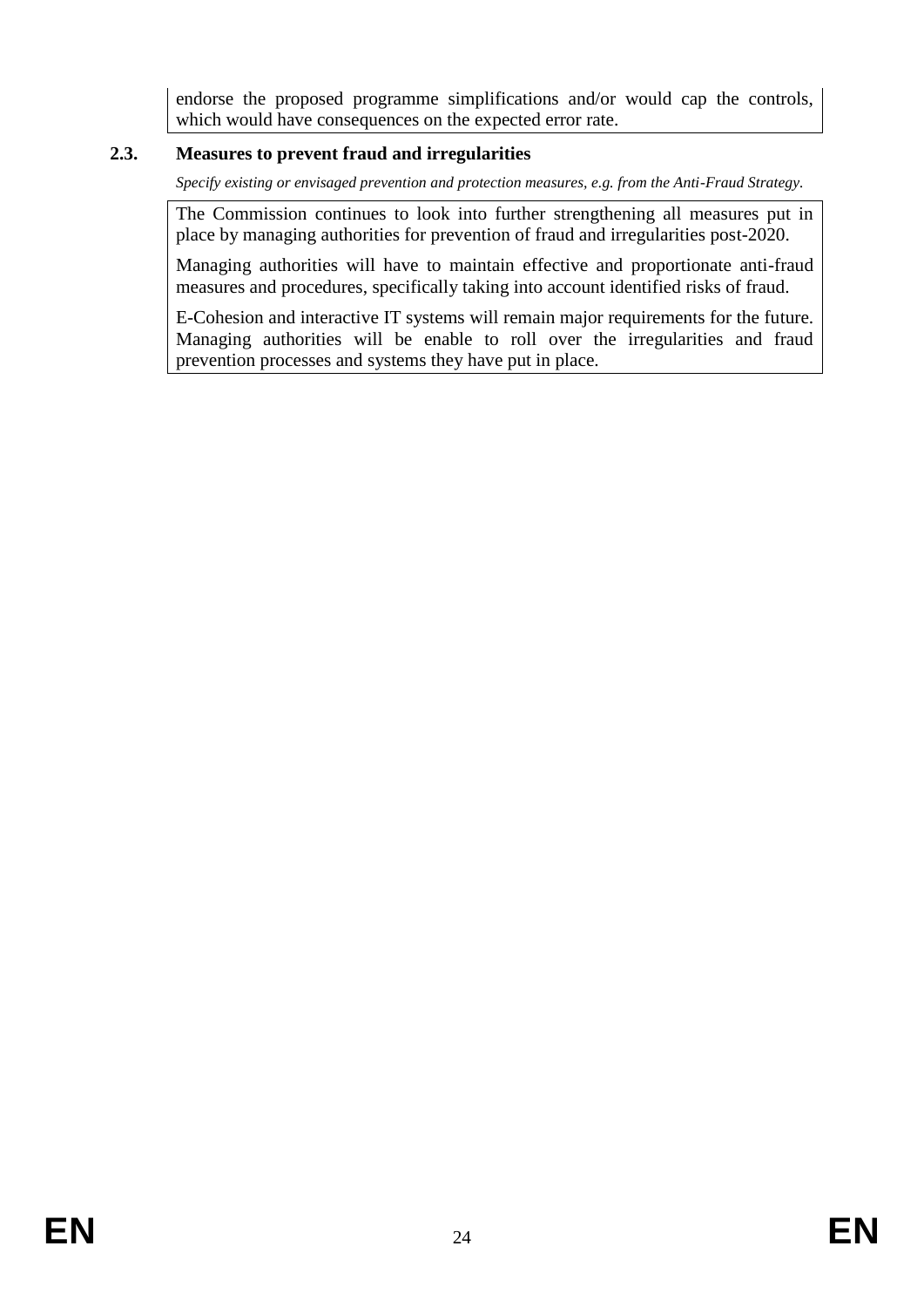## **3. ESTIMATED FINANCIAL IMPACT OF THE PROPOSAL/INITIATIVE**

|                                                     | <b>Budget</b> line               | Type of<br>expenditure            | Contribution                                   |                                              |                                |                                                                                    |  |  |
|-----------------------------------------------------|----------------------------------|-----------------------------------|------------------------------------------------|----------------------------------------------|--------------------------------|------------------------------------------------------------------------------------|--|--|
| Heading of<br>multiannual<br>financial<br>framework | Number                           | Diff./Non-<br>diff. <sup>20</sup> | from<br><b>EFTA</b><br>countries <sup>21</sup> | from<br>candidate<br>countries <sup>22</sup> | from<br>third<br>countrie<br>S | within the<br>meaning of<br>Article $[21(2)(b)]$<br>of the Financial<br>Regulation |  |  |
| 03.Natural<br>resources<br>and<br>environment       | XX.XX Just Transition Fund (JTF) | Diff                              | NO                                             | N <sub>O</sub>                               | NO                             | N <sub>O</sub>                                                                     |  |  |

### **3.1. Heading of the multiannual financial framework and new expenditure budget line(s) proposed**

 $20\,$ <sup>20</sup> Diff. = Differentiated appropriations / Non-diff. = Non-differentiated appropriations.<br>
EETA: European Free Trade Association

<sup>&</sup>lt;sup>21</sup> EFTA: European Free Trade Association.<br> **EFTA:** Candidate countries and where applicable

Candidate countries and, where applicable, potential candidates from the Western Balkans.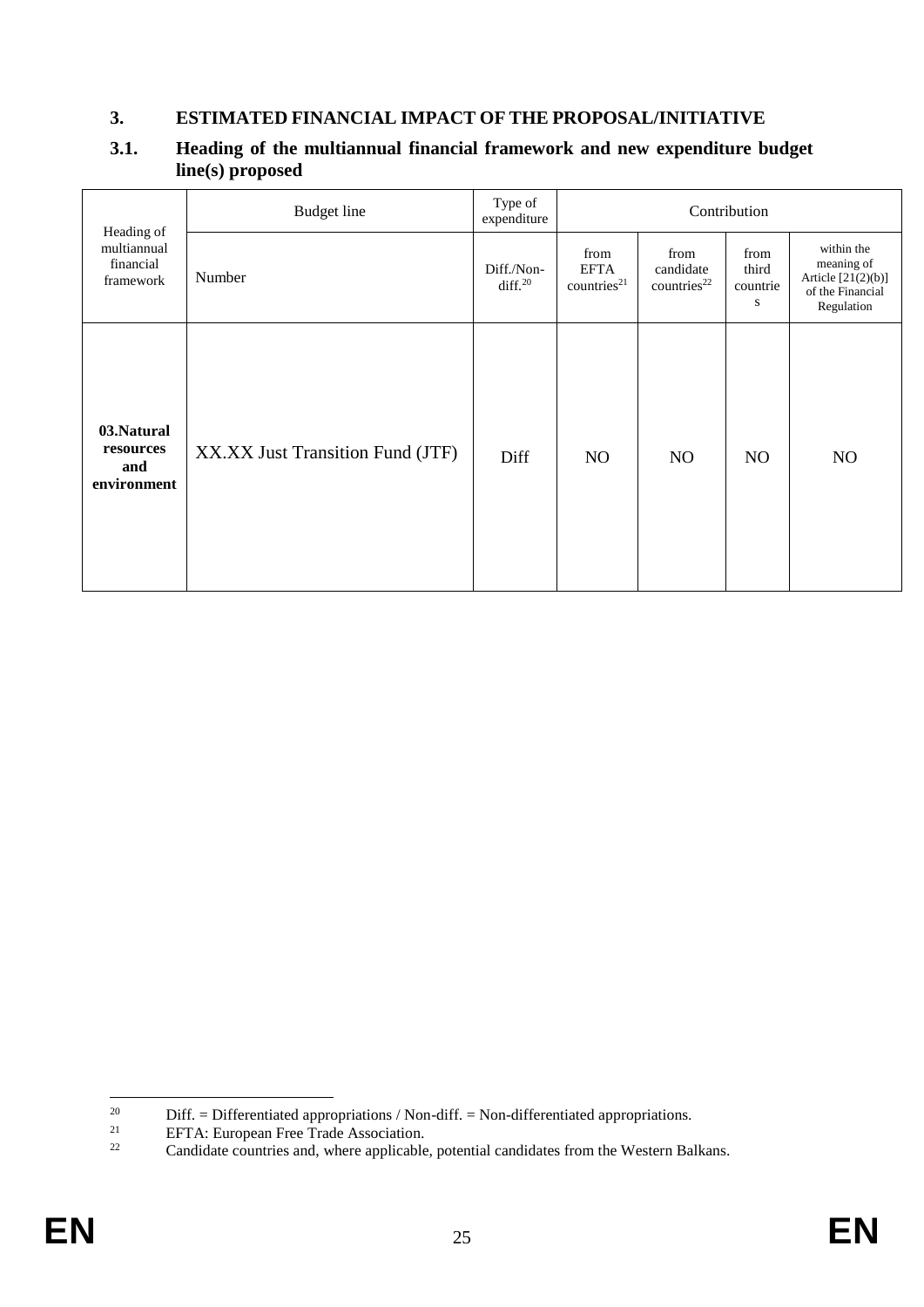#### **3.2. Estimated impact on expenditure**

### *3.2.1. Summary of estimated impact on expenditure*

EUR million in 2018 prices (to three decimal places)

| $-1$<br>Heading of multiannual financial<br>tramework | 03 | ъ,<br>I resources and environment<br>Natural |
|-------------------------------------------------------|----|----------------------------------------------|
|-------------------------------------------------------|----|----------------------------------------------|

|                                                                                                               |                             |        | 2021      | 2022      | 2023      | 2024      | 2025      | 2026      | 2027      | Post 2027 | <b>TOTAL</b> |
|---------------------------------------------------------------------------------------------------------------|-----------------------------|--------|-----------|-----------|-----------|-----------|-----------|-----------|-----------|-----------|--------------|
| <b>Transition Fund</b><br>XX.XX<br>Just<br>(TTF)                                                              | Commitments                 | (1)    | 1,036.000 | 1,047.000 | 1,059.000 | 1,071.000 | 1,083.000 | 1,095.000 | 1,109.000 |           | 7,500.000    |
|                                                                                                               | Payments                    | (2)    | 43.051    | 48.460    | 436.016   | 539.405   | 944.231   | ,221.051  | 1,194.277 | 3,073.509 | 7,500.000    |
| Appropriations of an<br>administrative nature financed<br>from the envelope of the<br>programme <sup>23</sup> | Commitments<br>$=$ Payments | (3)    |           |           |           |           |           |           |           |           |              |
| <b>TOTAL</b> appropriations for<br>the envelope of the<br>programme                                           | Commitments                 | $=1+3$ | 1,036.000 | 1,047.000 | 1,059.000 | 1,071.000 | 1,083.000 | 095.000   | 1,109.000 |           | 7,500.000    |
|                                                                                                               | Payments                    | $=2+3$ | 43.051    | 48.460    | 436.016   | 539.405   | 944.231   | 1,221.051 | 1,194.277 | 3,073.509 | 7,500.000    |

| Heading of multiannual financial<br>tramework |  | Administrative expenditure: |
|-----------------------------------------------|--|-----------------------------|
|-----------------------------------------------|--|-----------------------------|

This section should be filled in using the 'budget data of an administrative nature' to be firstly introduced in the **Annex to the Legislative** [Financial Statement](https://myintracomm.ec.europa.eu/budgweb/EN/bud/mff/Pages/mff-post-2020.aspx), which is uploaded to DECIDE for interservice consultation purposes.

<sup>23</sup> Technical and/or administrative assistance and expenditure in support of the implementation of EU programmes and/or actions (former 'BA' lines), indirect research, direct research.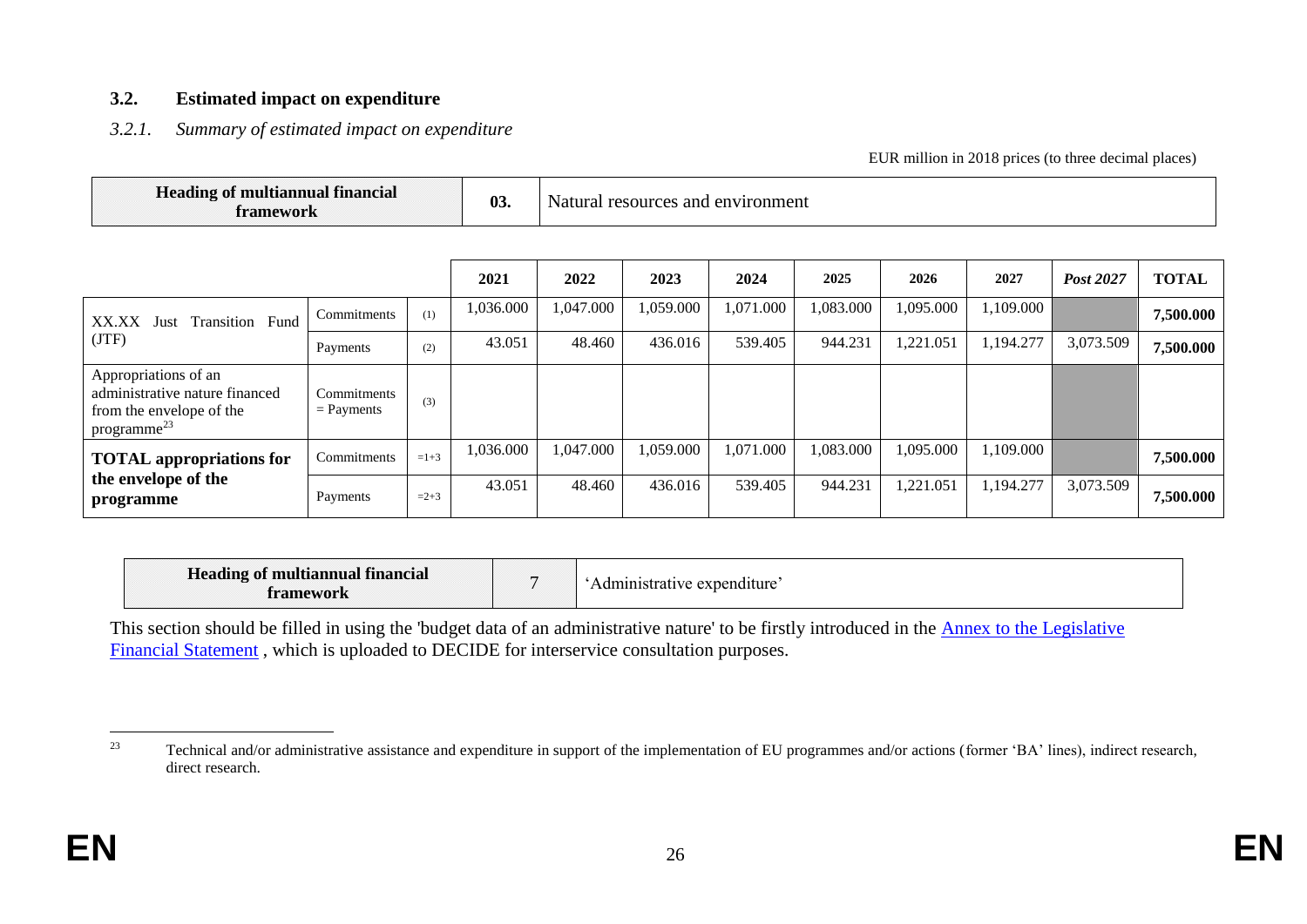EUR million (to three decimal places)

|                                                                                       |                                                     | 2021  | 2022  | 2023  | 2024  | 2025  | 2026  | 2027  | <b>Post</b><br>2027 | <b>TOTAL</b> |
|---------------------------------------------------------------------------------------|-----------------------------------------------------|-------|-------|-------|-------|-------|-------|-------|---------------------|--------------|
| Human resources                                                                       |                                                     |       | 3,300 | 3,300 | 3,300 | 3,300 | 3,300 | 3,300 |                     | 23,100       |
| Other administrative expenditure                                                      |                                                     |       |       |       |       |       |       |       |                     |              |
| <b>TOTAL appropriations under HEADING</b><br>7 of the multiannual financial framework | (Total)<br>$\text{commiments}$ =<br>Total payments) | 3,300 | 3.300 | 3,300 | 3,300 | 3,300 | 3,300 | 3,300 |                     | 23,100       |

EUR million (to three decimal places)

|                                                              |             | 2021      | 2022      | 2023      | 2024     | 2025      | 2026      | 2027      | <b>Post 2027</b> | <b>TOTAL</b> |
|--------------------------------------------------------------|-------------|-----------|-----------|-----------|----------|-----------|-----------|-----------|------------------|--------------|
| <b>TOTAL appropriations</b>                                  | Commitments | 1.039.300 | 1.050.300 | 1.062.300 | ,074.300 | 1,086.300 | 1,098.300 | 1.112.300 |                  | 7,523.100    |
| across HEADINGS<br>of the multiannual financial<br>framework | Payments    | 46.351    | 51.760    | 439.316   | 542.705  | 947.531   | 1.224.351 | 1,197.577 | 3,076.809        | 7,523.100    |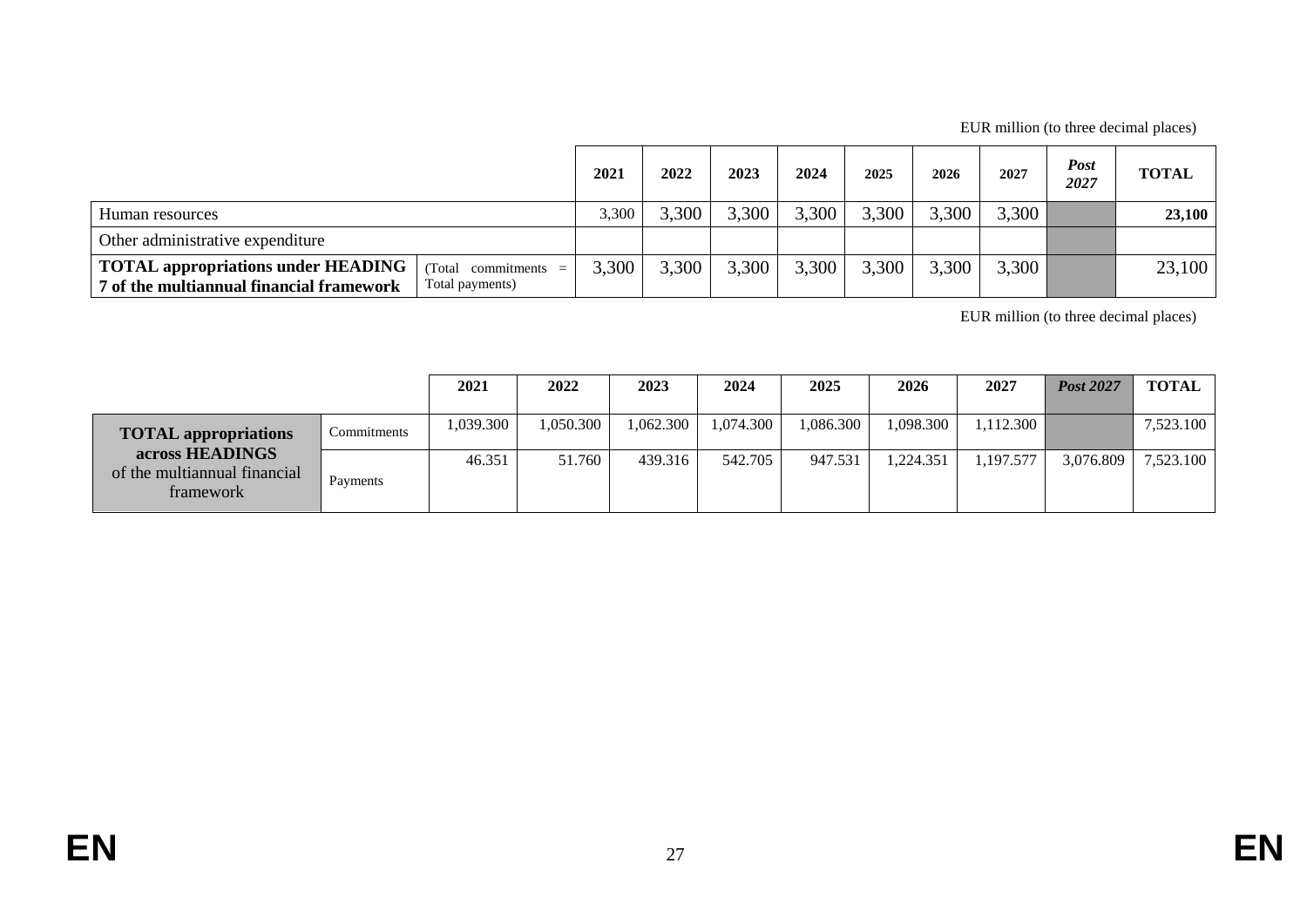#### *3.2.2. Summary of estimated impact on appropriations of an administrative nature*

- The proposal/initiative does not require the use of appropriations of an administrative nature
- X The proposal/initiative requires the use of appropriations of an administrative nature, as explained below:

EUR million (to three decimal places)

| <b>HEADING 7</b><br>of the multiannual<br>financial framework          |       |       |       |       |       |       |       |        |
|------------------------------------------------------------------------|-------|-------|-------|-------|-------|-------|-------|--------|
| Human resources                                                        | 3,300 | 3,300 | 3,300 | 3,300 | 3,300 | 3,300 | 3,300 | 23,100 |
| Other administrative<br>expenditure                                    |       |       |       |       |       |       |       |        |
| <b>Subtotal HEADING 7</b><br>of the multiannual<br>financial framework | 3,300 | 3,300 | 3,300 | 3,300 | 3,300 | 3,300 | 3,300 | 23,100 |

| Outside HEADING 7 <sup>24</sup><br>of the multiannual<br>financial framework |  |  |  |  |
|------------------------------------------------------------------------------|--|--|--|--|
| Human resources                                                              |  |  |  |  |
| Other expenditure<br>of an administrative<br>nature                          |  |  |  |  |
| Subtotal<br>outside HEADING 7<br>of the multiannual<br>financial framework   |  |  |  |  |

| <b>TOTAL</b> | 3,300 | 3,300 | 3,300 | 3,300 | 3,300<br>$\sim$ | 3,300 | 3,300 | 23,100 |
|--------------|-------|-------|-------|-------|-----------------|-------|-------|--------|
|              |       |       |       |       |                 |       |       |        |

The appropriations required for human resources and other expenditure of an administrative nature will be met by appropriations from the DG that are already assigned to management of the action and/or have been redeployed within the DG, together if necessary with any additional allocation which may be granted to the managing DG under the annual allocation procedure and in the light of budgetary constraints.

 $\overline{24}$ Technical and/or administrative assistance and expenditure in support of the implementation of EU programmes and/or actions (former 'BA' lines), indirect research, direct research.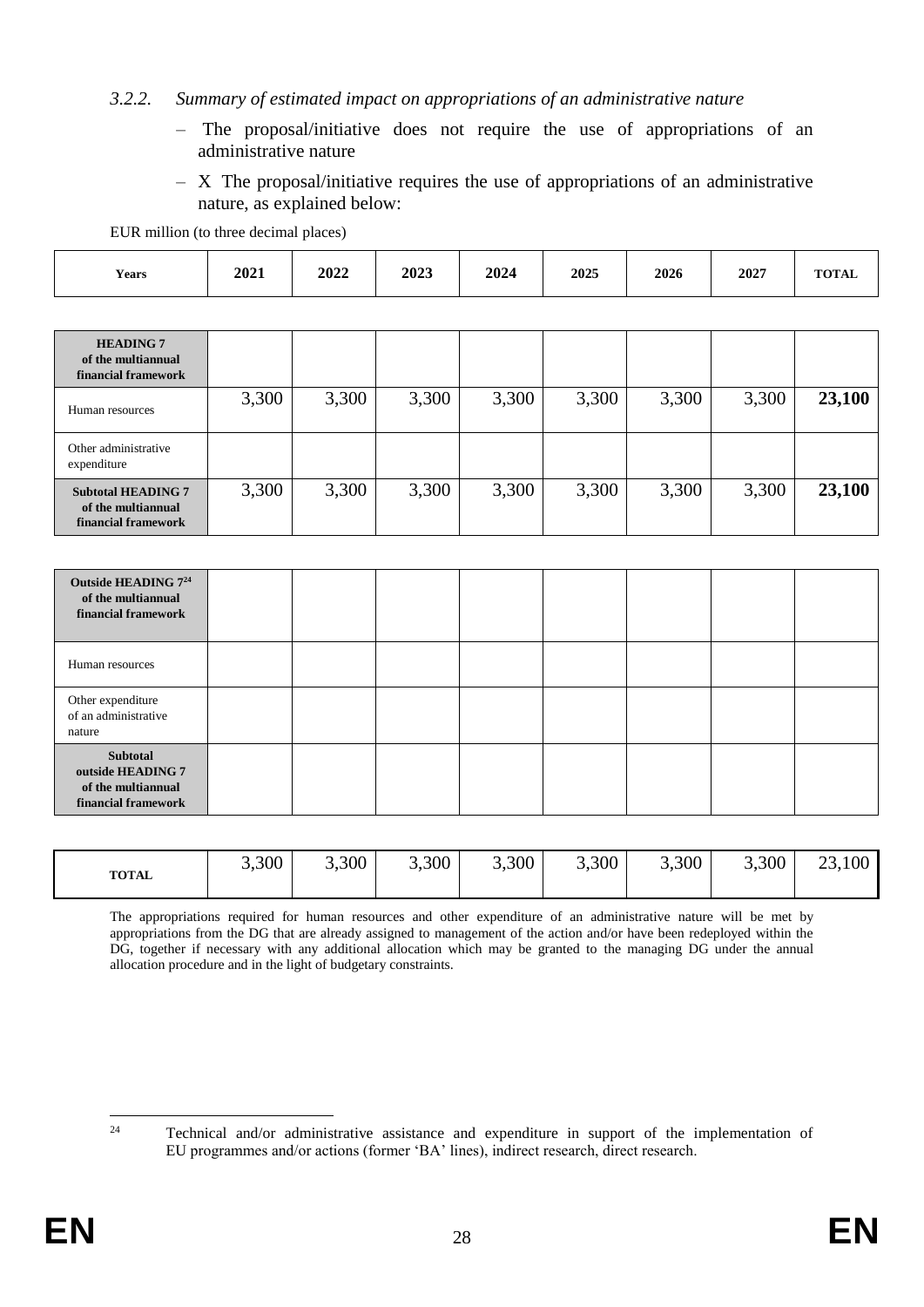#### 3.2.2.1. Estimated requirements of human resources

- The proposal/initiative does not require the use of human resources.
- X The proposal/initiative requires the use of human resources, as explained below:

| <b>Years</b>                                               |                                                                                               | 2021 | 2022 | 2023 | 2024 | 2025 | 2026 | 2027 |
|------------------------------------------------------------|-----------------------------------------------------------------------------------------------|------|------|------|------|------|------|------|
| • Establishment plan posts (officials and temporary staff) |                                                                                               |      |      |      |      |      |      |      |
|                                                            | Headquarters and Commission's<br><b>Representation Offices</b>                                |      | 22   | 22   | 22   | 22   | 22   | 22   |
| Delegations                                                |                                                                                               |      |      |      |      |      |      |      |
| Research                                                   |                                                                                               |      |      |      |      |      |      |      |
| Heading 7                                                  | • External staff (in Full Time Equivalent unit: FTE) - AC, AL, END, INT and JED <sup>25</sup> |      |      |      |      |      |      |      |
| Financed from<br>HEADING 7 of                              | - at Headquarters                                                                             |      |      |      |      |      |      |      |
| the multiannual<br>financial<br>framework                  | - in Delegations                                                                              |      |      |      |      |      |      |      |
| Financed from the<br>envelope of the                       | - at Headquarters                                                                             |      |      |      |      |      |      |      |
| programme <sup>26</sup>                                    | - in Delegations                                                                              |      |      |      |      |      |      |      |
| Research                                                   |                                                                                               |      |      |      |      |      |      |      |
| Other (specify)                                            |                                                                                               |      |      |      |      |      |      |      |
| <b>TOTAL</b>                                               |                                                                                               | 22   | 22   | 22   | 22   | 22   | 22   | 22   |

*Estimate to be expressed in full time equivalent units*

The human resources required will be met by staff from the DG who are already assigned to management of the action and/or have been redeployed within the DG, together if necessary with any additional allocation which may be granted to the managing DG under the annual allocation procedure and in the light of budgetary constraints.

Description of tasks to be carried out:

| Officials and temporary staff | To contribute to the analysis, negotiation, modification and/or preparation for<br>$\bullet$<br>approval proposals for programmes and/or projects in Member States.                                         |
|-------------------------------|-------------------------------------------------------------------------------------------------------------------------------------------------------------------------------------------------------------|
|                               | To contribute to the management, monitoring and evaluation of the<br>$\bullet$<br>implementation of programmes/projects approved.<br>To ensure compliance with the rules governing programmes.<br>$\bullet$ |
| External staff                |                                                                                                                                                                                                             |

<sup>25</sup> AC= Contract Staff; AL = Local Staff; END = Seconded National Expert; INT = agency staff; JPD= Junior Professionals in Delegations.

<sup>&</sup>lt;sup>26</sup> Sub-ceiling for external staff covered by operational appropriations (former 'BA' lines).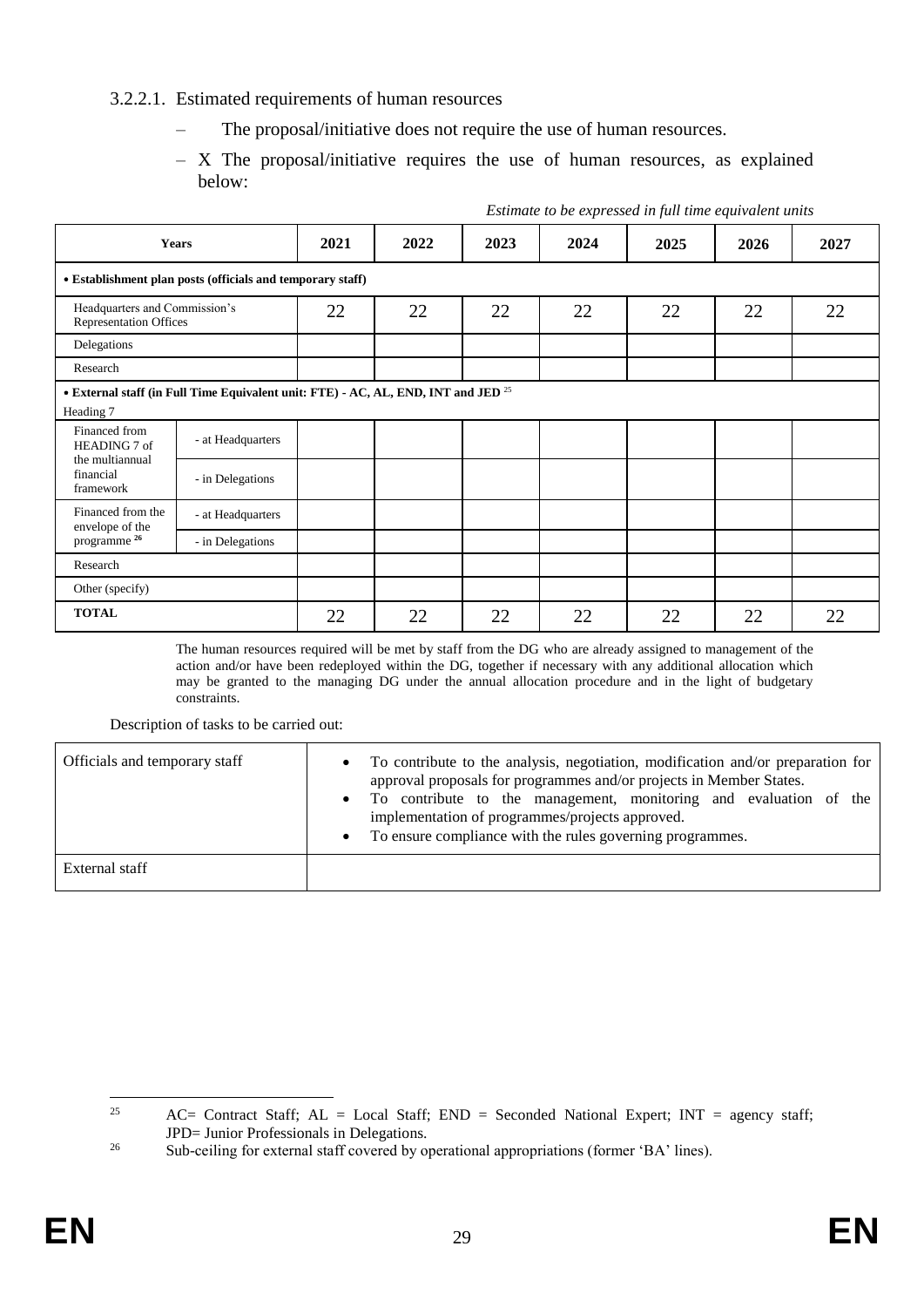### *3.2.3. Third-party contributions*

The proposal/initiative:

- **X** does not provide for co-financing by third parties
- $\Box$  provides for the co-financing by third parties estimated below:

Appropriations in EUR million (to three decimal places)

| <b>Years</b>                        | 2021 | 2022 | 2023 | 2024 | 2025 | 2026 | 2027 | <b>TOTAL</b> |
|-------------------------------------|------|------|------|------|------|------|------|--------------|
| Specify the co-financing<br>body    |      |      |      |      |      |      |      |              |
| TOTAL appropriations<br>co-financed |      |      |      |      |      |      |      |              |

#### **3.3. Estimated impact on revenue**

- **X** The proposal/initiative has no financial impact on revenue.
- $\Box$  The proposal/initiative has the following financial impact:
- $\Box$  on own resources
- $\Box$  on other revenue

please indicate, if the revenue is assigned to expenditure lines  $\Box$ 

|                      | Impact of the proposal/initiative $27$ |      |      |      |      |      |      |  |
|----------------------|----------------------------------------|------|------|------|------|------|------|--|
| Budget revenue line: | 2021                                   | 2022 | 2023 | 2024 | 2025 | 2026 | 2027 |  |
| Article              |                                        |      |      |      |      |      |      |  |

For assigned revenue, specify the budget expenditure line(s) affected.

Other remarks (e.g. method/formula used for calculating the impact on revenue or any other information).

 $\overline{27}$ 

<sup>27</sup> As regards traditional own resources (customs duties, sugar levies), the amounts indicated must be net amounts, i.e. gross amounts after deduction of 20 % for collection costs.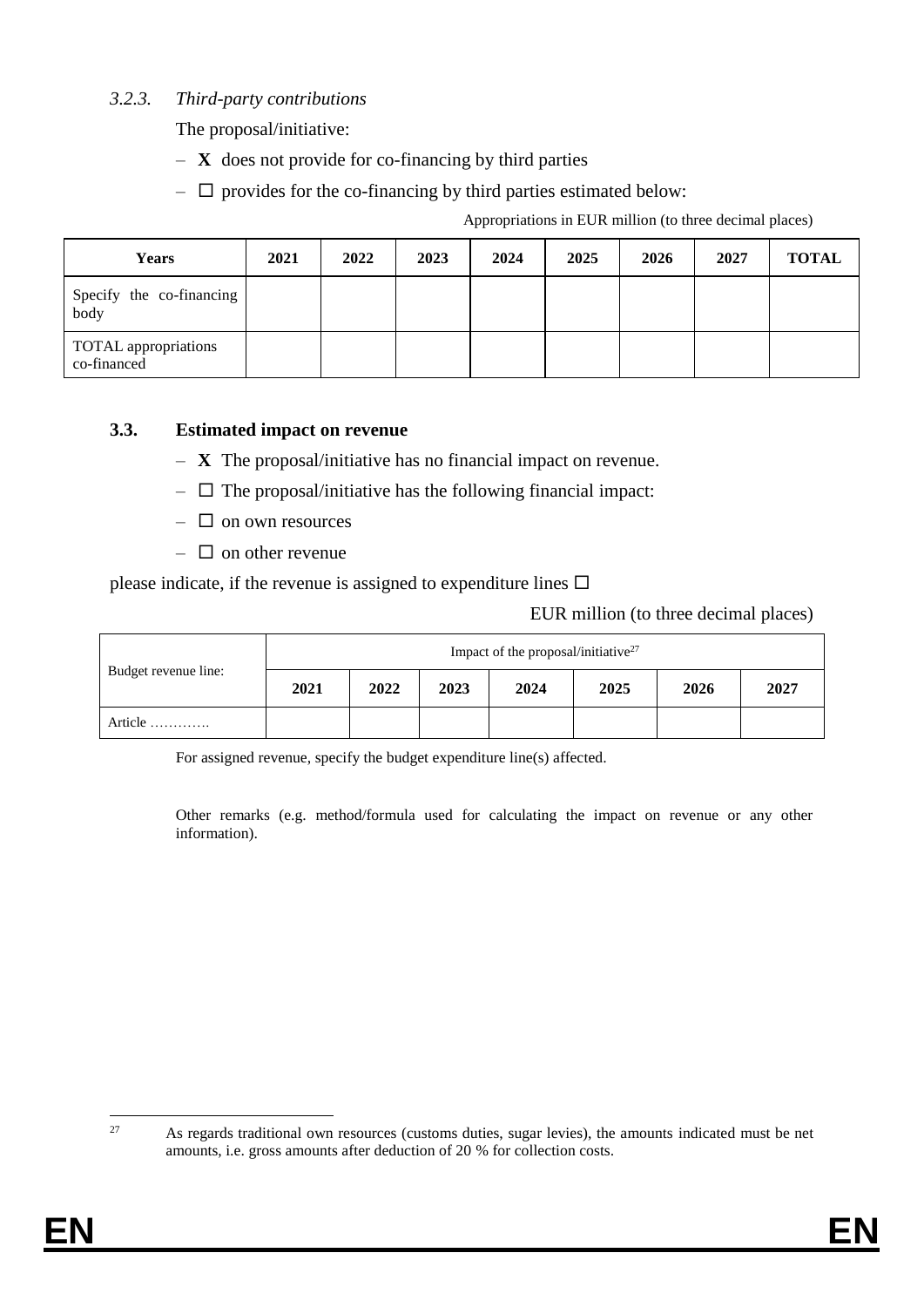

EUROPEAN **COMMISSION** 

> Brussels, 14.1.2020 COM(2020) 22 final

ANNEXES 1 to 3

## **ANNEXES**

*to the* 

**Proposal for a**

## **REGULATION OF THE EUROPEAN PARLIAMENT AND OF THE COUNCIL**

**establishing the Just Transition Fund**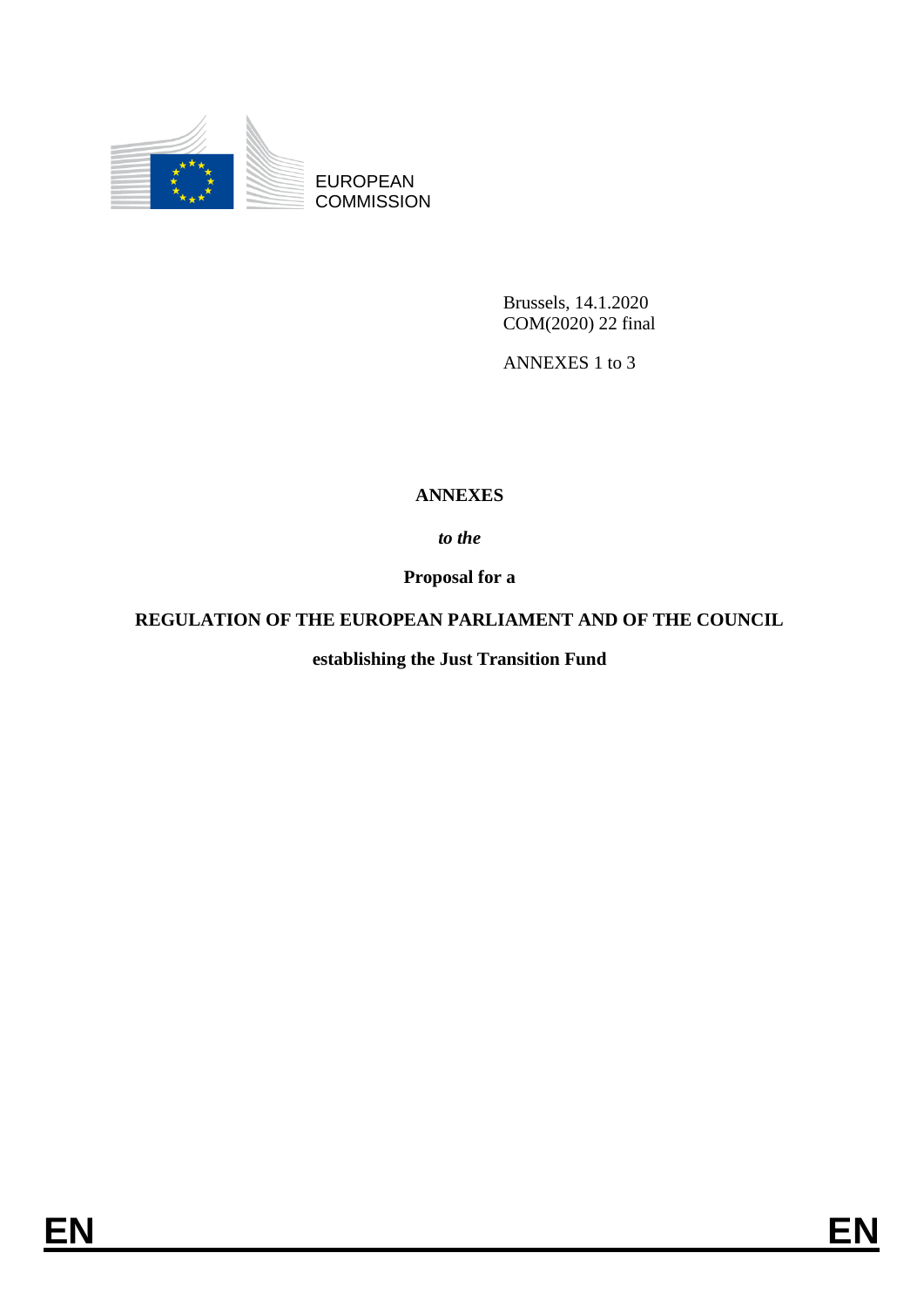## **ANNEX I**

## **ALLOCATION METHOD FOR RESOURCES OF THE JUST TRANSITION FUND**

For each Member State, the financial envelope is determined in accordance with the following steps:

- (a) the share of each Member State is calculated as the weighted sum of the shares determined on the basis of the following criteria, weighted as indicated:
	- (i) greenhouse-gas emissions of industrial facilities in NUTS level 2 regions where the carbon intensity, as defined by the ratio of greenhouse gas emissions of industrial facilities as reported by Member States in accordance with Article 7 of Regulation (EC) No 166/2006 of the European Parliament and of the Council<sup>28</sup> compared to the gross value added of the industry, exceeds by a factor of two the EU-27 average. Where that level is not exceeded in any NUTS level 2 regions in a given Member State, greenhouse-gas emissions of industrial facilites in the NUTS level 2 region with the highest carbon intensity is taken into account (weighting 49%),
	- (ii) employment in mining of coal and lignite (weighting 25%),
	- (iii) employment in industry in the NUTS level 2 regions taken into account for the purposes of point (i) (weighting 25%),
	- (iv) production of peat (weighting 0,95%),
	- (v) production of oil shale (weighting  $0.05\%$ );
- (b) the allocations resulting from the application of point (a) are adjusted to ensure that no Member State receives an amount exceeding EUR 2 billion. The amounts exceeding EUR 2 billion per Member State are redistributed proportionally to the allocations of all other Member States. The Member States shares are recalculated accordingly;
- (c) the Member State shares resulting from the application of point (b) are adjusted negatively or positively by a coefficient of 1.5 times of the difference by which that Member State's GNI per capita (measured in purchasing power parities) for the period 2015-2017 exceeds or falls below the average GNI per capita of the EU-27 Member States (average expressed as 100%);

This adjustment does not apply to Member States for which the allocation has been capped in accordance with point (b).

(d) the allocations resulting from the application of point (c) are adjusted to ensure that the final allocation from the JTF results in a per capita aid intensity (measured on the basis of the entire population of the Member State) of at least EUR 6 over the entire period.

The amounts to ensure the minimum aid intensity are deducted proportionnally from the allocations of all the other Member States, except those for which the allocation has been capped in accordance with point (b).

 $28$ <sup>28</sup> Regulation (EC) No 166/2006 of the European Parliament and of the Council of 18 January 2006 concerning the establishment of a European Pollutant Release and Transfer Register and amending Council Directives 91/689/EEC and 96/61/EC (OJ L 33, 4.2.2006, p. 1).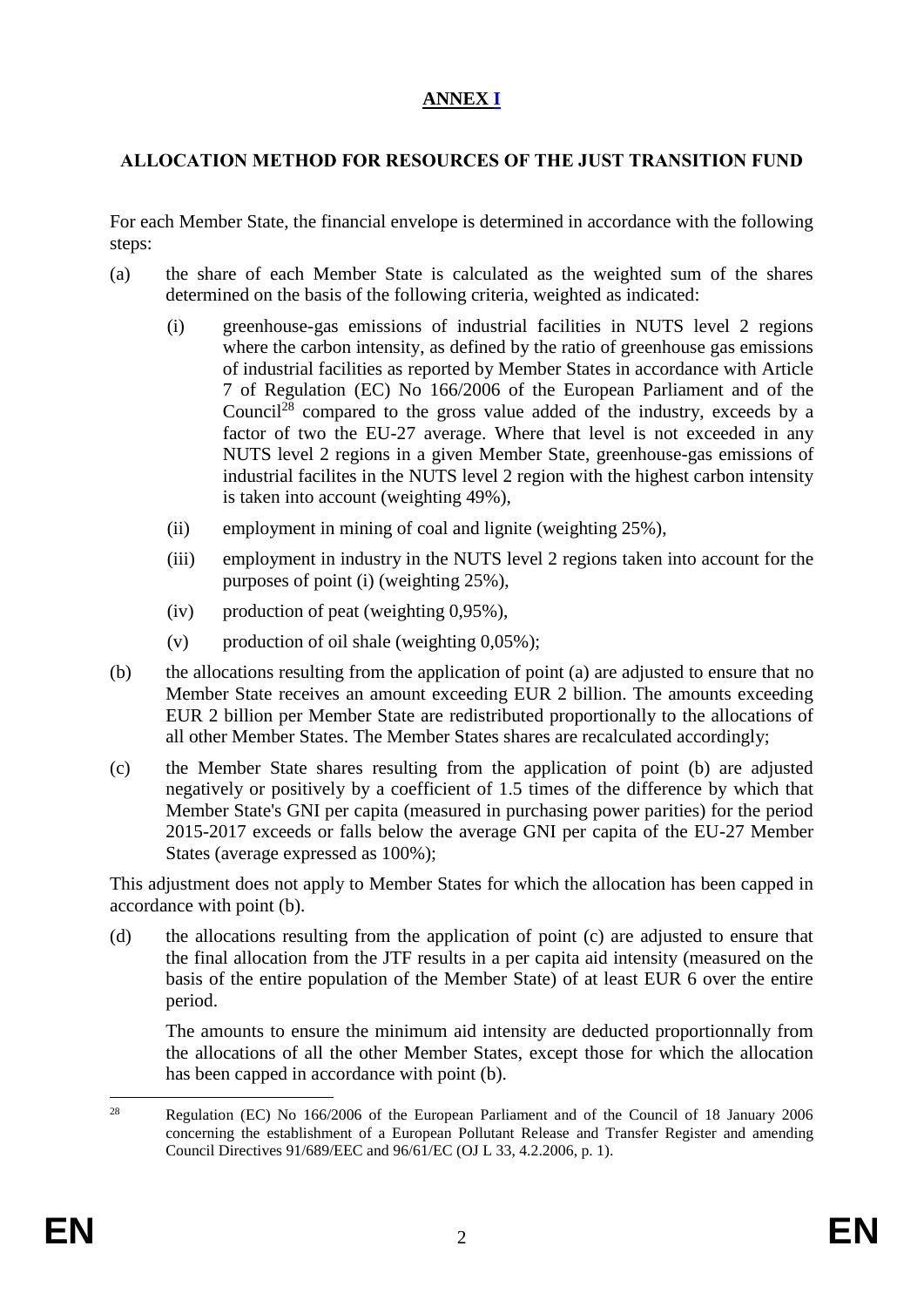The allocation of the Just Transition Fund is additional to the allocation resulting from paragraphs 1 to 16 of Annex XXII of [new CPR proposal] and is not included in the allocation basis to which points 10 to 15 of Annex XXII of the [new CPR proposal] are applied.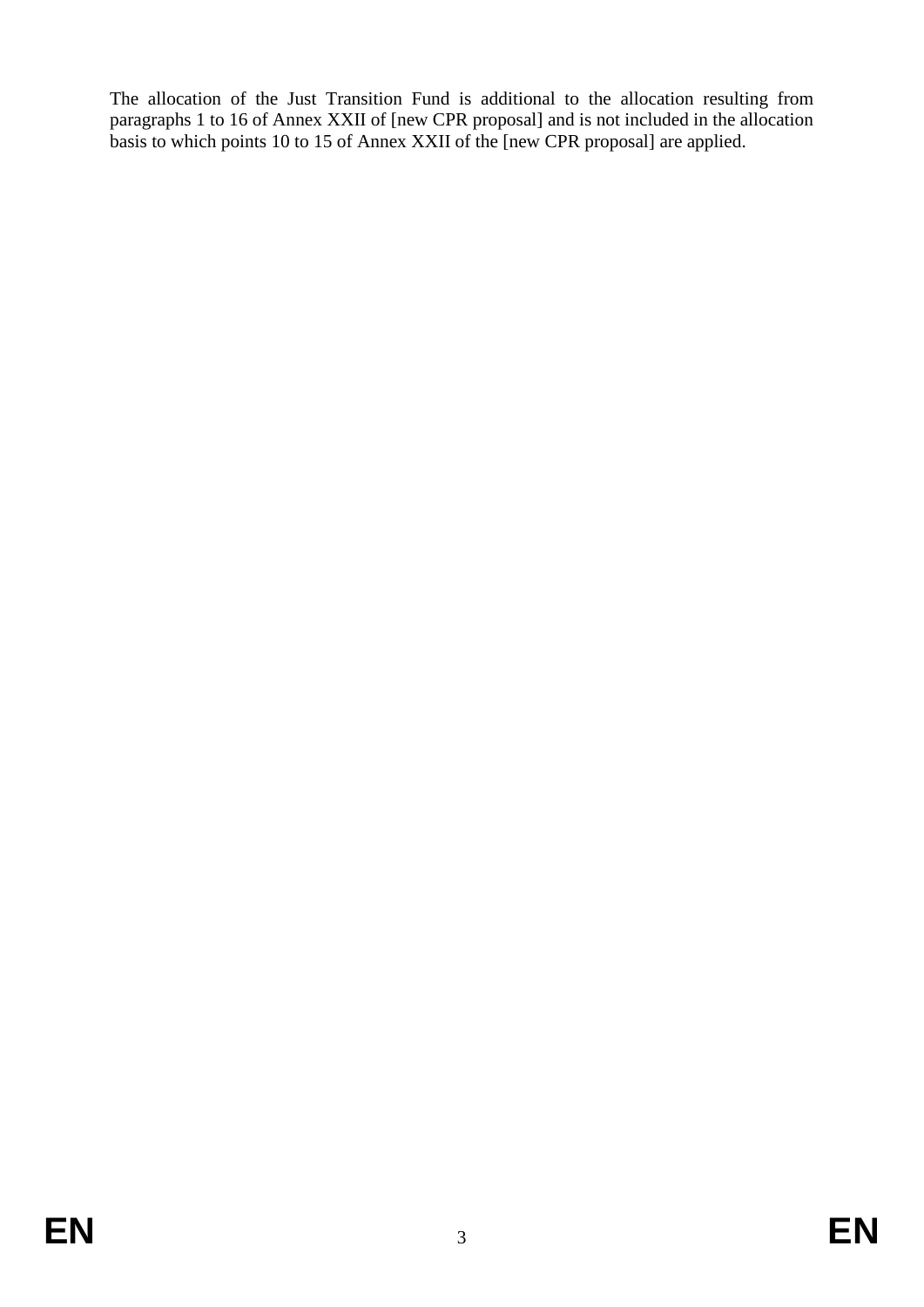## **ANNEX II**

## **TEMPLATE FOR TERRITORIAL JUST TRANSITION PLANS**

## **1. Outline of the transition process and identification of the most negatively affected territories within the Member State**

*Text field [12000]*

*Reference: Article 7(2)(a)*

*1.1. Outline of the expected transition process towards a climate-neutral economy, in line with the objectives of the National Energy and Climate Plans and other existing transition plans with a timeline for ceasing or scaling down activities such as coal and lignite mining or coal fired electricity production* 

*Reference: Article 7(2)(b)*

*1.2. Identifying the territories expected to be the most negatively affected and justifying this choice with the corresponding estimation of the economic and employment impacts based the outline of Section 1.1*

## **2. Assessment of transition challenges, for each of the identified territory**

2.1. Assessment of the economic, social and territorial impact of the transition to a climate-neutral economy

*Reference: Article 7(2)(c)*

*Text field [12000]*

*Identification of economic activities and industrial sectors impacted, distinguishing:*

*- declining sectors, expected to cease or significantly scale down their activities related to the transition, including a corresponding timeline;*

*- transforming sectors, expected to undergo a transformation of their activities, processes and outputs.*

*For each of the two sectors:* 

*- expected job losses and requalification needs, taking into account skills forecasts;*

*- economic diversification potential and development opportunities.*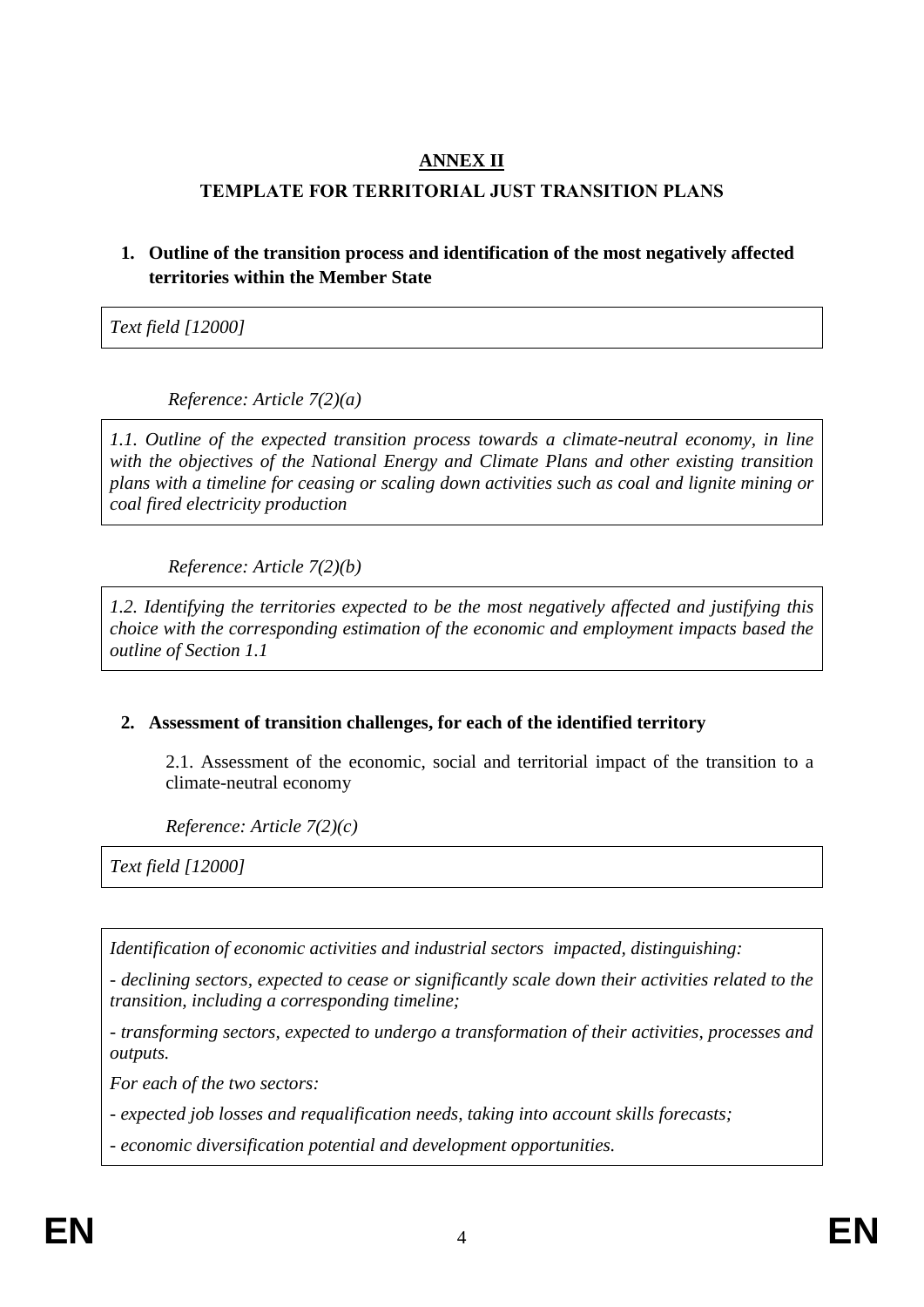2.2. Development needs and objectives by 2030 in view of reaching climate neutrality

*Reference: Article 7(2)(d)*

*Text field [6000]*

- *Development needs to address the transition challenges; - Objectives and results expected through implementing the JTF priority.*

2.3. Consistency with other national, regional or territorial strategies and plans

*Reference: Article 7(2)(e)*

*Text field [6000]*

- *Smart specialisation strategies;*

*- Territorial strategies referred to in Article 23 of Regulation (EU) [new CPR];* 

*- Other regional or national development plans.*

## 2.4. Types of operations envisaged

*Text field [12000]*

*Reference: Article 7(2)(g)*

*- types of operations envisaged and their expected contribution to alleviate the impact of the climate transition* 

*Reference: Article 7(2)(h)*

*To fill in only if support is provided to productive investments other than SMEs:* 

*- an exhaustive list of such operations and enterprises and for each of them a justification of the necessity of such support through a gap analysis demonstrating that the expected job losses would exceed the expected number of jobs created in the absence of this investment*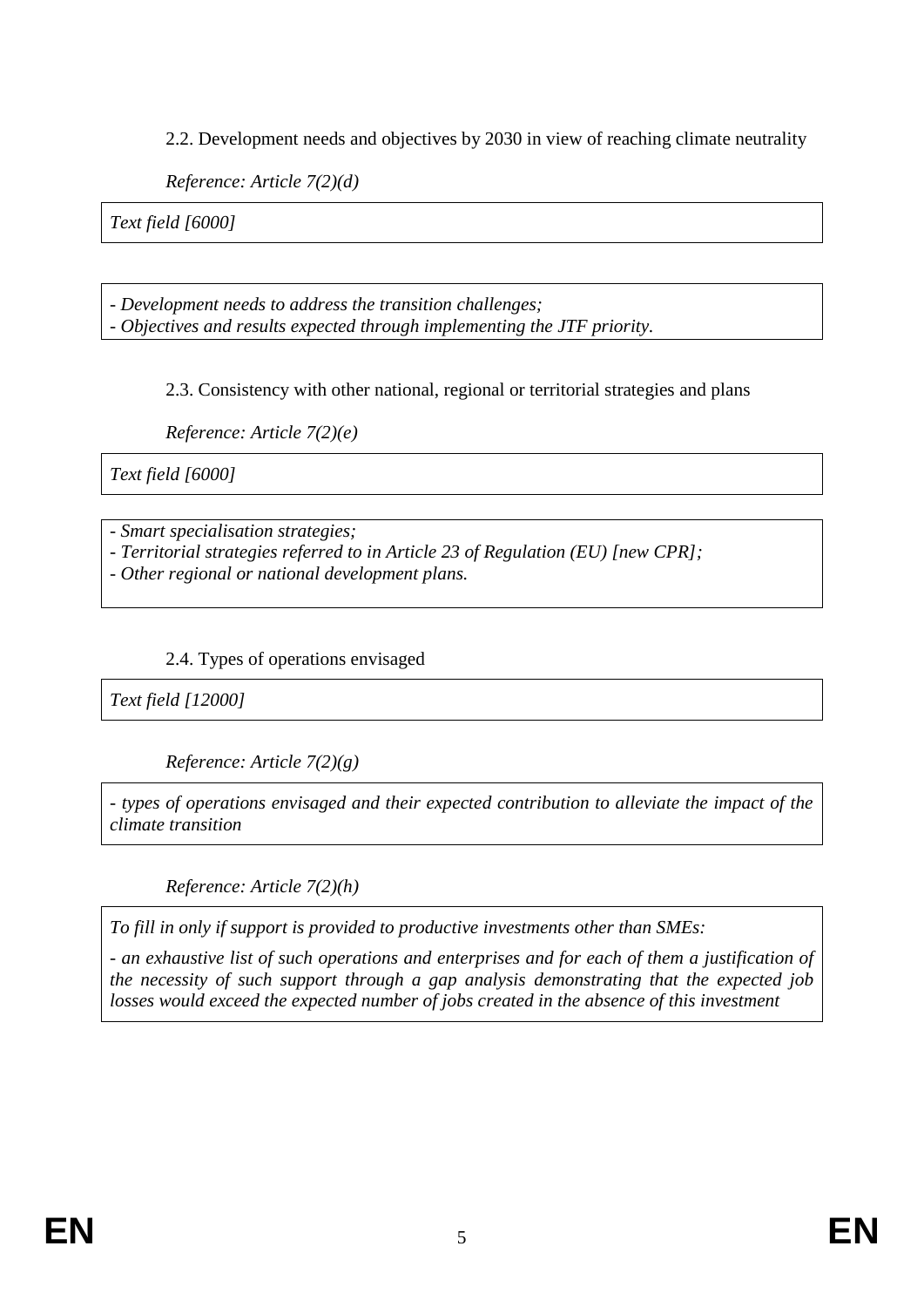*Reference: Article 7(2)(i)*;

*To fill in only if support is provided to investments to achieve the reduction of greenhouse gas emissions from activities listed in Annex I to Directive 2003/87/EC:* 

*- an exhaustive list of operations to be supported and a justification that they contribute to the transition to a climate-neutral economy and lead to substantial reductions in greenhouse gas emissions going below the relevant benchmarks used for free allocation under Directive 2003/87/EC and provided that they are necessary for the protection of a significant number of jobs* 

*Reference: Article 7(2)(j)*

*- synergies and complementarities of the envisaged operations with other programmes under the Invesments for jobs and growth goal (supporting the transition process), other financing instruments (the Union Emissions Trading Modernisation Fund) and the other pillars of the Just Transition Mechanism (dedicated scheme under InvestEU and public sector loan facility with the European Investment Bank ) to address identified investment needs*

2.5. Programme-specific output or result indicators

*Reference: Article 8(1)*

*To fill in only if programme-specific indicators are envisaged:*

*- justification for the necessity of programme-specific output or result indicators based on the types of operations envisaged* 

| <b>Table 1. Output indicators</b> |          |                 |                            |                  |                      |  |
|-----------------------------------|----------|-----------------|----------------------------|------------------|----------------------|--|
| Specific objective                | ID $[5]$ | Indicator [255] | <b>Measurement</b><br>unit | Milestone (2024) | <b>Target (2029)</b> |  |
|                                   |          |                 |                            |                  |                      |  |

| <b>Table 2. Result indicators</b> |             |                           |                            |                                             |                   |                         |                                     |                            |
|-----------------------------------|-------------|---------------------------|----------------------------|---------------------------------------------|-------------------|-------------------------|-------------------------------------|----------------------------|
| <b>Specific</b><br>objective      | ID<br>$[5]$ | <b>Indicator</b><br>[255] | <b>Measurement</b><br>unit | <b>Baseline</b><br>0r<br>reference<br>value | Reference<br>year | <b>Target</b><br>(2029) | <b>Source</b><br>of data<br>$[200]$ | <b>Comments</b><br>$[200]$ |
|                                   |             |                           |                            |                                             |                   |                         |                                     |                            |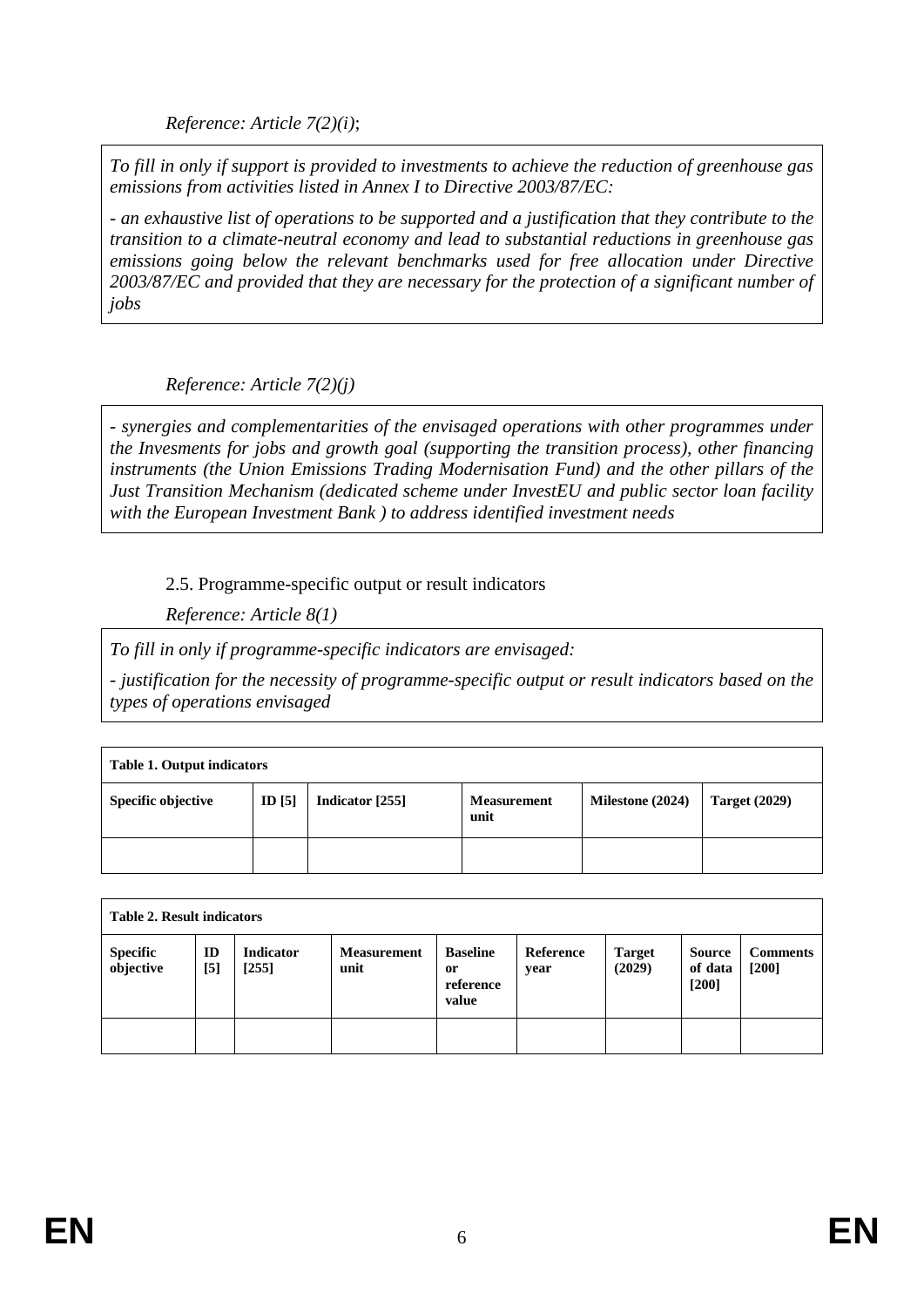## **3. Governance mechanisms**

*Reference: Article 7(2)(f)*

*Text field [5000]*

*3.1. Partnership*

*- Arrangements for involvement of partners in the preparation, implementation, monitoring and evaluation of the territorial just transition plan;*

*- Outcome of public consultation.* 

## *3.2. Monitoring and evaluation*

*- Monitoring and evaluation measures planned, including indicators to measure the ability of the plan to achieve its objectives*

## *3.3. Coordination and monitoring body/bodies*

*Body or bodies responsible for coordinating and monitoring the implementation of the plan and their role*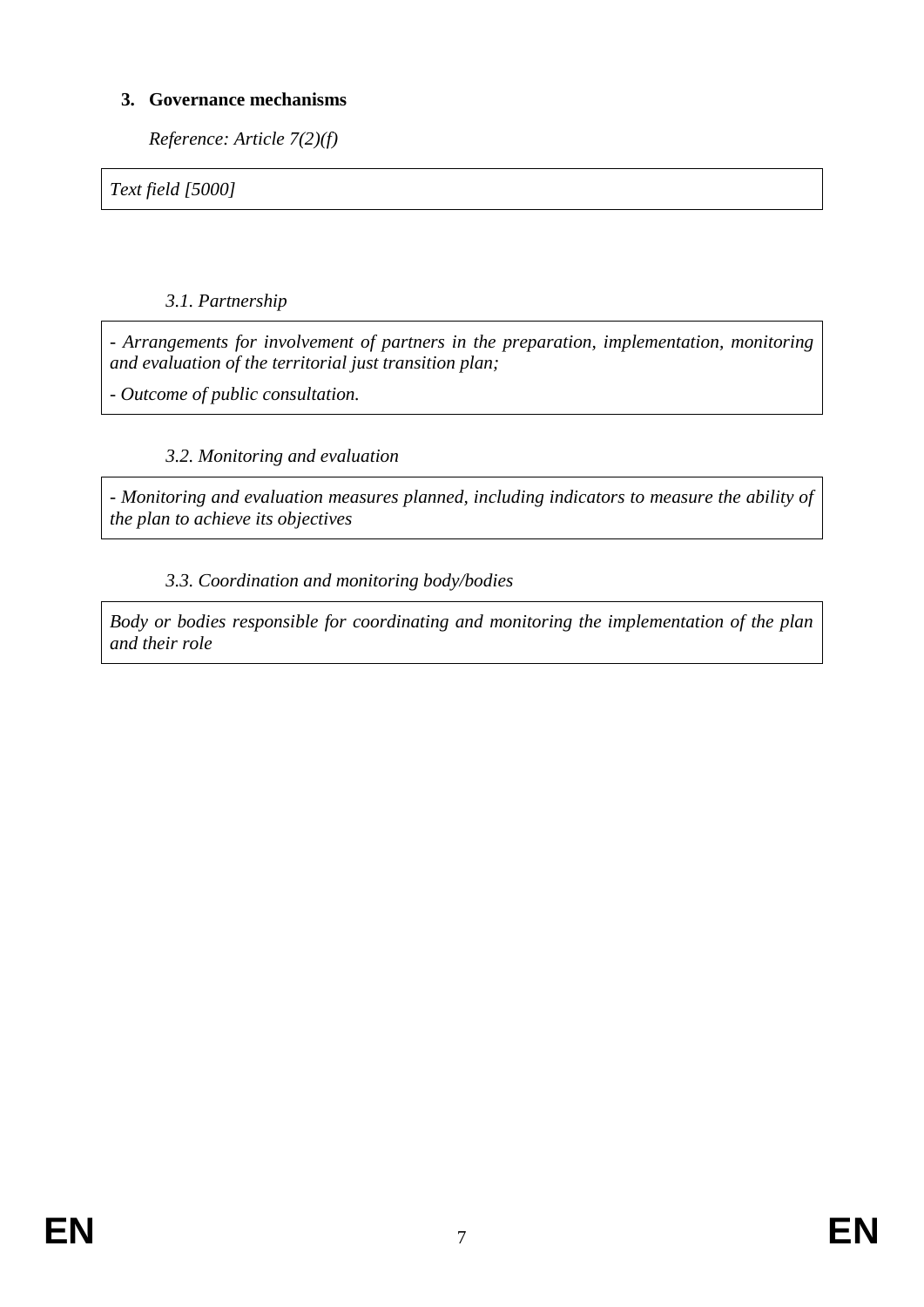#### **ANNEX III**

#### **REGIONAL POLICY COMMON OUTPUT INDICATORS ('RCO') AND REGIONAL POLICY COMMON RESULT INDICATORS ('RCR') FOR THE JUST TRANSITION FUND<sup>29</sup>**

| <b>Outputs</b>                                                                                                                                                                                                      | <b>Results</b>                                                                                                                                                                                                                              |
|---------------------------------------------------------------------------------------------------------------------------------------------------------------------------------------------------------------------|---------------------------------------------------------------------------------------------------------------------------------------------------------------------------------------------------------------------------------------------|
| RCO01 - Enterprises supported (of which: micro, small, medium,                                                                                                                                                      |                                                                                                                                                                                                                                             |
| large)                                                                                                                                                                                                              | RCR01 - Jobs created in supported entities                                                                                                                                                                                                  |
| RCO 02 - Enterprises supported by grants                                                                                                                                                                            | RCR 02 - Private investments matching public support (of which:                                                                                                                                                                             |
| RCO 03 - Enterprises supported by financial instruments                                                                                                                                                             | grants, financial instruments)                                                                                                                                                                                                              |
| RCO 04 - Enterprises with non-financial support                                                                                                                                                                     | RCR 03 – SMEs introducing product or process innovation                                                                                                                                                                                     |
| RCO 05 - Start-ups supported                                                                                                                                                                                        | RCR 04 - SMEs introducing marketing or organisational innovation                                                                                                                                                                            |
| RCO 10 - Enterprises cooperating with research institutions<br>RCO 120 – Enterprises supported to achieve the reduction of<br>greenhouse-gas emissions from activities listed in Annex I to<br>Directive 2003/87/EC | RCR 05 - SMEs innovating in-house<br>RCR 06 - Patent applications submitted to European Patent Office<br>RCR 29 - Estimated greenhouse-gas emmissions from activities<br>listed in Annex I to Directive 2003/87/EC in supported enterprises |
| RCO 13 - Digital services and products developed for enterprises                                                                                                                                                    | RCR 11 - Users of new public digital services and applications<br>RCR 12 - Users of new digital products, services and applications<br>developed by enterprises                                                                             |
| RCO 15 - Capacity of incubation created                                                                                                                                                                             | RCR 17 - 3-year-old enterprises surviving in the market<br>RCR 18 - SMEs using incubator services one year after the incubator                                                                                                              |

 $^{29}$  For presentational reasons, indicators are grouped to provide for easier matching with the indicators included in other cohesion policy fund-specific regulations.

 $\overline{a}$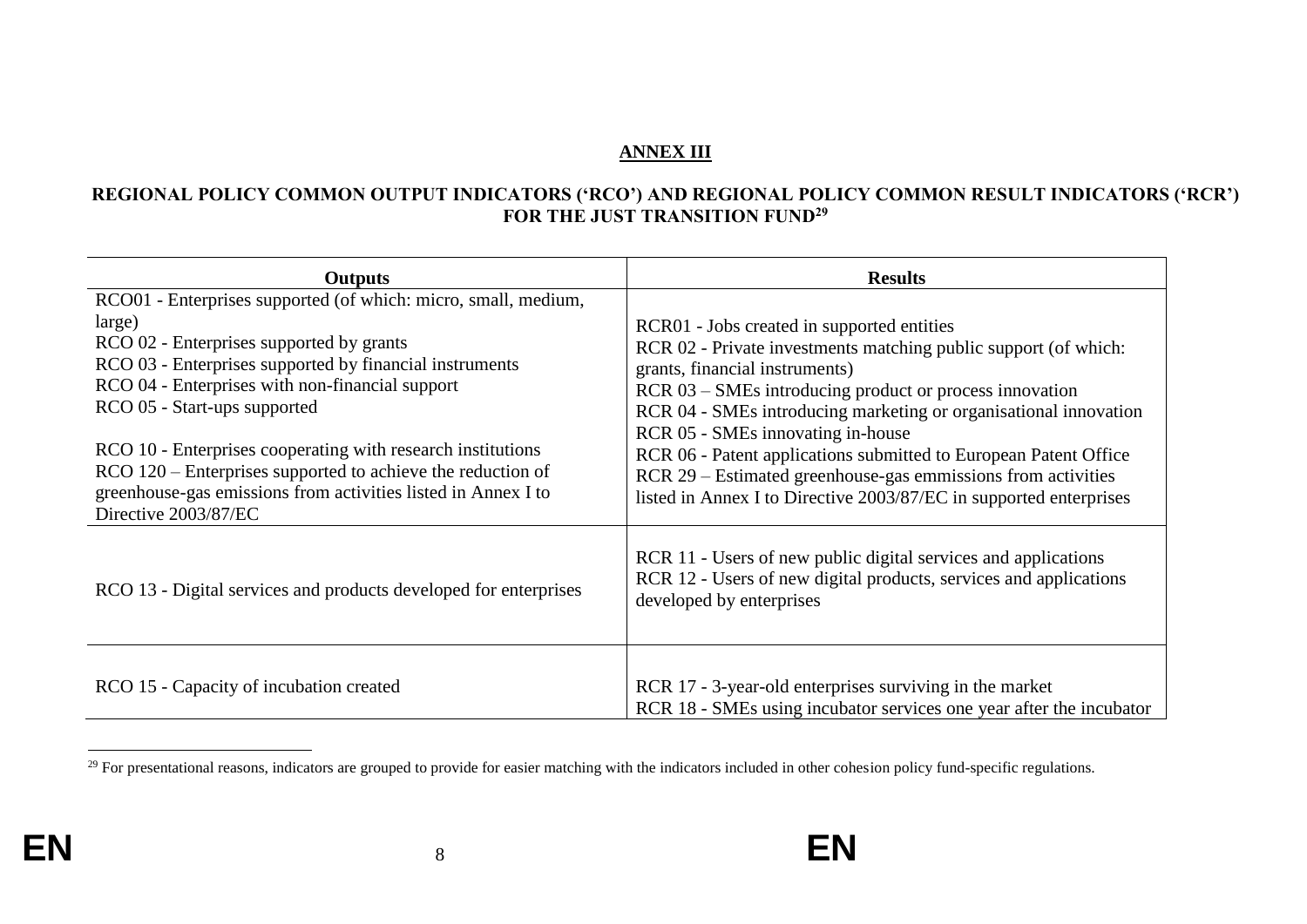|                                                                                                                  | creation                                                                                                                                                                                                         |
|------------------------------------------------------------------------------------------------------------------|------------------------------------------------------------------------------------------------------------------------------------------------------------------------------------------------------------------|
|                                                                                                                  |                                                                                                                                                                                                                  |
| $RCO$ 101 – SMEs investing in skills development                                                                 | RCR 97 – Apprenticeships supported in SMEs<br>RCR 98 – SMEs staff completing Continuing Vocational Education<br>and Training (CVET) (by type of skill: technical, management,<br>entrepreneurship, green, other) |
| RCO 22 - Additional production capacity for renewable energy (of<br>which: electricity, thermal)                 | RCR 31 - Total renewable energy produced (of which: electricity,<br>thermal)<br>RCR 32 – Renewable energy: Capacity connected to the grid<br>(operational)                                                       |
| RCO 34 - Additional capacity for waste recycling                                                                 | RCR 46 - Population served by waste recycling facilities and small<br>waste management systems<br>RCR 47 - Waste recycled<br>RCR 48 - Recycled waste used as raw materials<br>RCR 49 - Waste recovered           |
| RCO 38 - Surface area of rehabilitated land supported<br>RCO 39 - Systems for monitoring air pollution installed | RCR 50 - Population benefiting from measures for air quality<br>RCR 52 - Rehabilitated land used for green areas, social housing,<br>economic or community activities                                            |